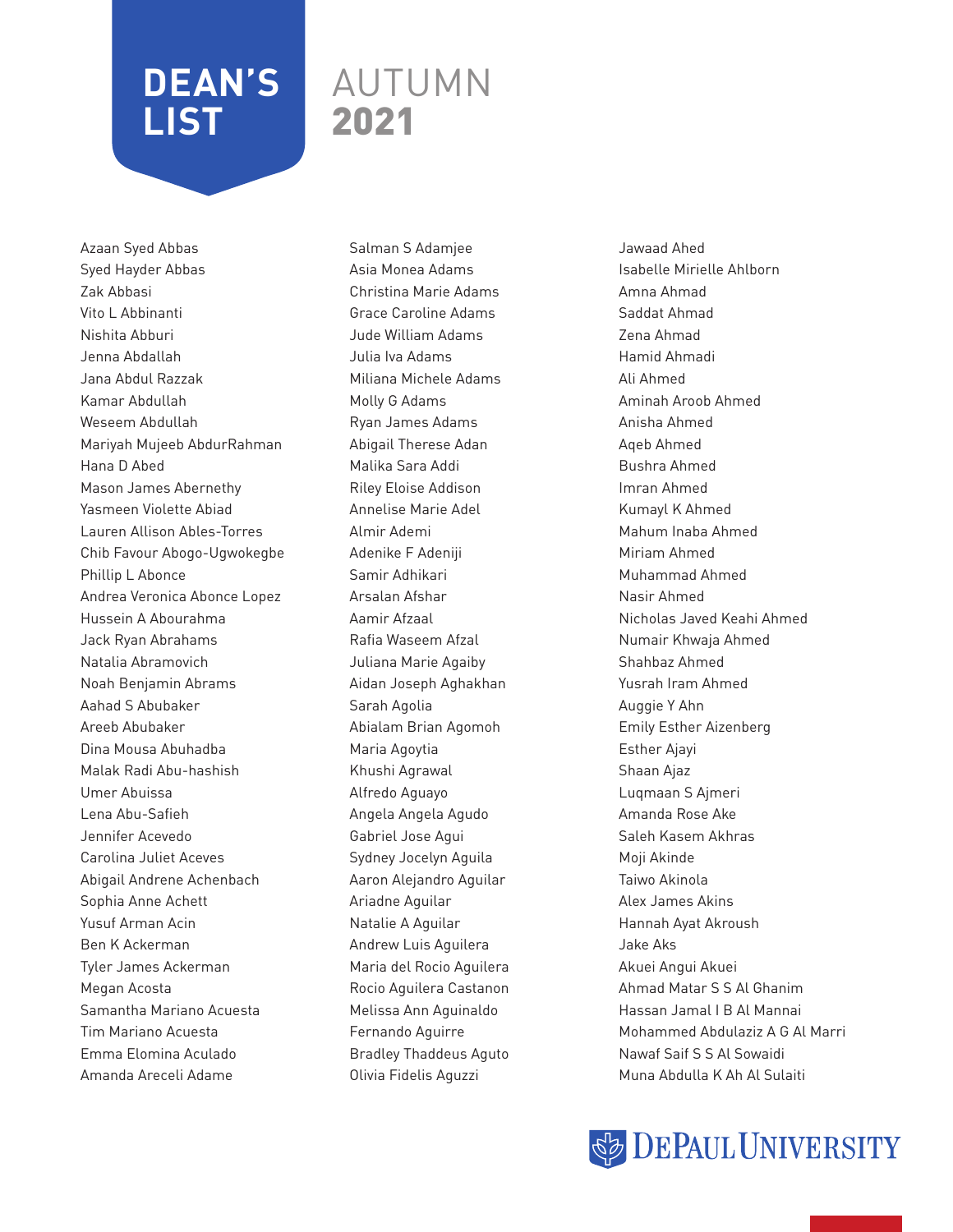### AUTUMN 2021

Fahad Abdulla M A Al Thani Samira Al-Aghbary Homa Homa Alai Hadiah Alam Omar Shahid Alam Eliza Alanis Lizbeth Alanis Noemi Alanis Kash Perez Alarcon Adora Catherine Averion Alava Khalid Salah N A Albakri Venice Bernadette Albania Erin Paige Albers Eva Juliet Albertin Alexis Albrecht Samuel Louis Albrecht Ryley Hunter Albright Tommy George Albulescu Crystal Alcala Giselle Alcala Alex Alcantar Isabella Hidia Alcarese Sam Alchalabbe Esther Maria Aldana Misael Alejandre Michael Alejandro Stacey Irene Alexakos Andy Steven Alexander David Jesus Alexander Lauren Elese Alexander Maxwell Donahue Alexander Hannah Alexander-Hildebrand Ally Claire Alford Bryce William Alford Andrew W Alfredson Adnan Sufian Alhabian Christina Alhaj Hadeel Samer A Alhindi Inayah Ali

Isabella Ali Maryam Ali Mohammad Ali Nailah Ali Sahar Z Ali Ajla Alic Demetra Alikakos Ali Alirad Ayla Alka Waleed Alkhamis Imaad Allahrakha Abigail Dawn Allen Avery L Allen Brianna Christine Allen Carina Louise Allen Jorie Ann Allen Matthew John Allen Michael J Allen Nicholas Daniel Allen Nicole Taylor Allen Ryder Drew Allen Troy Jasper Allen Jessica Amber Alles Dalton Daniel Allison Max Louis Almaguer Hamad Jasem Ibrahim Almansoori Miriam Almazan Gibson Henry Almgren Rakan Abdulrahman M Almutairi Faisal Abdullah M Aloufi Moath Mohammad M Aloufi Matthew D Alpert Morgan Alpert Sultan Fahhad M Alqahtani Harith Mohammad Abedalqader Alramahi Adnan Hassan A M Alrashid Raed Hamdan H Alrefaei Dia Alsabah

Sarah Alsamman Zahra Nasser M Alsenan Aya Naim Alshubbak Ahmad Ali R A Alsulaiti Fadala Rashed F F Alsulaiti Sophia Altamirano Rami Alul Vincent Gabriel Treyes Alunan Denny Alexander Alvarado Leslie Alvarado Lizette M Alvarado Luis Alvarado Sophia Angelique Alvarado Alexis Nicole Alvarez Ashley Alvarez Jacqueline Alvarez Jason Anthony Alvarez Julio Cesar Alvarez Kathya Alvarez Marcos David Alvarez Robert Kyle Alvarez Serena Cruz Alvarez Marisol B Alvear Natalie Marie Alverson Zoya Kishwar Alvi Ahtziri Alviso Ammar Obaid M Alzahrani Sofia Alzate Duran Amr Mohamed Alzoubi Hannah Elizabeth Aman NatashaJoy Amante Nicolas Amat Norman Michael Anthony Amato Alexander Emory Amaya Elizabeth Alejandra Amaya Santiago Amaya Anzures Maron Fitsumberhan Ambaye Diana Ambrozyak Ethan Isaac Ament

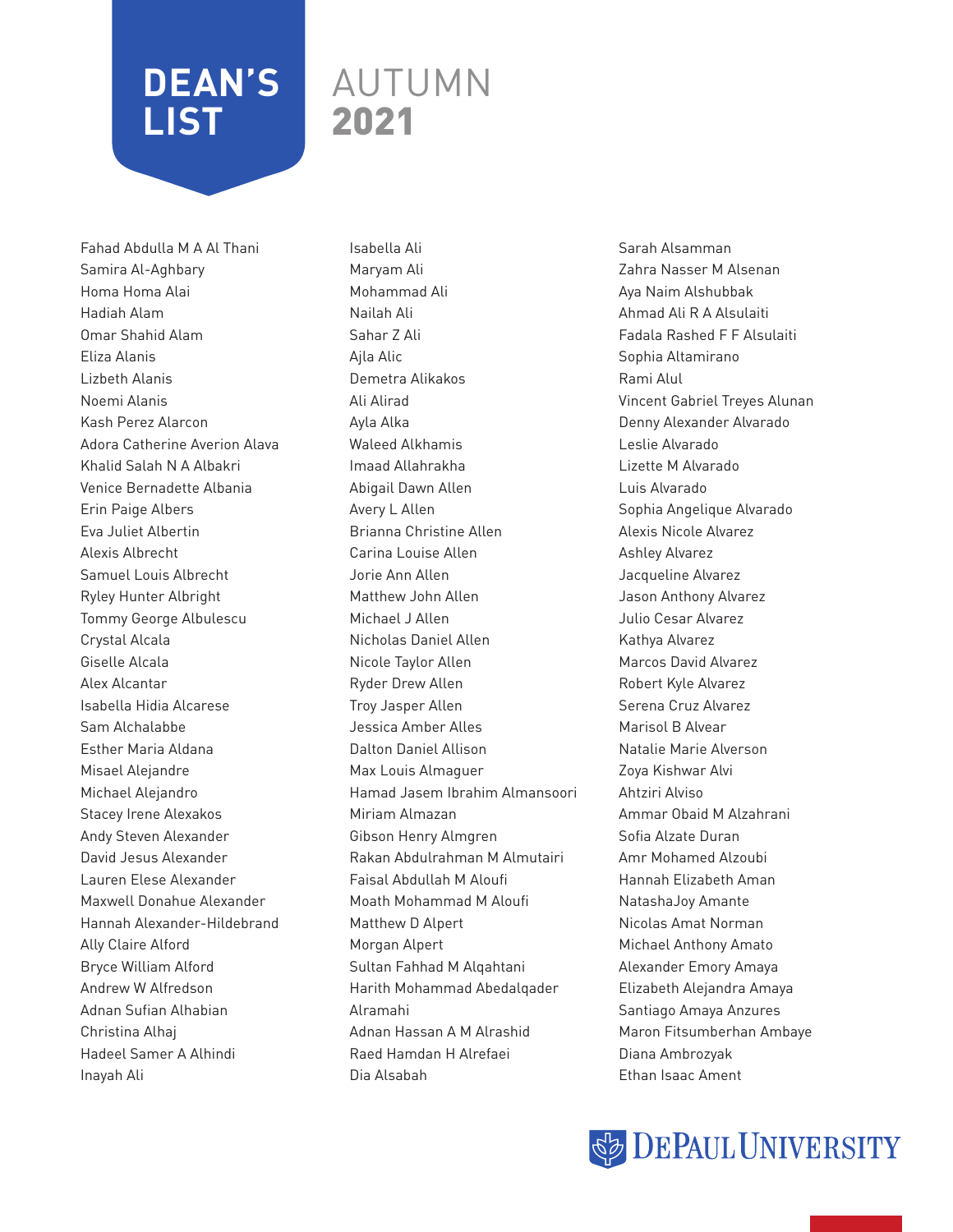### AUTUMN 2021

Nina Gabrielle Amicon Ido Amiel Ayesha Amin Shiv Dharmesh Amin Romesa Amiwala Fawad Amjad Kaitlyn Sara Ammons Sophie Amore Ashby Rose Amory Nana Ama Yebowaa Ampofo Cassie Gray Amundson Anthony Younghoon An Bilal A Anarwala Andrew Anaya Antonio Melquiades Anaya Juan Anaya Sarai Micaela Anaya Adeline Grace Andello Beckett Craig Anderhous-Custer Finn A Andersen Maureen Emperatriz Gove Andersen Andrew Roy Anderson Charlotte Grace Anderson Emma Rose Anderson Haakon Peter Anderson Jalen W Anderson Mackay Victoria Anderson Madison Jane Anderson Megan Julia Anderson Meghan Olivia Anderson Michael R Anderson Mikayla Cheyenne Anderson Teagan Elizabeth Anderson Alva Andersson Anna Olivia Andler Belinda A Andrade Alejandro Andrade Jr Brianna Angela Andre Isabella Patricia Andreano

Thomas Clare Andrew Grace FuCai Andrews Hannah Xiang Andrews Iris Elizabeth Andrews Meaghan Kathleen Andrews Riley Christopher Andrews Victoria Andrus Hannah Louise Andruss Andres D Andujar Gigi C Andujar Steven M Anenen Alyssa Angeles Cooper Paul Angell Ana Maria Anghel Paul Anghel Ashley P Anjeles Abaan Ahmed Ansari Iqra Ansari Michael Ansari Emily Marie Anschuetz Isabella Rose Antonelli George Nikolaos Antonopoulos Christina Antonyuk Amber P Anwarali Aimun Anwer Miyumi Aoki Arsene Lionel Apabaga Hayden Seth Apel Genesis Aponte Castello Sara Apostol Evyenia Alexandra Apostolou Emanuel David April Mitchell Patrick Apse Julia Aptekar Sara R Aqariden April Anne Aquino Jessica R Aquino Mariah Yasmine Aquino Clemente Aragon

Ivan Aragon Kimberly Aragon Alejandro Kerop Arakelian Miguel Angel Arana Ethan Aranda Mira Vlock Arbonies Jackeline Helena Arcara Mary Grace Archer Ilse F Arciniega Chris Paul Arcouette Christopher Isiah Ardrey Samantha Giselle Arechiga Cristian Jesse Arellano Lesly Arenas Caleb Argamaso Amna Arif Kesniel Ariza Cooper Andrew Harrison Arledge Dylan Armstrong Gina Marie Arndt Jonathan Erik Arneson Katie Arnold Emily Marie Christine Aro Manuel Arriola Lizette Arroyo Mia M Arroyo Naomi Elena Arroyo Sam Arroyo Stephany Melanie Arroyo Angel Gabriel Arteaga Nadia M Arteaga Amaan Javid Arther Stella Stella Arthur William Jacob Arthur Emma Moreen Bailey Arvoy Natalie J Asa Bajram Asani Youta Asano Sarrah Asgarali

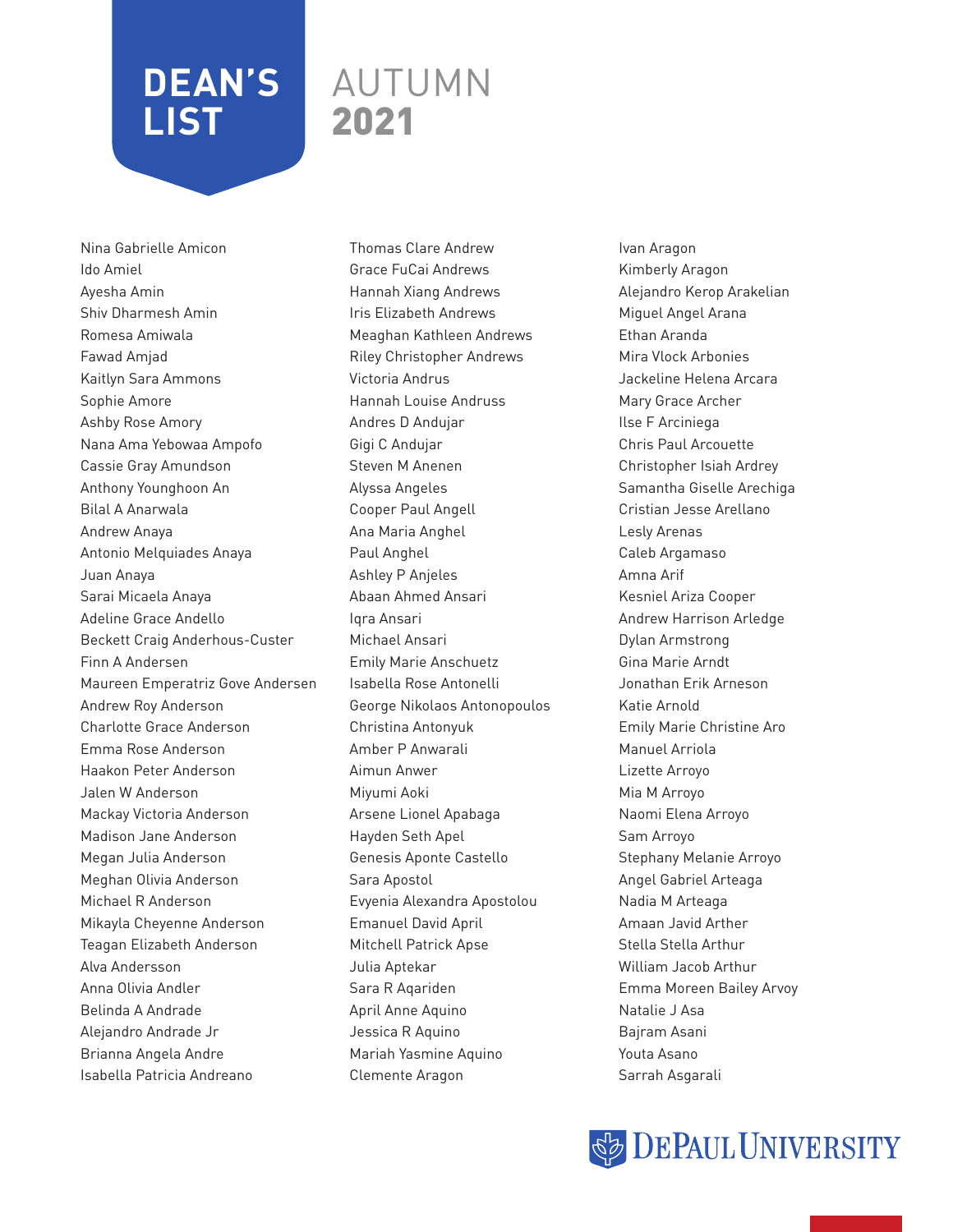### AUTUMN 2021

Benedict Ashamu Brave William Asher Hilmi Daoud Ashour Robert Neil Ashurst Gwen Michelle Ashworth Hamza Asif Zilva Asif Alexa Joyce Asis Ciara Ola Asonye Dede Miranda Assadji Nadia Assimakopoulos Kyle Richard Asta Destiny Astorga Zahra Astrom Aya Atassi Albert Atczylo Elizabeth Athanaxay Kalie Tia Athans Syed Mohammad Basit Athar Mohammed Abdul Atif Nick Matthew Atkinson Nicholas Daniel Atler Mason David Attarian Katharine E Atwood Ronya Audisho Alexandra Ann August Madison August Leslie Augustus David Peter Auriemme Taylor Artillia Austin Mayra Avalos Leticia Marie Avellaneda Nicole Casey Avellaneda Megan Laura Avery Bhumi R Avichal Aissa Avila Jiana Carag Avila Ricardo Avila Carlos Arturo Avila-Salazar

Alejandra Aviles Sara Marie Awaleh Brett Alexander Awalt Naiylah Azam George Azar Gordon Mitchell Baba Steven Joseph Babick Christian James Babo Emily Elizabeth Baca Ethan Patrick Baca Meredith Reilly Bach Mohammad I Bachcha Anthony Baci Niko R Baclig Malina Baer Emmayra D Baez Orlando Baez Matthew D Bafia Sierra Jade Bagwell Jovita M Bahamundi Gisselle Bahena Guadalupe Bahena Lizbeth Yazmin Bahena Lizbett A Bahena Ivan Bahena Menez Alyssa Li Bai Olivia Elizabeth Baier Asma Baig Atyab Mirza Baig Walli Mohammed Baig Grant Robinson Bailey Kali Bailey Margaret G Bailey Alexander Robert Baima Lily Ann Baird Hanna Katelyn Baker Hannah L Baker Jeffrey Luke Baker Lily Marie Baker

Olivia Josette Baker Skylar Ann Baker Teagan Grey Baker Troy Logan Baker Asad Ali Bakhtiari Mehmet Bakir Clara Jean Bakker Saskia J Bakker Leo Bakker-Marshall Alexandre Bal Madeline Grace Bal Grace Balcazar Izabella Balderas John Eric Balderson Mackenzie M Baldner Isabella Marcia Baldree Kenneth William Baldwin Grace M Bales Harshita Bali Elizabeth Jo Balicki Jack A Baligian Zachary Balis Molly Ball Miguel Ballesteros Sarah Balough Louis Michael Banda Maya Anna Maria Banda Maksym D Bandriwsky Nidhi Shrikrishna Bangaley Marlowe Jean Bangeman Benjamin Banh Ethan Jacob Banh Grace Anne Banjak Jeshua Banks Zach Banning Emily Jeanette Barahona Jacqueline Barajas Keysy Esperanza Barajas Kacper Timothy Baran

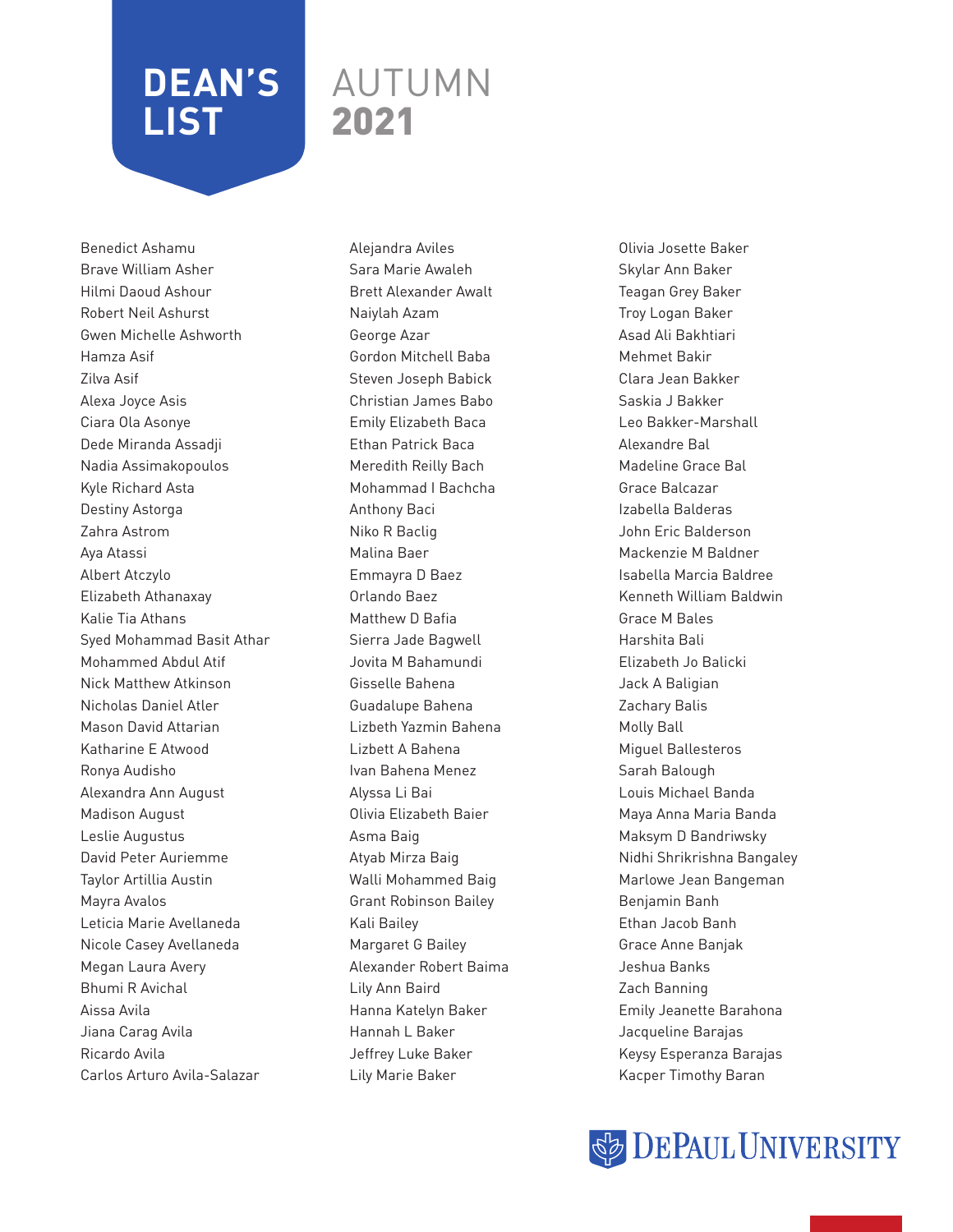### AUTUMN 2021

Urte Barauskas Caitlyn Jane Barcy Anna R Bardolph Carolina Barillas Charolyn M Barillas Joseph William Barlog Allison Elizabeth Barloga Alec J Barlow Dylan P Barnedo Brooke Barnes DeAndra S Barnes Imani Elizabeth Barnes Patrick Barnes Jonathan Barnett Divya Barod Alishan Barolia Lily Victoria Baroud Marissa Emma Barquia Alyssa P Barraco Anthony Barragan Miraya Yasmin Barraza Francesca Barreda Jennifer Barrera Camille Barrera-Austin Gonzalo Ismet Barreras Torres Matthew J Barrett Mitchell Thomas Arthur Barrett Abigail A Barrington Ashley Karen Barrios Nick Barrios Sofia Cristina Barrios Annette Barron Crystal Barron Eurell Barry Erin Alexandra Bartell Elissa Erika Bartkowski Camryn Bartlett Kenna Noelle Bartlett Isabella Bartolone

Ariana Michelle Barton Emily E Barton Holly M Bartsch Savannah Marie Bashaw Dorian Rafal Basisty Madisen Corin Bateman Joriyan Bates Nancy Saran Batsukh Gills Battalio Alaina Rose Battista Annabella Grace Battista Brendan Lawrence Bauer Jackson Kyle Bauer Liv Dale Baughman Jennifer Baunoch Joseph August Baust Allison B Bautista Marlene Bautista Aamna Bawany Aisha F Bawany Lyla Bawany Robert Baxendale Cameron Bayes Kimberly Bayhon Abigail Reese Bayne Varya N Bazalev Emmily S Bazan Cristal Rai Bazile Elizabeth Grace Bazzoli Ren A Beard Andrei Gabo Bearnod Harrison Greenfield Bearrows Andrew Michael Beasley Pierson Kate Beaulieu Nate Thomas Beaver Becky Bebo Harper McCoy Bechtel Luke A Bechtel Bradley S Becker

Claire Elaine Becker Dylan S Becker Omar O Bedier Sofia L Bedon Kayla Beebe Hannah Margaret Begley Maya K Behling Elizabeth Callaghan Behnke Hunter Brooke Behrens Josephine Beiza Greg Scott Belasco Alanna Bell Alex Elizabeth Bell Breyon Tyler Bell Dan Bell Kaytlyn Irene Bell Kristina Maria Bell Riley Anne Bell Anthony Vito Bellantuono Kelsey L Belle Mark Robert Bellemare Katherine Grace Bellew Hannah Lin Bellinger Dwight Anthony Bellisimo Beatrice Laura Belmonte William C Belmonte Brent Belser Jaime Benavidez Elizabeth May Bence Veronica Beniquez Biviana Iridian Benitez Juliette Marie Benjamin Elijah Reuben Bennett Jack Bennett Michael Andrew Bennett Nicole M Bennett Skylar Michel Benninghoff Bailey Nicolle Bennitt Anjalina Benny

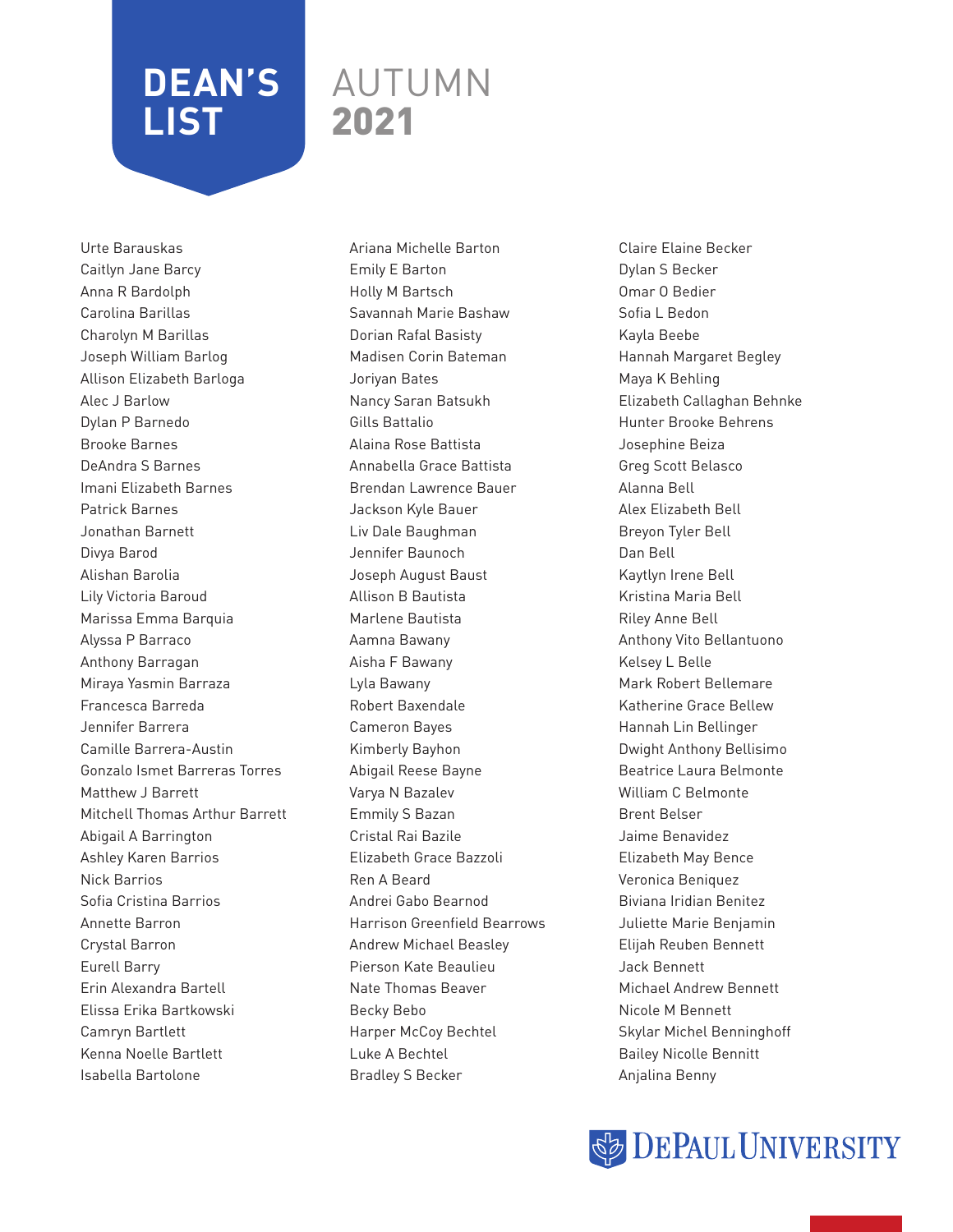### AUTUMN 2021

Victoria J Benshoof Crane Joseph Benson Emma C Benson Jonah Roger Benthusen Raena Christine Bents William Edwin Berberich Joseph Christopher Berg Michael C Berg Sonja Yao Berg Cyress Henry Bergeron Madeline Joy Bergh Samantha F Berglind Nils C Berglund Jessica Jaemin Bergman Muzehher Suzan Berhumoglu Austin Beringer Samuel Matthew Berkowitz Zach Cole Berkson Ruby Bernal Rylan Nicole Bernard Daniel Austen Berner Alex Bernstein Carly Rose Bernstein Andrew M Berra Liza Kupper Bertoli Devin Matthew Berzon Denis Besic Elvina Beslagic Coleman M Besmer Joshua S Bess Makayla Betancourt Chadwick Beutelspacher Jocelyn Nicole Beuther Ailin Beverford Jake Henry Bevins Cleopatra Rachael Beyer Claire Sophia Beyer-Kropuenske Basil Beyreis-Heim Vikram Bhagavat

Kiran Kaur Bharaj Prasanna T Bharatia Ishika Bhatia Aman Pritesh Bhatt Jagvir Singh Bhattal Hamza Toheed Bhatti Faizan Wali Bhutto Ryan Francis Bibergall Nevan Christopher Bickel Caroline Ann Biedron Simon Mark Bielanski Madeline Rose Bieniarz Natalie A Bierdz Anson Tsai Bigelow Madeline Marie Biggs Jason Jerome Bigott Tahaa Muhammed Bijapuri Christina Mumba Bila Khadijah J Bilal Lucas Bilek Ilayda E Bilgin Breanna Maria Billups Samantha Renee Billy Jaime Lorenzo De leon Bilog D Bryce Bilotta Filippo P Bilotto Darian Rose Bingaman Kaitlin A Bingayen Shayaan Bin-Kamran Jacob Ian Birnbaum Chloe G Birotte Julia A Bisbikis Andrew Bish Rose Biser Bittle Erica Leigh Bjorklund M. C Blacher-Tatum Justin Dean Blackburn Audrey Ann Blackwell Olivia Blair

Brent Blake Katibeth Blalock Miguel Mauricio Blancas Dexter Edward Robert Brooks Blanchard Genevieve Claire Blauvelt Halle Kay Blauwkamp Kenneth Stuart Blazer Riley Thomas Bleakmore Connor Blegen Bill Paul Bleser Adam David Bless Matthew David Bless Nicholas Ryan Blevins Joshua E Blew Kiara Blue Matthew Frances Blum Isabel Rose Blumenhorst Alec J Blumenstein Shannon C Blunt Evren Bly Jeremy Charles Blye Hannah Boardman Joshua Boas Andrew C Bobak Sean Foster Bobrov Sarah Bocanegra Paul Rosario Bocchieri Tabita Paula Bodea Izabella J Bodner Justin E Bodner Timothy Randolph Boecker Gracie Grace Boedker Elly Anne Boes Danielle K Bogacz Lucas A Bogar Parus Boghani Alexandre Bogoricin Groisman Quinn Thomas Bohan

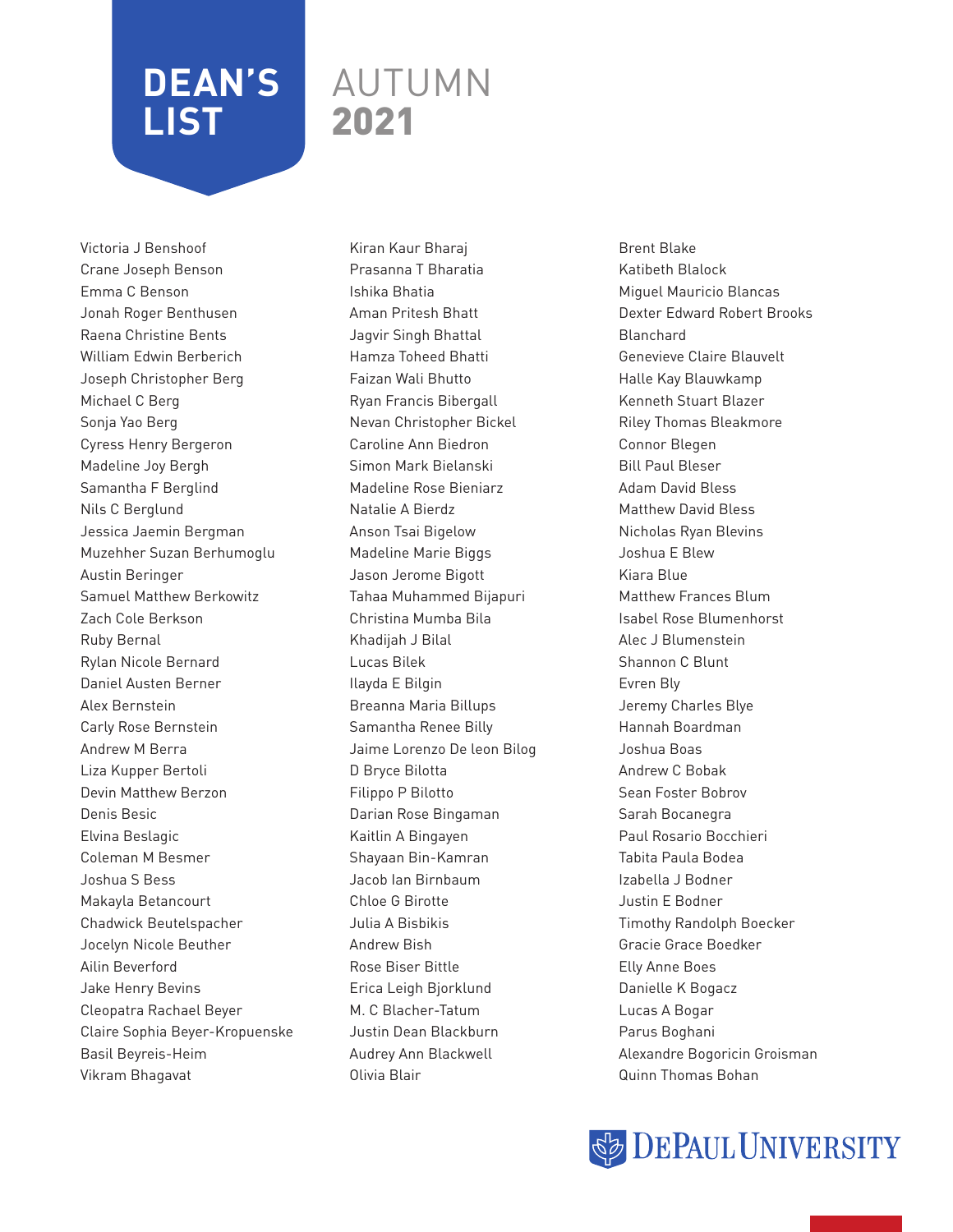### AUTUMN 2021

Gabriel Rafael Bohanec Isabelle G Bohanek Justin George Bohlig Ally Jewel Boiadjian Neil Joseph Boie Leila Minara Boisvert Madelyn Frances Bokern Michael Bokern Ali Bokhari Jesse Bokisa Michael David Boland Spencer Baines Bolding Francesca Alexandra Boldovici James Louis Boldt Jake Jacob Bolger Alex Bolivar Catherine Adelaide Bolton Owen Bomba Peter Lawrence Bonahoom Lachlan Korb Bond Yuliya Bonduryanskaya Linda Louise Bonesteel Gabriella Christine Bongiorno Jacob Alek Bongiorno Olivia Grace Bonocore Anthony Bonzani Matthew Scott Booden Kristin Boos Isaiah Zavon Boozer Vincent Louis Borbely John Robert Bordeau Melanie Bordon Thomas Markus Johannes Borgers Payton Jackson Borich Matthew Christopher Borjes Olivia Grace Borowiak Michael Ryan Borowski Nathan J Borre Samuel Bortis

Madison Louise Bosa Mikayla Ann Hwa Boschelli Hailey Marie Bosek Sydney H Bosley Kylie T Bossard Alyssa Marie Boster Gabe Jonathan Bostick Alexandra Luiza Botiz Caroline Dyhr Boucher Lauren Malia Boucher Jonathan P Bouras Michael James Boutsikakis Thomas George Boutsikakis Taylor Renee Bowdre Will Ethan Bowen Arad Chaim Boxenbaum Paul Charbel Boyadjian Anahi Nayeli Boyas Jonah Boyd Matthew Allen Boyd Matthew J Boyd Brandon Silas Boyer Leah Ashley Boyes Abigail E Boylan Elizabeth Rose Boyle Finnian Boyle Grant Warren Boyson Neal Allen Bozark Matthew Bozek Valerie A Bozynski-Sanchez Josh Braden Elizabeth Bradford Gavin Nicholas Bradler Brenna Renae Bradley Cordell Bradley Elizabeth Joy Bradley Keadan Makenzie Bradley Nathan Alec Bradley Kaylyn Joelle Bradshaw

Rachel Ann Bradshaw Taylor Elizabeth Bradshaw Celine Brady Olivia Marie Brady Zoe Elise Bragado Mya N Bragg Shrustiben Bhaveshbhai Brahmbhatt Alex Brake Maya Hope Bral Alyssa Eileen Brandon Benjamin Brandt Julia Joy Brandt Jakob Henry Branton Isabella Sue Brashears Chloe Julia Brass Holden Douglas Brassart Travahn D Brassel Christian Michael Braun Jennifer Trevor Braun Thomas James Braun William Lee Braun Hayley Ann Braxton Morgan F Braxton Simone Brazzini Dash Breaux Spencer Mae Breaux Hannah Nichole Brechon Amanda Y Bredoon Sydney S Breedlove Mackenzie Susan Breidel Leiah T Breitfelder Aidan Brennan Ava Keely Breslin Kelly Rose Bressler Emma Katherine Bretzlaff Courtney Dawn Brewer Connor Robin Brewster Ardit Breznica Matty Brickman

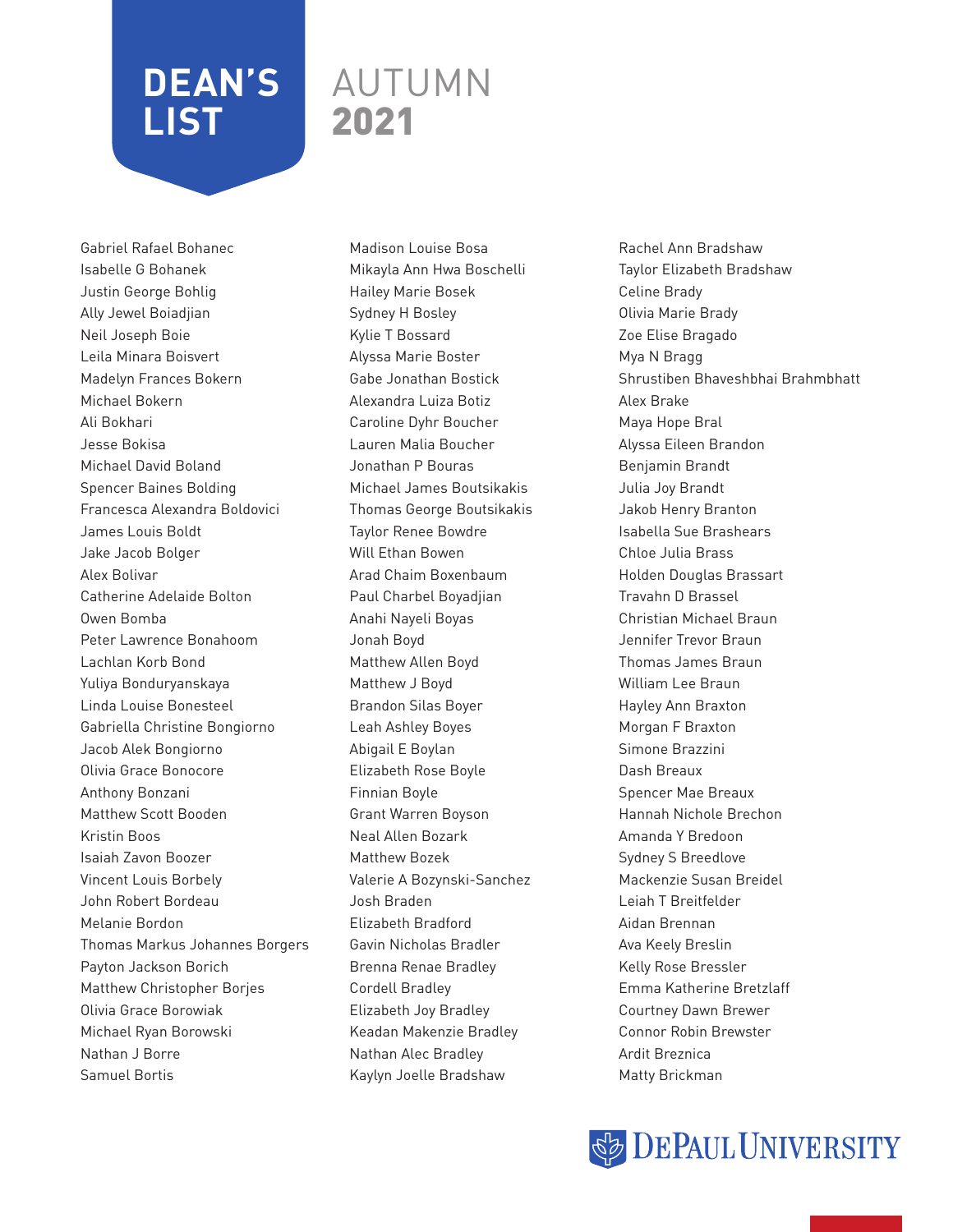### AUTUMN 2021

Abigail Bridgman Xen Alexander Briggs Thomas Jerold Brigham Audrey Elizabeth Brinkmann-Piuma Mackenzie Rae Brinn Ethan Laureta Briones Lindsay Brisley Jon Daniel Bristol Macy Quinn Bristol Benedict Joseph Brocato Evan Brock Sydney D Brock Madeline Grace Brockmyre Alyssa Nicole Broderick Julia Therese Brom Samuel Degen Bromley Bailey Renee Broniewicz Bryson Martin Brooks Desirae Marie Brooks Hayla Catherine Brooks Karly Elise Brooks Nora Elizabeth Brooks-Slauter Milena Kha Linh Broom Sarah Brophy James Brosnan Elliott Michael Brotherhood Brooklyn Grace Brouillette Ashley Brown Baylie A Brown Bianca Olivia Brown Brecken Elise Brown Charles Josiah Brown Chika Andrene Brown Evan Mathern Kiprono Brown Gabriel David Brown Gabriella Marie Brown Grace Jacquelyn Brown Grant Joseph Brown Keegan Timothy Brown

Kellen L Brown Kerry Miriam Brown Marcus Brown Natalie Elsa Brown Tiara Nicole Brown Zachary T Brown Elena Cecilia Browne Jenna Browne Jack Browner Lindsey Marie Brownfield Elizabeth J Bruce Tyler W Bruhnke Iyana Nicole Brunson Emily Bryan Mae Ida Donyale Bryan Alex Michael Bryant Colleen Ann Bryant Julia Bryja Maggie Bryk Nicole Brzys Alexander Buchaniec Jacob Alexander Bucio Nicole Bucio Tiffany Lilibeth Bucio Marty P Buck Jessica M Buckey Patricia Garlough Buckey Charlotte Emily Buckland Sarah Bucko Leo Coleman Buczkowski Becky Mary Budds Adrian Budz Ellen Buebendorf Finn P Buecker Kyra Jill Buenaventura Nicholas J Buenvenida Karin Elyse Buffie Brendan Buhle Daniel Ngoc Bui

Eli Roman Buie Joseph A Buklis Hemali Bimal Bulsara Anna Katherine Bult Zoe Lane Bunkley Vilius A Buntinas Luke M Buoy Daniel Connor Buranosky Ericka Burgess Aleksandra A Burgiel Alyssa Burgonio Mairead Burke Megan M Burke Phoebe Anne Burke Zach M Burke Luke Michael Burkett Emma Christelle Burkey Dylan Burkhart Alyssa Rose Burnett Grace Burnett Katherine M Burnett Emma Jane Burns Rylan Thomas Burns Aly Christine Burridge Xyola Ann Louise Busch Brady Preston Bush Abigail K Bushnell Brynn Rosemary Bussanmas Sarah A Busse Kalia Butler Kareem Butler Maeve Ellen Butler Agne Marija Butvilas Mary Buxton Sloane Catherine Buxton Alexa Byers Alyssa M Byers Emily Bylsma Ahamad Bynum

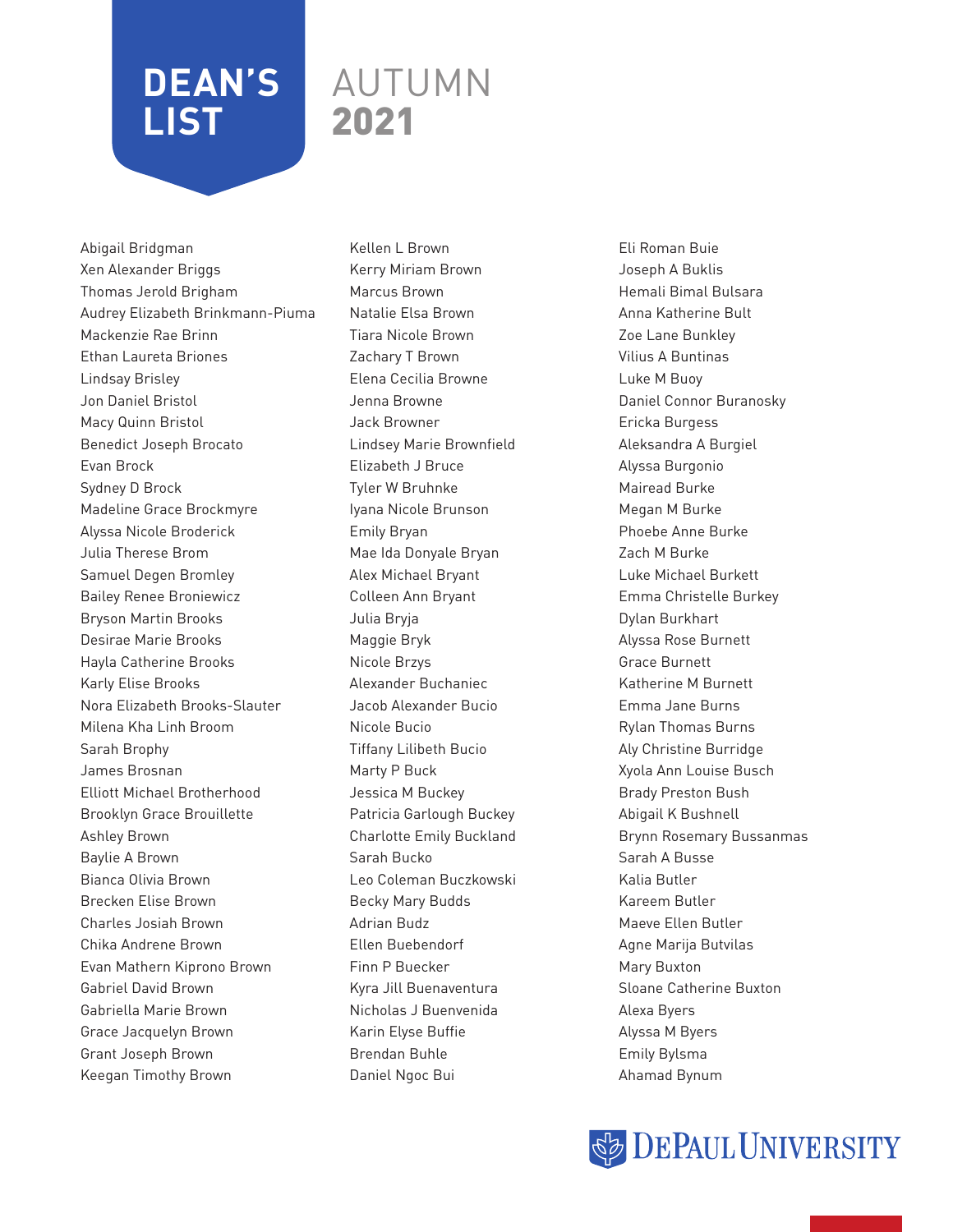### AUTUMN 2021

Joseph Daniel Byrom Lucas James Byron Grant Keegan Byxbe Gustavo Anagel Cabada Gabriela Rose Caballero Michael Raymond Caballero Gerald Cabel Fernanda Soares Cabral Clara Marie Cabrera Samantha Cabrera Alex A. Caceda Saavedra Monika Cachro Ramiro E Cadena Dannae Cadenas Clara Jacqueline Cadwell Caitlin Colleen Cahill Grace Elizabeth Cahill Laura Cahill Fatima Cahue Bianca S Caillouet Jack Matthew Cakora Anthony Michael Calabrese Ryan Anthony Calayo Chrismar Calbillo Christian Calbillo Giselle G Calderon Jacqueline Christine Calderon Michelle Calderon Nicolas Noe Calderon Alyea Christine Caldwell Benjamin Calhoun Cassandra L Calhoun-Liebnow Michael Calibugar Anthony John Calistro Luke Briant Calkins Andee Call Kara J Callahan Ashley Calles Gavin Daniel Callow

Leslye Calvillo Melissa Calvo Alessia Francesca Calzante Alex Camacho David I Camaganacan Abram C Camarena Rodolfo Camarillo Zeno Pinheiro Camera Beatriz S Camino Rachel Cammarata Jake J Camp Christian Campbell Katherine Campbell Maddison Campbell Sean William Campbell Brooklyn Alexia Campos Daniella Josephine Campos Frida Monit Campos Joseph Campos Declan Francis Canaday Georgina Nicole Canavesio Matthew Candre Claire Ellen Canji Jason Cann Gayun Cannon Jessica Cano Austin S Cantwell Jodee Lopez Capati Nickolas Minh Capello Christopher Michael Capitani Julianne Cappas Emily M Caputo Ayana Michelle Caraballo Emma Caraus Chloe Arianna Cardaras Jacqueline Cardenas Julieta Cardenas Rosa Cardenas Bernabe D Cardona

Christian Alejandro Cardona Christy Hope Cardona Allie A Carey Catie A Carey Eli Sheldon Carey Griffin Joseph Carey Brenna Neeve Carithers Lauren Elise Carlen-Jones Grace Michelle Carlino Timothy Daniel Carlisle Naomi Carlos Andres Marcelo Carlos-Tamez Corinna Renee Carlotti Christopher Louis Carlozo Audrey Emilia Carlson Blair K Carlson Kevin Scott Carlton Isabel Grace Carmichael Patrick David Carnahan Val William Carnes Josephine Marie Carney Aiden Jack Carolan Macey Rose Caron Kathryn Halliday Carpender Haleigh E Carr Annibel Carranza Axcel Carrasco Mike Mike Carrasco Simone Isabella Carrasco Jean Pierre Robles Carreon Joceline Carrera Nicolas Mateo Carrera Neida F Carreto Cardona Madeline Louise Carrier Ryleigh Ann Carrier Sapphira E Carrier Flor D Carrillo Jessica Carrillo Enrique Carrillo Jr

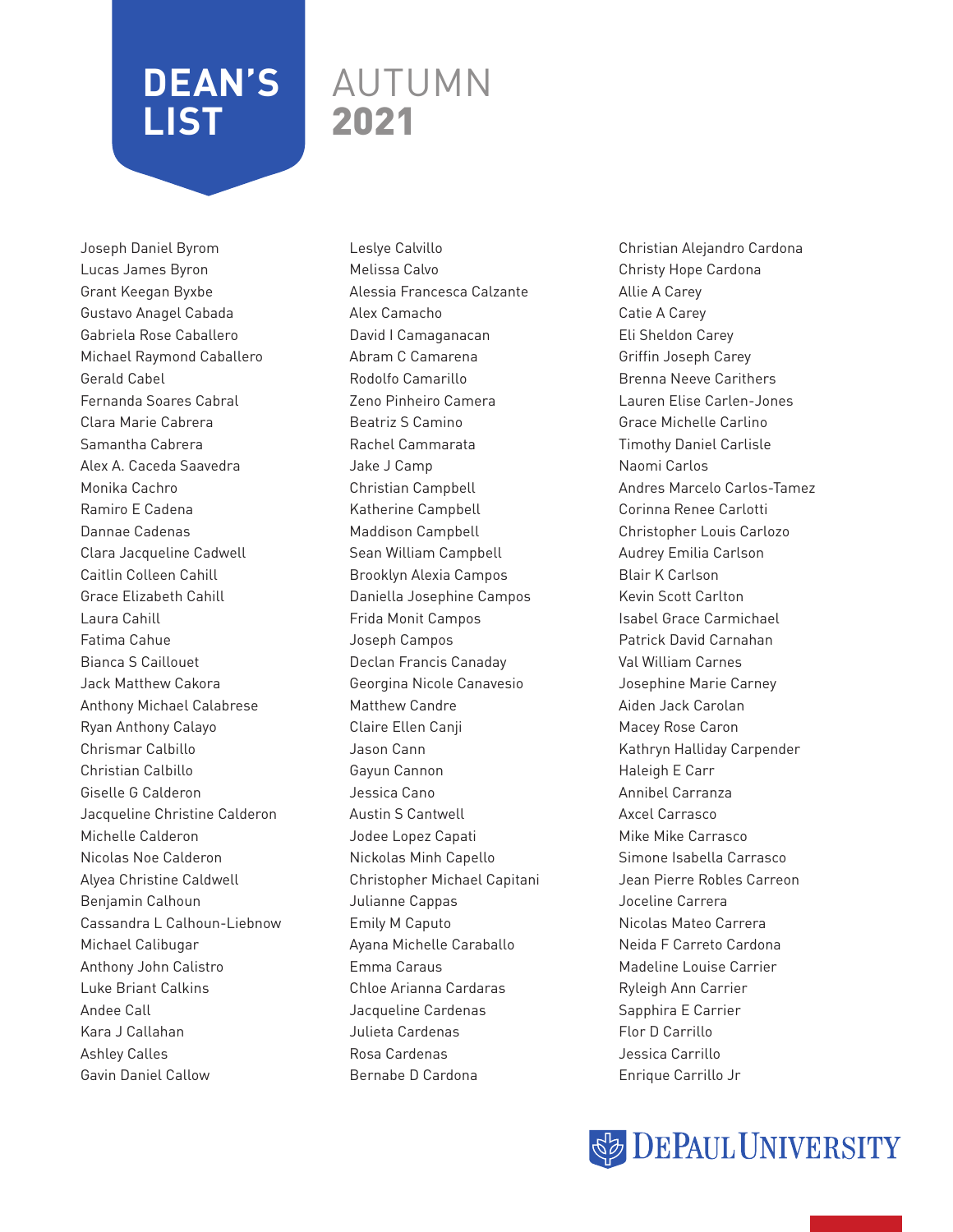### AUTUMN 2021

Jennifer Carrillo-Berumen Annie Christina Carroll Annie L Carroll Brandan Carroll Brandon Carroll Colin Joseph Carroll Daniel Gavigan Carroll Marissa Carroll Thomas Allen Carroll Tori Lavonn Carroll William Carson Evan Austen Carter Grace Grace Carter Cassandra Cartwright Isabel C Cartwright Kayla Rayne Caruthers Anabel Carvajal Karen Aguirre Casady George Casales Vincent Casambre Daniel Julian Casarez Estephanie Casas Guadalupe Casas Hannah Rose Casey Sean Russell Casey Cara Christine Casiglio Monica Carolina Casillas Kyle Casper Thomas Kieran Cassidy Giancarlo Castaneda Isabella Bryanna Castaneda Noelia Castanon Aaron Emmanuel Castellanos Gaona Salvatore Castello Willem Parker Caster Charlize Minah Castillo Gabrielle Lee Castle Sabrina Noelle Castle Jacob Gardner Casto

Alexis Castro Austin Castro Cristian Castro Feliza M Castro Karime Castro Brianna Dorthea Catalinotto Gianna Catania Gabriela Cater Nicole Grace Catino Gabriel Alexander Cease Marc Anthony Cedeno Amna Cehaja Salvador Ceja Charles Maximilian Celis Abbey Cerek Madeleine Kate Cerek Sydney Jacqueline Cernek Krysta Lynne Cernosek Amanda Cervantes Zcyrille B Cervantes Peter Matthew Cervenka Isabella Kathleen Cesario Michael G Cesario Adrian Cetera Timothy James Chabot Fahima Chadrawala Minki Chae Joel Joseph Chamakala Agnes Isabella Chamberlain Molly B Chambers Quinn Chambers Elena Chamorro Tania Isabella Chamorro Audrey Jane Champelli Jack Chan Jacob Chan Maxwell Jung Yun Chan Aliyah Moriah Chancellor Ulises Emiliano Chancoso

Prateek Chandani Ria Chande Britney Nicole Chandler Jack Andrew Chandler Sharad Chandra Krishna Sai Chandrasekhar Cameron Michael Chapman Joe Dixon Chapman Cosette Lauren Charboneau Avalon Skye Charlton-Perrin Marina Chasapopoulou Halle Elizabeth Chase Shai Gabriel Chase Thea Chatelain Saif Sajid Chatha Jayla Marcella Chatman Jay Jasvantbhai Chaudhari Huzefa Rehman Chaudhary Khushi Chaudhary Faizan R Chaudhry Ashley Chavez Gerardo Chavez Marina Chavez Liliana Chavez Sosa Julian Alexander Porche Cheaney Alexey S Chekanov Amy Chen Caroline Weedon Chen Daisy Chen Evan Kavanagh Chen Jake Zachary Chen James Chen Jiehao Chen Justin Philip Chen Kuei Jung Chen Michelle Chen Yijun Chen Dale R Cheney Celine Cheng

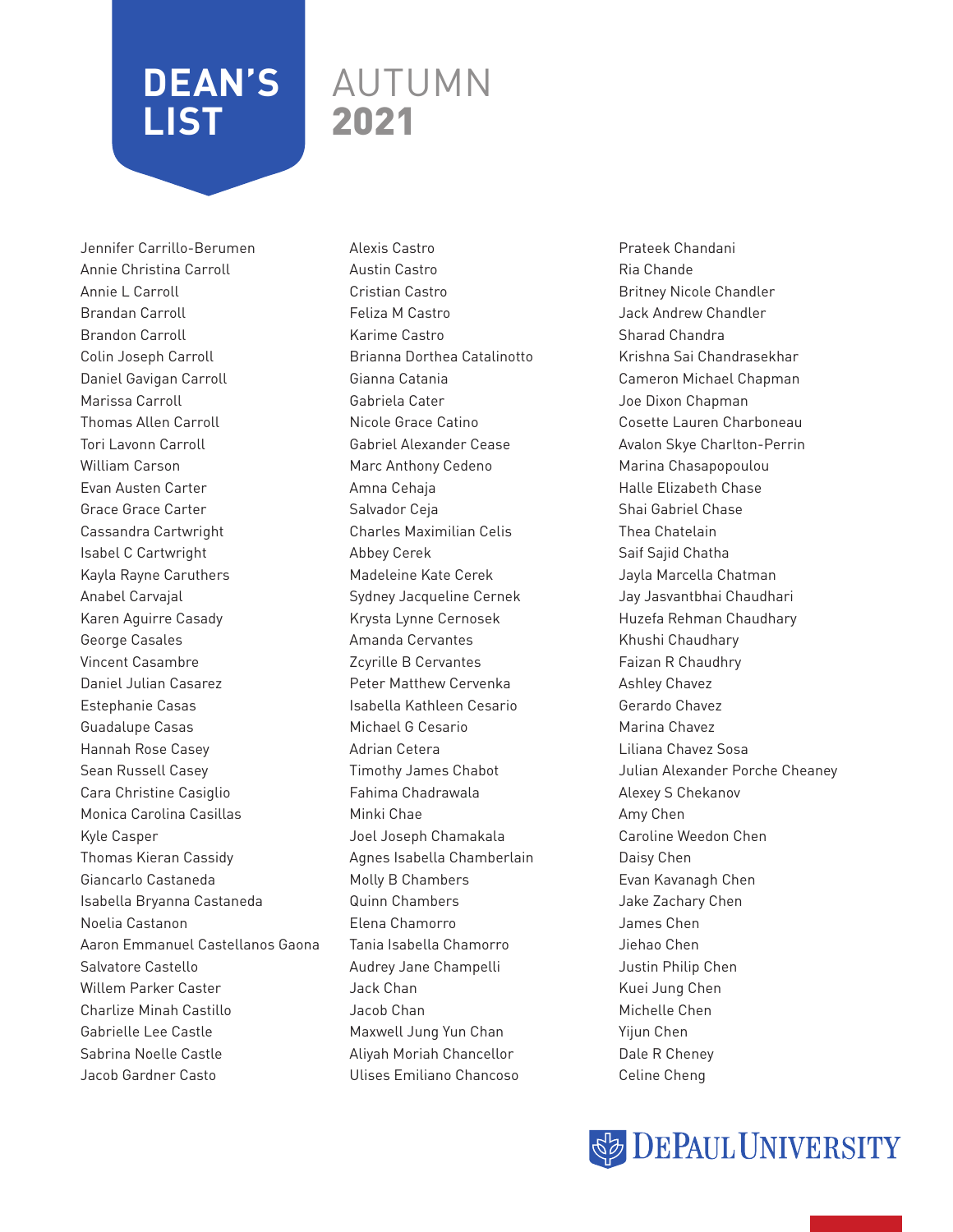### AUTUMN 2021

Linnea Cheng Zachary Koshy Cherian Jacob Chernok Emma Sophia Cherradi Danielle A Cherry Florina S Chhay Aagam Priti Chheda Anne Chian Adam Junn Chiang Kyle YS Chiang Gianna Marie Chiappetta Aryan Chibber Rafael Chico Alexander Chidester Joseph John Chirayil Joshua Viorel Chis Hari Chitturi Brandon Arthur Chlebicki Charbel Michael Chlimon Henna Shahzad Chohan David C Choi Cristian Cholula Mia L Chon Nicole Renee Choros Saliha Chotti Bennett G Chou Hanna Choubkha Alina Fatima Choughale Lulu Chouha Jack M Chovan Quinn Patrick Chowaniec Bryce Arthur Chretien Brooke Eryn Christie Nicole Blessent Christie Finnegan Kay Fung Chu Rachel Caitlin Ling Tsui Chu Michael John Chuchvara Nick Chun Megan Chwalinski

Harris Frederick Ciaccio Sabrina Ciaglia Jordan Cibinski Julia Marie Cicchinelli Bianca E Cichonska Jessica Lynn Cimpoes Alexander Cinaj Katherine Grace Cinefro Serhat Serhat Cingilli Ivanna Fabiola Cintron Torres Sophia Elise Ciravolo Juliet Christine Citron Jake Steven Citterman Emma J Clajus Amy Elizabeth Claman Brian Paul Clancy Caleb Caleb Clark Edward Murphy Clark Kelley Rae Clark M Alice Elizabeth Clark Nick J Clark Noah Sebastian Clark Seven S Clark Shayna V Clark Solomon Amir Clark Taelor Clark Josephine Erin Clarke Lily Cooper Clarke Sarah Clarke Cristian Claudio Jose Luis Clavell Jurron Clayton Zachary Cleir Maximin Clement Kelsey Katherine Clements Ellie Sophia Clemons Sierriah N Clemons Joshua Reid Clewis Allie Allaire Cline

Audrey Lynn Cline Meredith Harper Cline Cason Matthew Cloud Charles Co Jackson Edward Coates Lauren Jane Coates Isabella Zoe Coca Amelia Rose Cochran Carlton Ethan Cochran Maya Aldea Cochran Chauncey Autumn Cody Justice Jewel Cody Riley Jade Coesens Helaina Michele Coggs Jacob Keith Coggshall Franki Aviva Cohen Sarah Marie Cohen Logan Cohn Eddie Emilio Cojulun Mary Madison Colbrook Ashley Lynn Cole Davilyn Kariel Cole Dominic Michael Josiah Cole Felicity Brighton Cole Kierstin Elizabeth Cole Mia Veronica Colebrooke Haley Grace Colegate Dom Colella Andrew W Coleman Chaillee Miah Coleman Emanuel Colin Akili Danielle Collins Carl Donovan Collins Kathleen Collins Simon Oliver Collins Tara Collins Tessa Hilaire Collins Paloma Krystal Colon Rosa Sonya Maxine Coltin

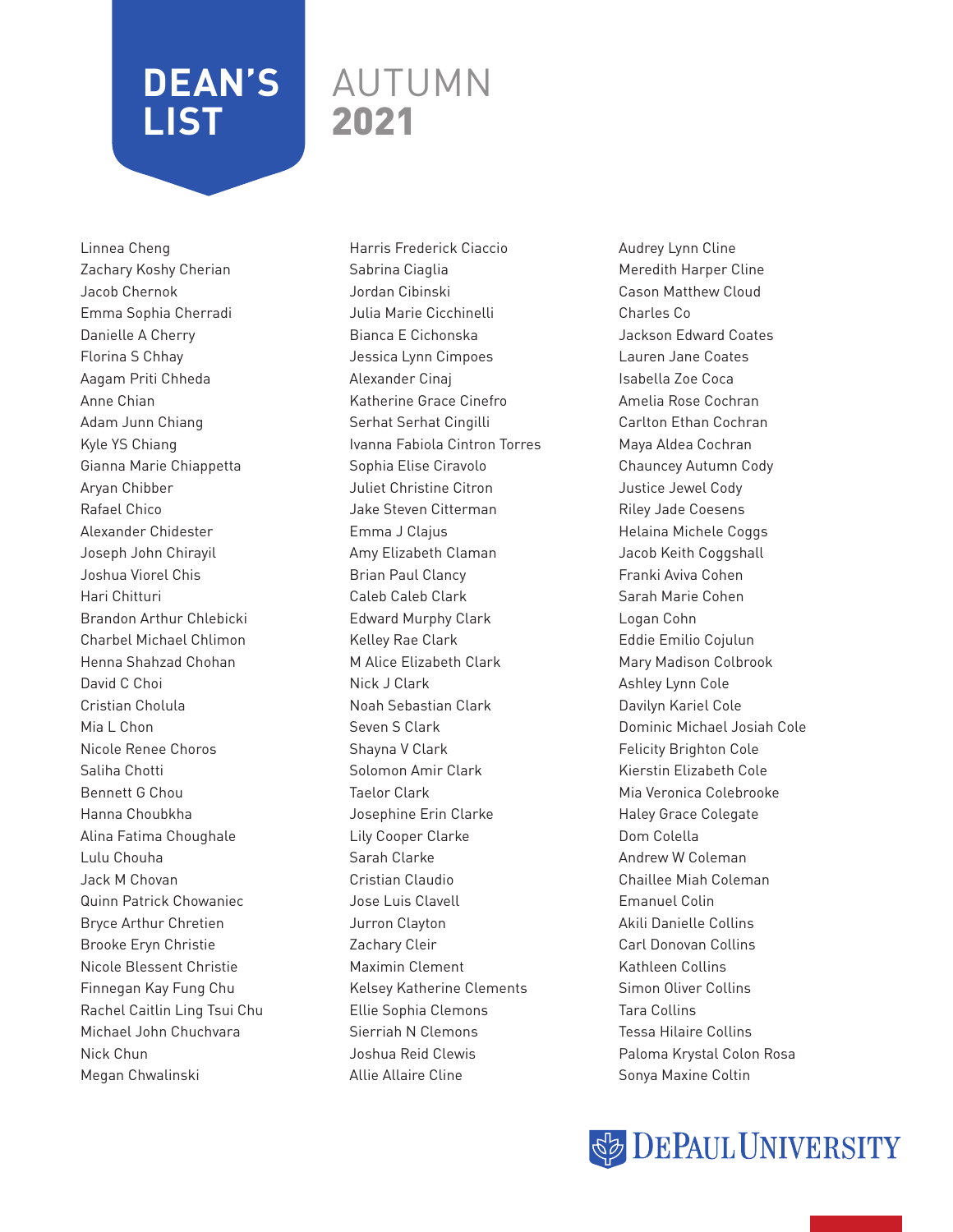### AUTUMN 2021

Carter Vere Colwell Sam Eoin Comerford Max Adrian Cometa Quinn Soren Comprosky Ellie Marie Compton Chris John Richard Comstock Christopher Butler Conboy Elizabeth Therese Conboy Caroline Hagan Conley Fiona Catherine Conneely Christopher Aiden Connelly Patrick Michael James Connelly Chiara Skye Conner Austin Garrett Conners Ethan R Conners Jade Xiao Xing Connor Jennifer Connors Paige E Connors Edward Montgomery Conover Andi Georgian Contanu Natasha Contractor Adriana Contreras Johnathan Contreras Julianne Contreras Julia Conturso Kelly Marie Coogan Christopher Walker Cook Jackson Thomas Cook Olivia Linda Cooke Amelia Ann Coop Marissa L Cooper Tim M Cooper Allesa Paige Corcoran Eva Mae Louise Corcoran Nando Cordeiro Rachel Carolynn Cordero Paola Cristina Cordero Delgado Gabriela Cordova Janeth Cordova

Amber Corkey Liliana Nicole Cornejo Megan Cornwall Michael A Corona Dominique Coronel Megan Elena Corral Diego Ignacio Corrales Amya Marie Correa Felix Olin Correa-priest Joseph J Corso Angelina Juliette Cortez Sofia Cortez William Forrest MacLeod Coscore Douglas Cosey Baylee Ryan Cosgrove James Robert Cosgrove Yazmin Suzette Coss Valeria Cossa Jonathan Rubens Costa Alisa Jean Costello Cormick Lynn Costello Daniel Anthony Costello Paul Costello Jennifer Costilla Ebba Lydia Costow Fiona Mary Cotter Cade Coughlin Mikaela Coughlin Shayelyn Maria Coughlin Vivienne Elise Couris Reginay Maxcine Courtland Kathryn Irene McNeil Courtney Sarah Ann Courtney Matthew H Coutinho Ambrose Calvin Richard Covaciu Erin Michelle Coveny Nicole M Coveyou Mackenzie Jessica Cowan Ryan Robert Cowhey

Chloe Anne Cox Clara Julia Cox Ian Charles Cox Jade Hokulani Cox Morgan Elaine Cox Oliver Ian Cox Sam Marie Craft Jake George Cragg Ethan W Craig Quintin Donald Craig Reese Craig Becca M Cramer Caradoc MacNab Crandall Sophia Crane Paul Andrew Cranley Dylan M Craven Alekxander Henry Crawford Stephanie Bennett Crean Riley Mason Creech Courtney Cregg William Charles Creutz Julianna Crisanti Tisby Jane Ivy Critchley Miranda Hailey Crivlare Gracie Grace Crone Maggie Elizabeth Crone Conor Joseph Cronin Chloe Michelle Crosby Sara Linh Crosby Kylie Elizabeth Cross Jessica F Crough Beric Orion Crouse Tamaia Angelique Crow Ava Frances Crowley Erin Maureen Crowley Joanne Silvia Crowley Simone Elizabeth Cruice-Barnett Jerica Kaylee Cruise Cameron Luke Cruse

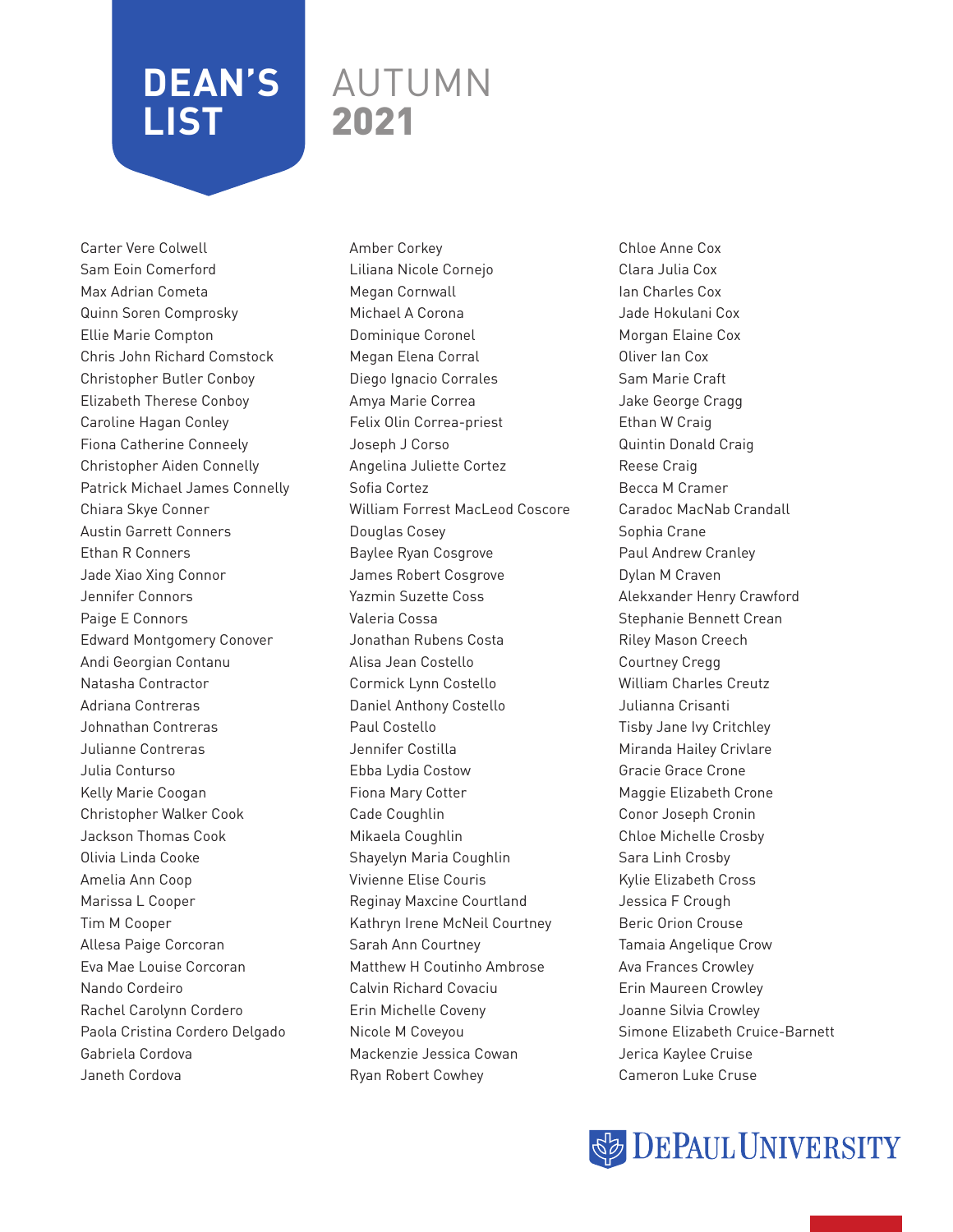### AUTUMN 2021

Elizabeth Marjorie Crutchfield Zachary Aaron Crutchfield Alexis N Cruz Anna Maria Cruz Isabella Fe Cruz Javier Cruz Joselynn Victoria Cruz Librado Cruz Marc Cruz Mario Eduardo Cruz Kacy Elizabeth Cryer Carmela Anna Cua Regina Cuadra Martinez Blake Cubria Catherine Cudahy Daniel E Cuesta Joyce Cui Ryley Donald Cullerton Selena B Cunanan Ellen Patricia Cunningham Ilaria Marie Cunningham Patrick John Cunningham Shandra Ivelisse Cunningham Madeline Ann Curless Samantha V Curley Autumn Lindsey Currie Carlie Virginia Curtis Kennedy Marie Curtis Nicholas Thomas Curylo Katie T Cutcher Luigi Arcel Cutolo Avery Lyn Cywinski Adam Hubert Czader Anthony Stanley Czaja Joseph Michael Czaja Sarah Dababneh Gabrielle Peralta Dacuycuy Hailey Marguerite Dahl Jenna M Dahl-Crimmins

Isaac Benjamin Daitzchman Kaitlyn Marie Dal Pra Zoey Taylor Dalbert Tegan O Daley Rama Dalloul Luca Nya Dalton Olivia Grace Dalton Jack Preston Daly Sophia Marie Damstra Gary Anthony Dancy John Ridley D'Angelo Alanna Paige Dangerfield Austin E Daniels Marcus Daniels Zachary Donald Daniels Faith Danielson Paul Ryan Danowski Sujal Dantluri Elias Nikolaus Danzer Reina Dominga Danzy Maria Renata Dardon Nabil Roman Darmani Piper Christina Darr Capricia Carmella Darrus Pradeep John Darsipudi Peter Earle Das Zoie Kai Daugherty Nandini Y Dave Shivani K Dave Veronica F Davenport Mark James David Avery C Davidson Molly Anne Davies Joel Anthony Davila Santiago Gerardo Davila Cleo Davis Elizabeth Carol Davis Elizabeth Grace Davis Jael Paige Davis

Jamie Geneve Davis Janiel Jada Davis Kayla Alezandra Davis Mauricio Davis Tristan Cole Davis Troi Kayla Davis Carter David Dawkins Emilie Marie Dawson Bella Luna Day Carley Day Madeline Day Jas B De Guzman Sophia Ann De Jong Alejandra De La Cerda Justin Reed Parado de la Cruz Joselline De La Rosa Nieto Dawn A De La Torre Reyna Isabel Banuelos De La Torre Scarlett Anesha De La Vega DJ Ongoco de Lara Jayden Anthony De Leon Pauline Rochelle De Leon Roselle Joy Sacdalan de Leon Natasha Leona de Leon Nieves Francesca Marie De Martino Devin Paige De Priest Katherine De Zayas Jared Connor DeAmaral-Vargas Emily Grace Dean Melissa Ashley Dean Walker James Dean Marin Grace DeBernardo Kayla Marie DeBora Nadine Michelle DeCero Natalie Angelia DeCero Nicholas Xavier DeCero Eliana Joy Deckner-Glick Nicholas Felix Decsi Joseph Dedina

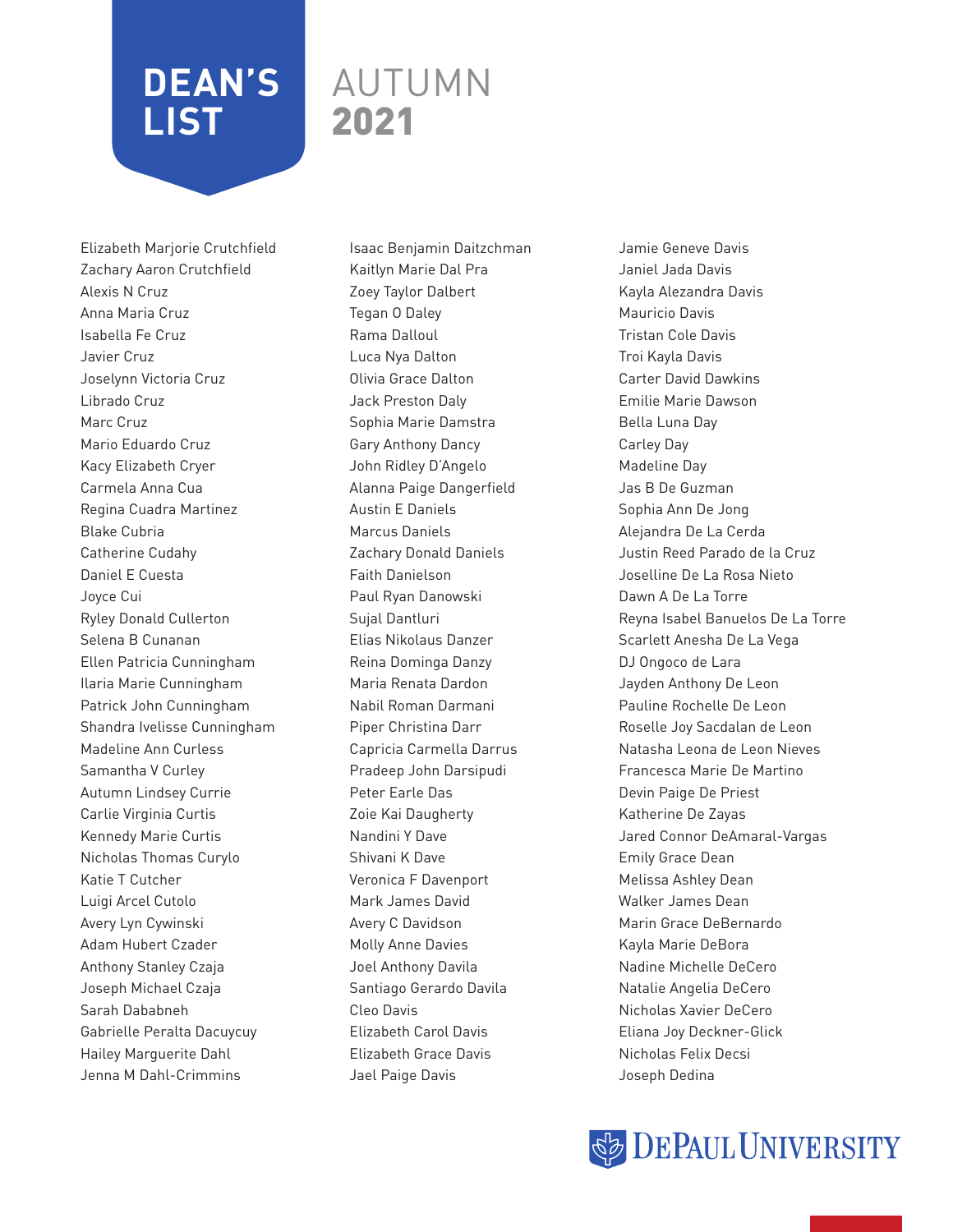### AUTUMN 2021

Aditya Deepak Julia DeFalco Mackenzie R Degan Adam J Deguzman Sophia Dehart Gianna Philos Dehmlow Andrew L Deibel Daniel Wade Deis Ryan Miller Deitch Erika I Dejesus Jacob Carl DeKlyen Sophia Teresa Del Rey Nacho Del Valle Sierra Grace Elizabeth Del Vecchio Rainier Esteron Dela Cruz Ashlie J Delacruz Emily Marian Delacruz Cassidy Faith Delahunty Alexa Rae Delara Issac Elijah Deleon Julianna Montzerratt DeLeon Michael Anthony DeLeonardis Monica Delfi Analy S Delgado Aryam J Delgado Gisselle Delgado Ana Karen Delgado Ayala Ana Lucia Delgado Peralta Maria Sophia Delis Jessica Delisle Rachel Elisabeth Delles Nora Marie Dellifield CJ Thomas Delorto Jacob Tyler DelPiero Priscilla DelValle Korina Gabriella Deme Ava Leigh Demerjian Maximilian Alexander Demeter Abigail Rose Demma

Andrew John Demory Bill Demos Lux Ann DeMoss Park Street Dendy Qi Deng Sara Deng Allison Dennemann Clara Dennison Curtis Dennison Gavin Daniel Dennison Grace Elisabeth Denniston Reuben Gasiel Densmore Jackson Michael Denson Joseph Dominick Dentino Baridomale Dominica Denuate Matthew DeRolf Alexis Derose Virginia Shea Derrick Arhaan Brijesh Desai Kunaal Desai Premal R Desai Ronak Desai Hayley Elizabeth DeSilva Hannah Rosalie Desmarais Tessa DesMarais Nelson James DeStefano Makena Ruth Detert Gianna Maria DeTomaso Mason Dettloff Theresa Grace Detwiler Hannah C Deutmeyer Sophia M Devarenne Roman Devdyuk Jackson Corbin Russell DeVenney Chloe Genevieve Devens Austin Riley DeVine Maura Keely Devine Jen Marie Devona Justin Joseph DeVries

Tessyi Jean Dewhurst Ronit Dey Lillian Michelle Deye Piper M'Lynn DeYoung Steve Dheftos Muskan Dhingra Peter Di Paola Isabella Mohini Di Salvo Adela Jovana Diaz Alejandro Diaz Ana Michelle Diaz Antonio Diaz Bianca Diaz Carlos A Diaz Emily Sophia Diaz Krystal Diaz Lara M Diaz Luis Eduardo Diaz Morelia Citlali Diaz Oskar Favian Diaz Peter John Figaro Diaz Samantha Lourdes Diaz Bruno Diaz Miranda Megan Marie Dibble Sophie Claire DiBenedetto Allison Grace Dicks Michaela Didani Maya Diedrich Katherine Marie Dietrick Brynne E Dietsch-Jones Vincent DiFrancesco Michael Joseph DiFranco Nick Dilallo Klaudius Diliunas Sylvia Hua Ping Diller Katie Bo Dillman Ross W Dillon Gyle Andre Dimailig Giulia Margaret DiMarco

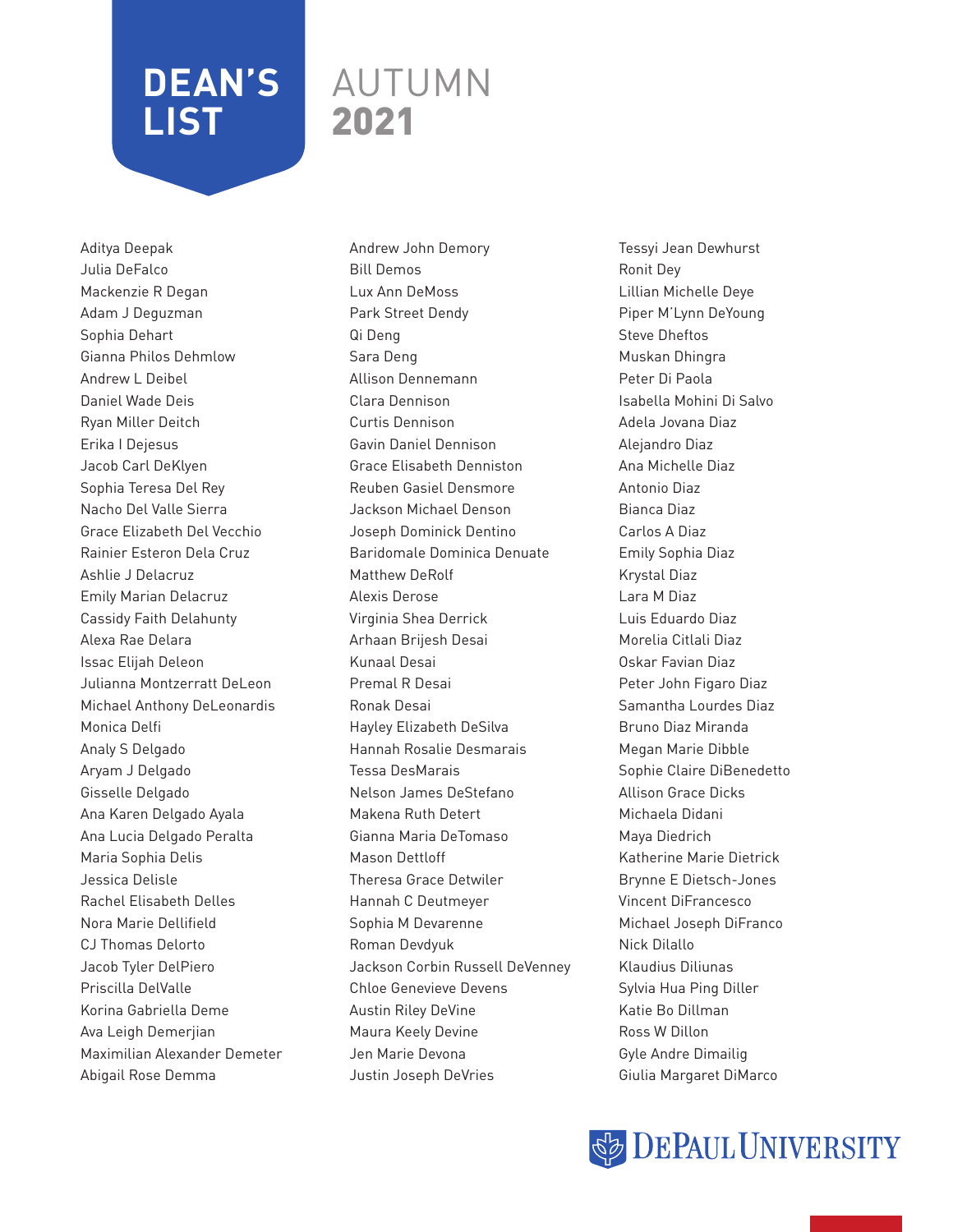### AUTUMN 2021

George Anastasios Dimas Alex Dimitriou Dilyana Petrova Dimitrova Sophia Jacqueline DiMonte Radina I Dimova Sahar Maryam Din Beatrice Isabella Dinauer Jennifer Y Dinh Katherine Marie Dinkel Bianca Sarah Dinu Isabella Donna Dipaolo Jillian Marie Dirks Lukas Dirse Dziugas Dirzys Daria Angel Dittman Nicole Dizon Amirali DJalilvand Amel Djurovic Matthew L Dlugosz Angel Do Ethan Do Krystal Do Minh Khoi Hanh Do My Ci Do Carolyn Doan Erica Mackenzie Doan Kathy Doan Jenish Ashokbhai Dobariya Natalia Dobrasinovic Paulina Dobryk Yuriy Dobush Emma Geneva Docken Holly E Dodd Melanie Kay Dodson Dani Marie Dogan Jillian Marie Doherty Hristina Dokic Declan Eugene Dolan Emily Rose Dolan

John Lee Dolan Morgan Paige Dolci Joseph Dolcimascolo Zoe C Doll Cynthia Peters Doma Jack Dombro Ryan Patrick Dombrowski Kamil Domek Jose Miguel Dominguez Sophia Dominguez Matthew Stephen Donald Jessica L Donaldson Elizabeth Jane Donelan David Dong Emma N Donlevy Kevin Andrew Donnelly Natalie Grace Donnelly Alyssa Mary D'Onofrio Bailey Shannon Donovan Clare Margaret Margaret Donovan Robert J Donovan Nicole Tanu Dontcheva Remy Doornebos Abigail E Dore Alice Mae Dorfman Cerasela Marie Dornan Benjamin Grayson Dornbusch Emma K Doroba Quinn Doroba Dallys James Dorsey Jack Michael Dorsey Jocelynn Dortch Anmarie Lea D'Ortenzio Ethan Matthew Doskey Jacklyn Mary Dougal Daniel P Douros Isaac A Dovali Iryna Dovzhyk Oliver Thomas Dowdell

Delaney Ann Doyle Fallon Shae Doyle Ian Doyle Presley Elizabeth Jacqueline Doyle Ferullo Lorim Rosemary Drabik Emma Drafke Matthew Ethan Dragilev Alexander Dragomirov Angelina Casimira Dragovits Serigne Mbacke Drame Corissa Lillie Draper Juliana Janice Draskovich Blake W Dreher Julia Elizabeth Drendel Bobbi Drews Maximillian Michael Dries Matt Thomas Driscoll Todd Maxamillian Driscoll Rebecca Driskill Nick Christopher Droll Elene Maria Drosos Emma Virginia Drover Dream Anya' Drummer Daniela Drumstas Noah Drzal Ryan Allan Dsouza Skylar V Dsouza Rodolfo Duarte Emma Louise DuBois Ryan Anton Duchon Eryk Duda Morgan Elisabeth Dudaryk Isabella Dudas Michelle Duenas Daniel Richard Duff Emilia Susanne DuFort Clare Josephine Duggan Kyle Vincent Duke

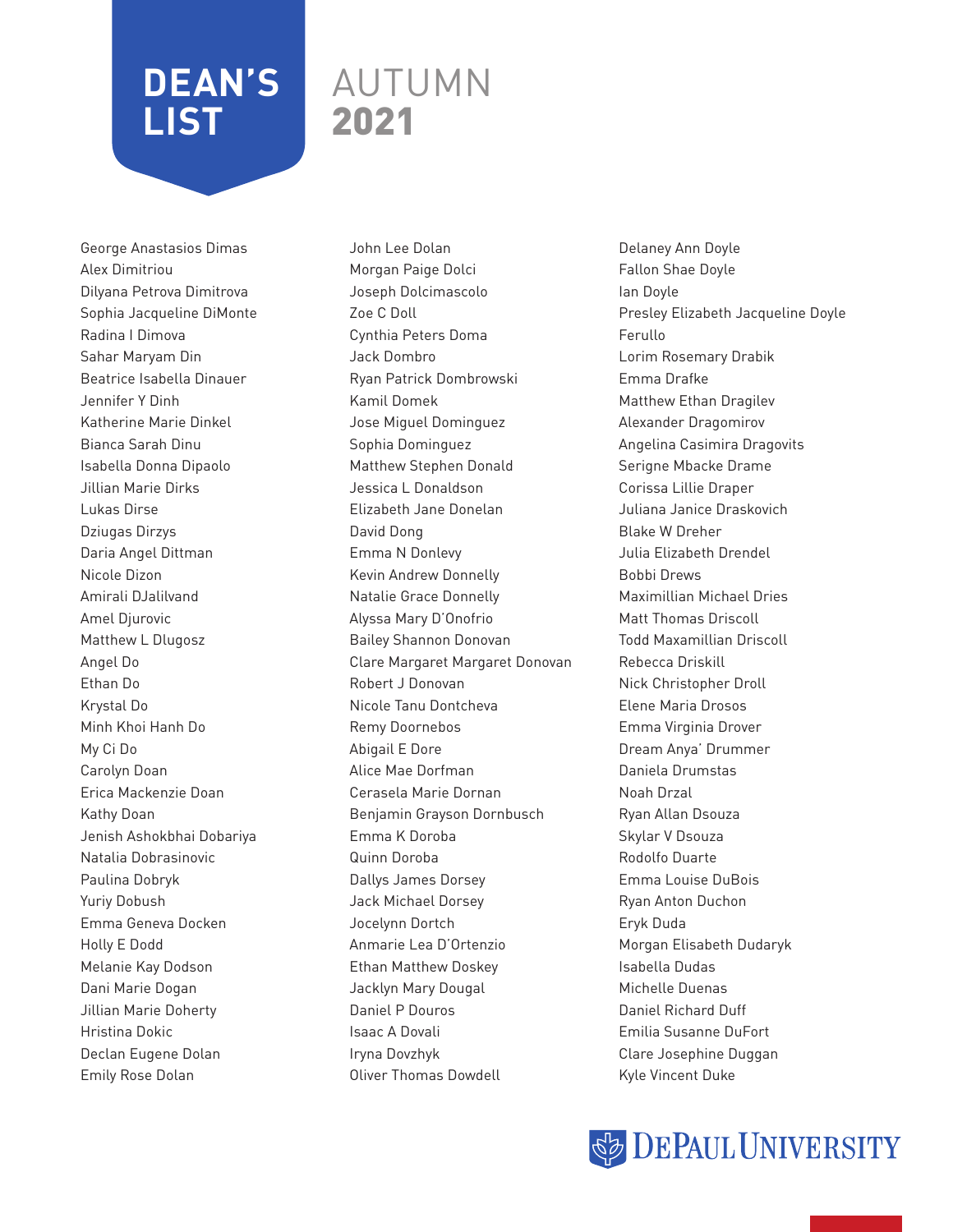### AUTUMN 2021

Mason Troy Dukes Allison Rose Dulabaum Hannah Margaret Duncan John Barron Duncan Jalen Rose Dunkley Conor Richard Dunlavey Caitlin G Dunn Jean Herron Dunn Kaitlyn Rose Dunn Olivia S Dunn Maureen Dunne Sarah Rose Dunton Aron Elliott Dunwoody Carly Duquette Mikala Ruth Durall Claudio Duran Emma Duranovic Selma Duratovic Jay Robert Duray Madison Claire Duree Arly Duron Ayanaa M Durrani Saffron N Durrant Brooklyn Louise Durs Katherine A Dusanic Lukasz Dusza Ellen Iris Dux-Dahms Julieanne Elizabeth Dworkin Audrey Elizabeth Dwyer Katherine Grace Dyball Kate Rose Dybas Sebastian Cap Dybowski Alexander McKay Dyce Veronica R Dykstra Benjamin J Dym Katherine Dynak Dashana T Dyson Underwood Dragomir D Dzhorov Taras Dzhul

Peter Dziaba Thomas Dziwisz Christina Erica Eagleson Matthew Giancarlo Eames Isabelle Earl Madison Renee Eason Branton Christopher East Jaden Benjamin James Easton Sylvia P Ebeid Elizabeth Morgan Eberlin Luke Eberts Annabelle Ebiya Meygan E Echols Yadira Eck Isabella Anne Eckardt James Allen Eckermann Meredith Jeanne Eckler Grace Elizabeth Eddington Maya Edgu-Fry Abigail E Edwards Devon James Edwards Michelle Dee Edwards Hannah Elisabeth Egan Carmen Lynn Eggleston Marino Egli Isabella Marie Ehresman Joseph James Robert Eichorst Mashal Amtul Eikram Jacob Eisen Brandon Charles Eisenhut Corey Warren Eisner Elias Ekonomou Abdul Aziz El Khatib Kayvon Elahihaghighi Jonah Benjamin Elbaum Mohamed Eldeen Allam Aaishah Mohamed Elghobashy Dean Minos Eliopoulos Lucia Elizondo

Vanesa M Elizondo Mohammed Khaled El-Jazara Selma Elkasevic Jared Philip Elko Dylan Ellinghausen Catherine Elliott Jeremy Dalton Elliott Madisen Dahlin Elliott Zachary David Elliott Elliot Serafina Ellis Jacob W Ellis Ryan Nile Ellis Sierra Mae Ellison Tara Eden Ellison Jamilah El-Saleh William Louis Elsea Thomas Gene Elwood Nicholas Douglas Ely Michael Elzinga Allis Grace Emmet Alyssa Emmick Ezekiel Deiparine Empaces Mayra Lissette Encarnacion Rosemary Enciso Lila Alise Engelhardt Kenna Engels Yedidya Solomon Engida Julian Thomas Engle Autumn Elise English Olivia Margaret English Dayana Enkhbaatar Tergel Enkhtur Bilguun Enkhtuvshin Abel Eduardo Enriquez Nathaniel Alexander Enriquez Ricardo Alejandro Enriquez Elizabeth M Erdelyi Defne Ergin Marcela Sb Erickson

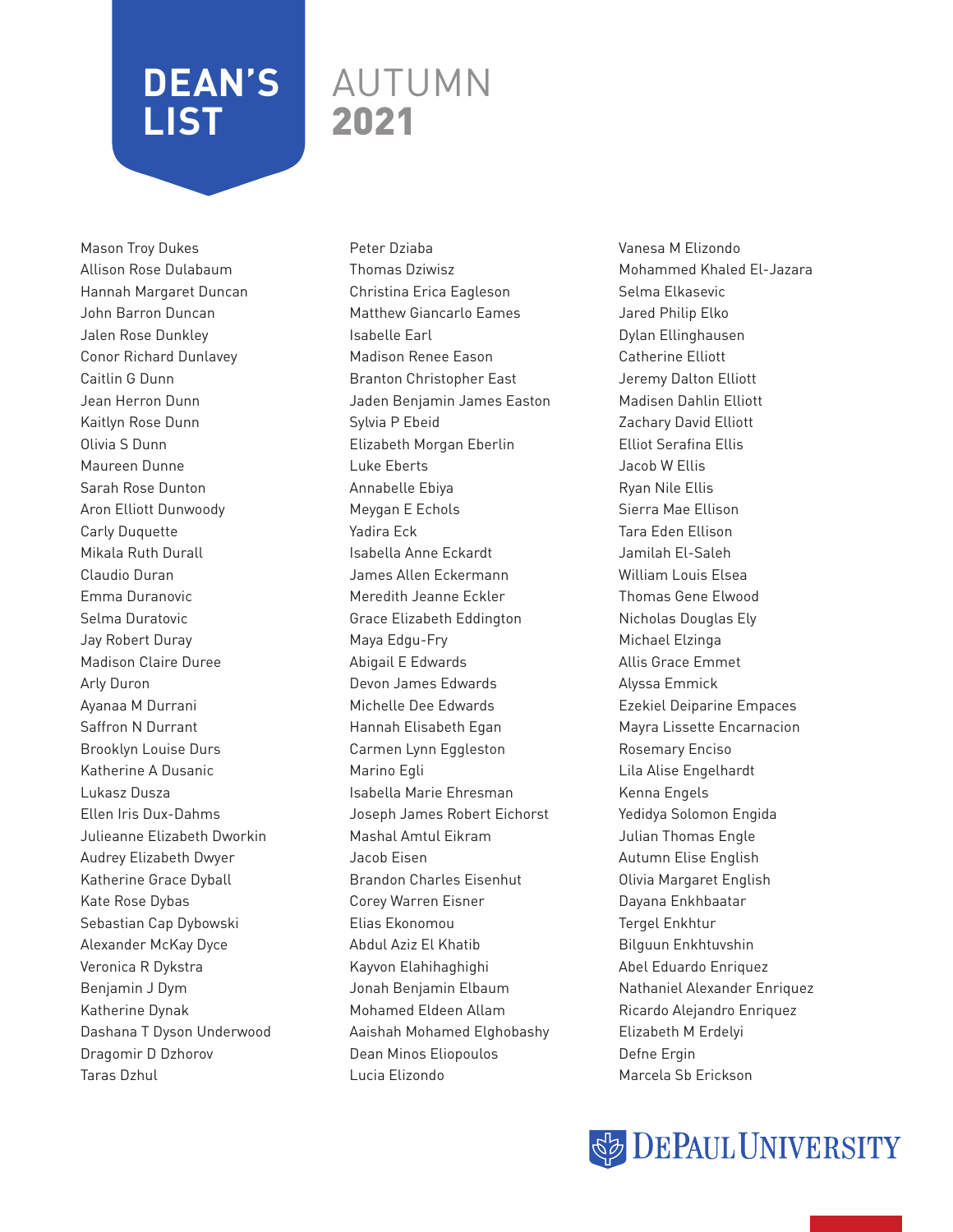### AUTUMN 2021

Matt M Eriksen Mollie Jae Eriksson Dilnoza Erkinbaeva Evgenia Ermasova Nicole Alexis Ernst Alaina Errico Alex R Ertl Sali Esber Carolina I Escalante Eduardo Antonio Escalante Emilio Xavier Escobedo Melissa M Escobedo Michelle Alaiza Escobedo Sophia Noel Eshenbaugh Violet Shant Esho Matt Joseph Eslick Roberto Carlos Espana Julian Xavier Esparza Monica E Esparza Taiyadi Santiago Espino Yahaira Camila Espino Adriana Espinosa Melissa Espinosa Zoe Olivia Espinosa Carolyn Espinoza Isabel Frances Espinoza Benjamin Esposito Alex James Esquivel IsaBella Yasmin Esquivel Lance Jordan Esquivel Maria Estevez De Mondesert Sela E Estill Mahonry Estrada Sergio Estrada Christian David Etnyre Braden Richard Evans David T Evans Maaneli Evans Sydney Evans

Cian Kefira Evans-Grayson Isabela Ames Evanson Savanna Matthew Evens Jack Wales Evenson Erin Victoria Everett Eleanor Isobel Evison Teodora Evtimova Ashana Sharis Ewing Maureen E Fagan Britt Kjersten Fagerstrom Muhammad Fahad Anton Christian Fair Yesenia G Fajardo Jonathan Fakhouri Joseph R Fakhouri Michael Farah Fakhouri Abraham George Fakhoury Lidia Raid Fakhoury Hailey A Falat Kyle San Gaspar Falcon Madeline Portugal Falk Christina Nicole Faller Kaitlyn Falson Zhou Fang Colin James Fantry Francesca Maria Faraci Bridget C Faricy Alaina Carole Ann Farkas Grace E Farkas Suchita Harsh Farkiwala Jakob John Farness Nawaal Fatima Farooq Usman Farooqi Amber Z Farooqui Soheb Farooqui Muhammad Hussien Farrag Amily Farraj Joseph Nicholas Farrel Nabiha Farshori

James Fatigati Afia Fatima Safina Fatima Taneem Fatima Kevin Fatora Ambresha Faith Faulk Jay Craig Faulkner Maday Favela Katie Favero Brendan Favre Maddie Paige Fawcett-Dubow Josh Faye Aneta Fedorchuk Katerina Michelle Fedoseeva Rebecca Connie Feery Mya Angela Fegaras Ava Catherine Fehrmann Sylvia Marie Felauer Dylan Jacob Feldman Sam Leonard Feldman Ivan Feliciano Madison G Felix Kaitlin Aimee Fell Jason Joseph Fennell Sara Beth Fenton Anthony C Feola Kyra Marie Ferber Patrycja S Ferenc Michael Adam Ferenz Julia Rae Fergus Bridget C Ferguson Tobey Benjamin Ferguson Gerhard Feriyants Frizzy Maya Fernandez Omar Fernandez Maddie C Fernandez Laris Abdul Basit Feroz Abdul Feroz Elizabeth Mae Ferstein

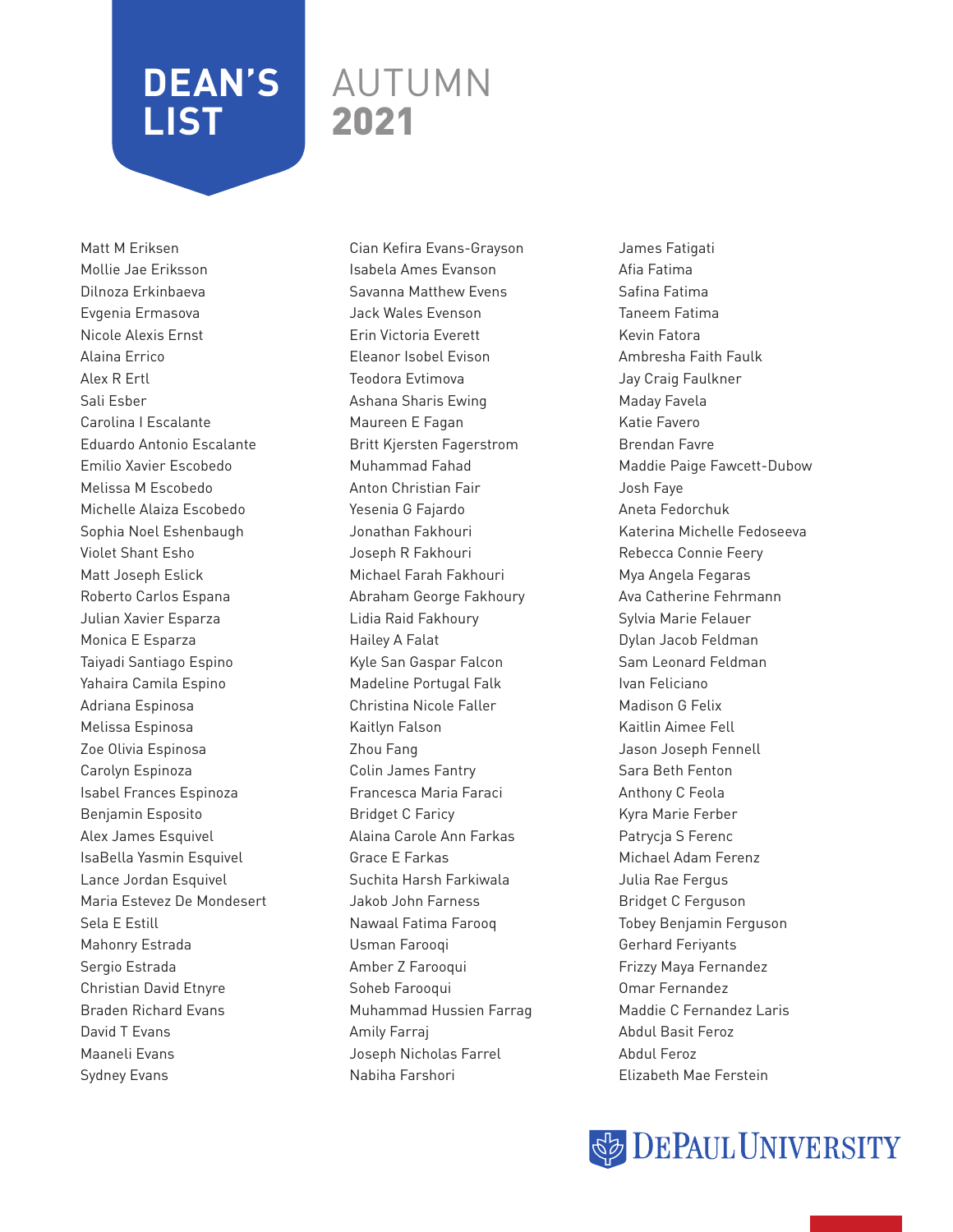#### AUTUMN 2021

Madeleine Marie Carmelina Fesas Elizabeth McGuiness Fey Meral Fidai Ben R Fidler Brooke Anna Fidler JaSaun Divinity Starr Fields Jaydalyn Jean Fields Raven J Fields Alex Figueroa Emily Samantha Figueroa Pedro Figueroa Viviana Figueroa Ewelina T Filar Alyssa Maria Filicicchia Izabella Filip Michael Jacob Filip Veronika Filip Timothy Mark Filipiuk Nicholas Shin Filippo Rachel Filsinger Dillon J Fina Ryan Matthew Fina Leo James Finan Abigail Finch Eli Fredric Finder Will T Fineberg Anna Elaine Finerty Jaxanna Fink Priya S Fink Zoey Alpina Fink Davis Sara Finn Karlie Margaret Finn Shay Bria Finn James-Francois Fiocchi Giorgia Simone Fiorani Gianna Marie Fioravanti Ava Grace Fischer Bradley Denton Fischer Jackson Fischer

Kendra Ann Fischer Lauren Beth Fischer Liam Henry Fischer Seamus Dylan Fischer Joshua William Fisher Justin Samuel Fisher Lily Ashley Fisher Maxwell James Fisher Patrick Fisher Saturn Clare Fisher Ben Abraham Fishman Logan Chayse Fishman Daniel Fisk Lael Fisz Asher Beckhardt Fitterman Victoria Gabrielle Fitzgerald Addison Jane Fitzgibbon Averie Kiran Fitzjohn Hannah Elaine Fitzmaurice Amy Lauren Fitzpatrick Clare Catherine Fitzpatrick Owen Terrance Fitzsimmons Shealyn Rose Fitzsimons Andres Cristina Fiz Colby Michael Flade James William Flanagan Jill Lloyd Flanagan Maura Catherine Flanagan Sarah Torgen Flannery Lea Rose Fleck Elizabeth Rose Flesch Henry James Flesch Akilah Fletcher Joshua David Flinton Charlie Flocke Jacqueline Jae Flood Gabriela Maria Florentino Alejandro Flores Angel Flores

Anna Flores Brian J Flores Carlos A Flores Cinthia Sophia Flores David Flores Elias Flores Guadalupe Angela Flores Henry Flores Joanna Christine Flores Joel Flores Karla Flores Perla Flores Ramses Flores Selena Flores Sergio Flores Asa Bexar Flores-Rascon Ithzell Flores-Salgado Isabella Rose Florio Kiley Anne Flowers Zoe Lotus Flowers Brendan Edward Flynn Merrick Anthony Flynn Nikki Flynn Emma Elaine Fogarty Tyler M Fokas Mikaila A Foley Tess Elizabeth Foley Sylvie Brin Foligno Benjawan Folowosele Brittany Marie Foltice Lukas Folvarsky Casey Fong Kevin Anthony Forbes Emri Claude Foreit Ava Maria Foresi Macrina Maria Forest Ryan Anne Forristall Parker Thomas Forseth John David Forsythe

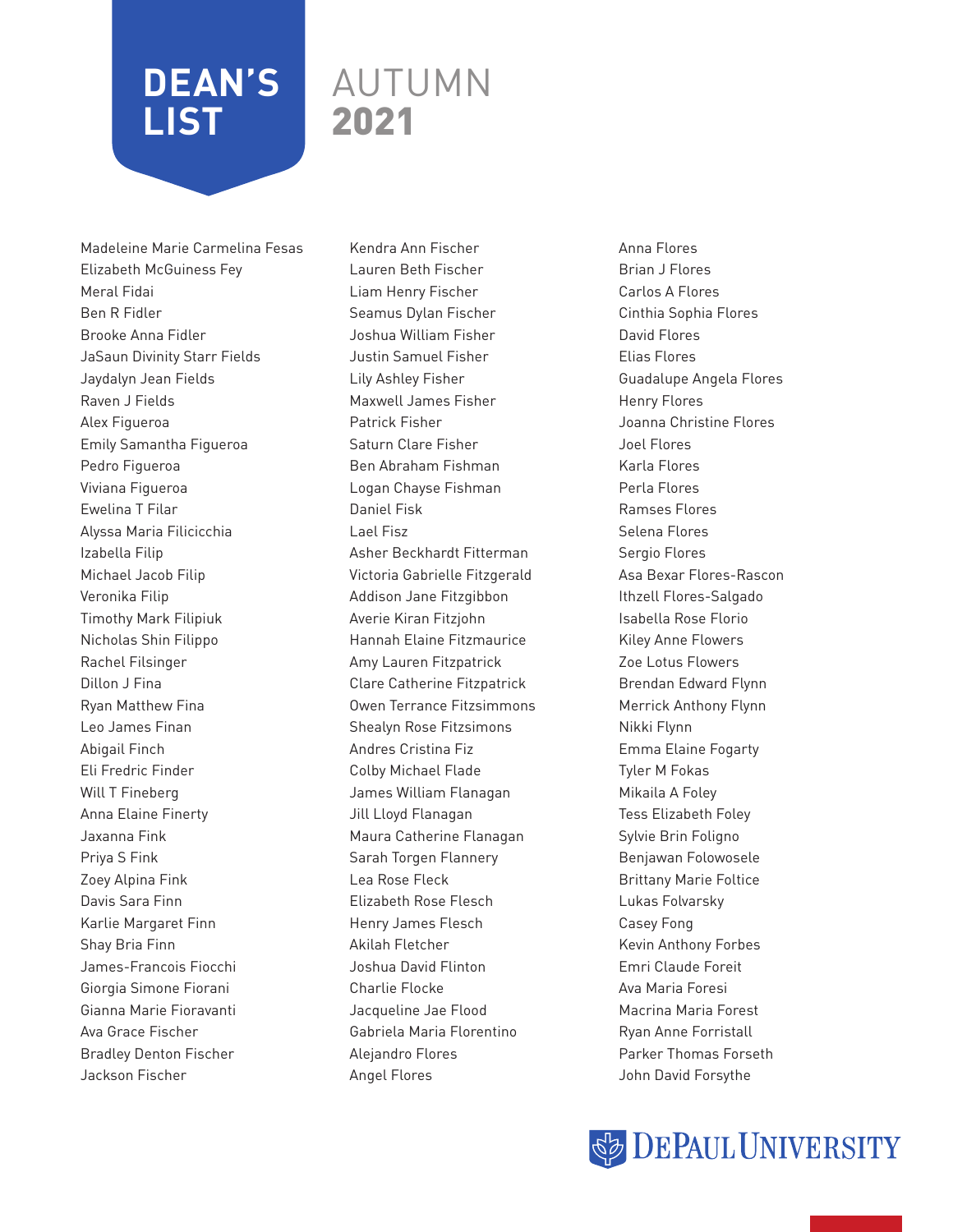### AUTUMN 2021

Casey Joseph Fort Grant Michael Forte Taliesa Fleur Fortis Justin Foss Peter Isaac Fossa Jessica May Fosse Dan Joseph Fosselman Aiden L'Oreal Foster Ashtyn Brianne Foster Christopher Terell Foster Emily I Foster Gina Margaret Foster Greg A Foster Zoe Madeline Foster Nikol G Foteva Aine Terese Fox Cecelia N Fragakis Allison Murphy Frain Steve Andrew Francis Amber Jewel Aguirre Francisco Bianca Amidala Franco Claudia Janeth Franco Maya Jessica Franco Vincent Franco Maxwell Isaac Frank William Martin Frankel Zachery Stephen Franker Thomas Benjamin Franklin Trevor Joseph Franklin Isabella Franz Alivia Franzese Brody C Frapolly Caroline Caroline Fraser Isabel Frausto Grace I Frazier Sandy E Fredericks Gabriella Fredrick Emme Rose Freebeck Casey Donovan Freeman

Dillon Alexander Freeman Madeline Margaret Kathryn Freeman Samantha Freeman Zachary Daniel French Gabby R Frencl Timothy Alan Frenkel David Joseph Friedman Matthew J Frisby Melissa L Frisch Rebecca G Frischkorn Thomas Henry Fritzmann Cameron J Froehlich Jacob Fron Adrian Fernando Frontera Lauren Elizabeth Frumkin David Wren Fry Manuel Gerardo Fuentes Gianna Francesca Fugarino Cameron V Fugger Daniel Justin Fugger Zachary Charles Fuhrman Riichiro Fujiki Paige Fullman Victoria Fulop Laing G'layah Fulton Jules K Furgal Andrew Gregory Furman Samuel Matthew Furman Estella S Gabor Daniel Jozef Gacek Justine Judith Gacek Kylie Taoshuai Gaeta Olivia Lang Gagnon Grete Gaigalas Doriana Gaina Ashley Gal Angel Galarza Julia Louise Galassini Annie Haley Galat

Alexia Nicole Galinsky George Galkine Coeli Rose Gallagher John Gallagher Matthew James Gallagher Morgan Gallagher Ronan Micheal Gallagher Fiona Anne Gallegos EJ Gallezo Shantelle S Gallimore Grace Gallo Sebastiano Samuele Gallo Claire Marie Galloway Faith Allison Galvan Victoria Galwas Miriam S Gama Andrew Gambino Miriam Anais Gamboa Kara Anika Gamel Katia Gamero Alexander Gamshad Fatima Gandhi Rishi Gandhi Mohammed Faizan Ganny Ulziijargal Gansukh Danielle Victoria Ganz Kevin Gao Enrique Gaona Vitaliy Garasymovych Lizzy R Garbar Ashley A Garbarek Lillian Katherine Garber Anastasios D Garbis Alondra Garcia Angela Garcia Cuauhtemoc Garcia Daysi N Garcia Dianna Garcia Esther Jasmin Garcia

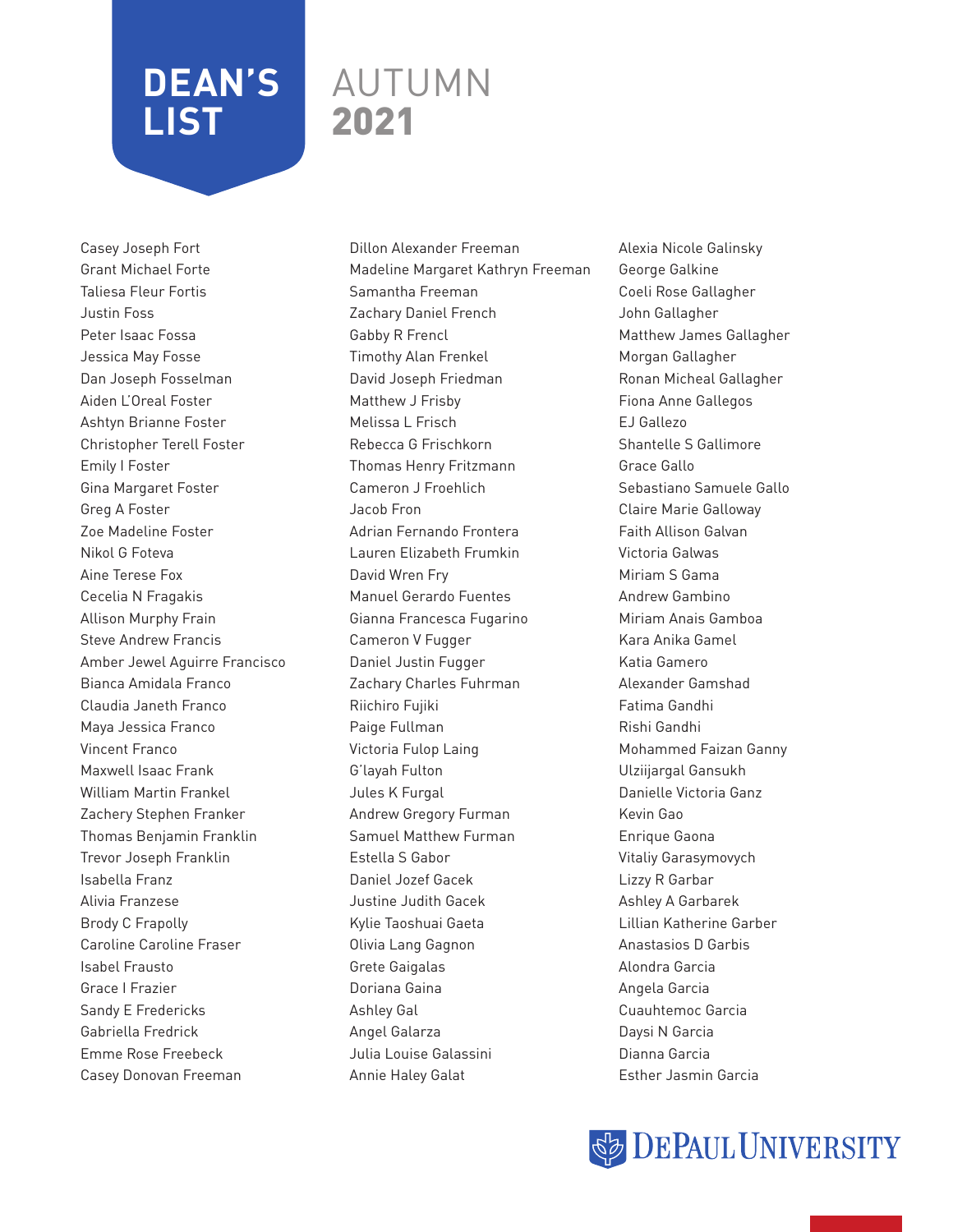### AUTUMN 2021

Eva Garcia Gary Marshall Garcia Jennifer Lexie Garcia Jessica Guadalupe Garcia Johnathan Garcia Jonathan Garcia Jose Arturo Garcia Katherine Garcia Magoli Natalia Garcia Maximiliano Garcia Melesio Marie Garcia Melissa Garcia Meredith L Garcia Miranda Garcia Mireya Victoria Garcia Pamela Garcia Perla Garcia Richard Garcia Tania Garcia Valeria Garcia Vanessa A Garcia Victoria Garcia Dimitri Camille Gardiner Christopher James Gardner Jonathan Owen Gardner Olivia Ryan Gardner Jared Michael Gariti Jeannine Gabrielle Murilla Garland Emily L Garman Tyler Robert Garman Dawson Cameron Garner Isabella Faith Garofani John Garrahy Carly Jeanne Garrett Sahana Elise Garrett Christian Garstka Judah Allen Gartzke Lucretia Gary Daryana Elizabeth Garza

Kevin Gasca Gent Gashi Met Gashi Antonio Gaspari Raven Monroe Gasser Natalie Lynne Gasterland William Bauer Narrod Gates Andy Gatza Aynara Alanis Gauto Matthew Joesph Gauza David Gawel Michael John Gawrylo Emely Gaytan Kamil K Gebis Yakob Tewoldebrehan Gebrekidan Savannah Grace Geer Isabel Sara Gehrig Leah Roxanne Geisler Athena J Geldis Norah G Gelhaus Sarah Gelinas Yusuf Baha Genc Nina Deneen Gentles Natalie-Soleil Abia Geoffrion Josephine R George Simeon Georgiev Angela R Geraci Julia Elizabeth Gerberi Leslie Gerena Evelyn Gerhart Johan Gerona Luke Nicholas Gerskovich Anna Frances Gerstenberger Paria Ghaderi Talal Zubair Ghafoor Zeid Ghalyoun Hibah Mustafa Ghazal Vishal Ghimire Hannah Ghuneim

Eleanor Rose Giacalone Georgiana Kanella Giannakopoulos Jack Giannelli Nicolette A Giatras Becca Kathleen Gibbs Isabel M Gibson Jillian Marie Gibson Marvin Lawrence Gibson Anna Grace Gidionsen Kailey Elizabeth Gielink Madeline Ann Gienko Jacob Gieron Talia Sage Gierut Joshua Daniel Giese Nathalie A Gijsbers Ashley Gil Sendy Gil Grace Maura Gilbreath Isis Malika Giles-Jordan Lukas Scott Gilkeson Gurvir S Gill Jack T Gilleland Alyssa Gillespie Paige Alexis Gillespie Jamie Lee Gilley Quiana Elva Gilliam Hailey Gillian Ashley Nakayama Gilliford Amanda Josephine Gilligan Soraya Boyana Gillis Bernard Gilmore Henry Hutter Gilson Ashley Gimbel Bobby Dominic Giordano Analisa Giovenco William Roger Girard William Roger Girard Alejandro Sebastian Giron Leeanne Q Giron

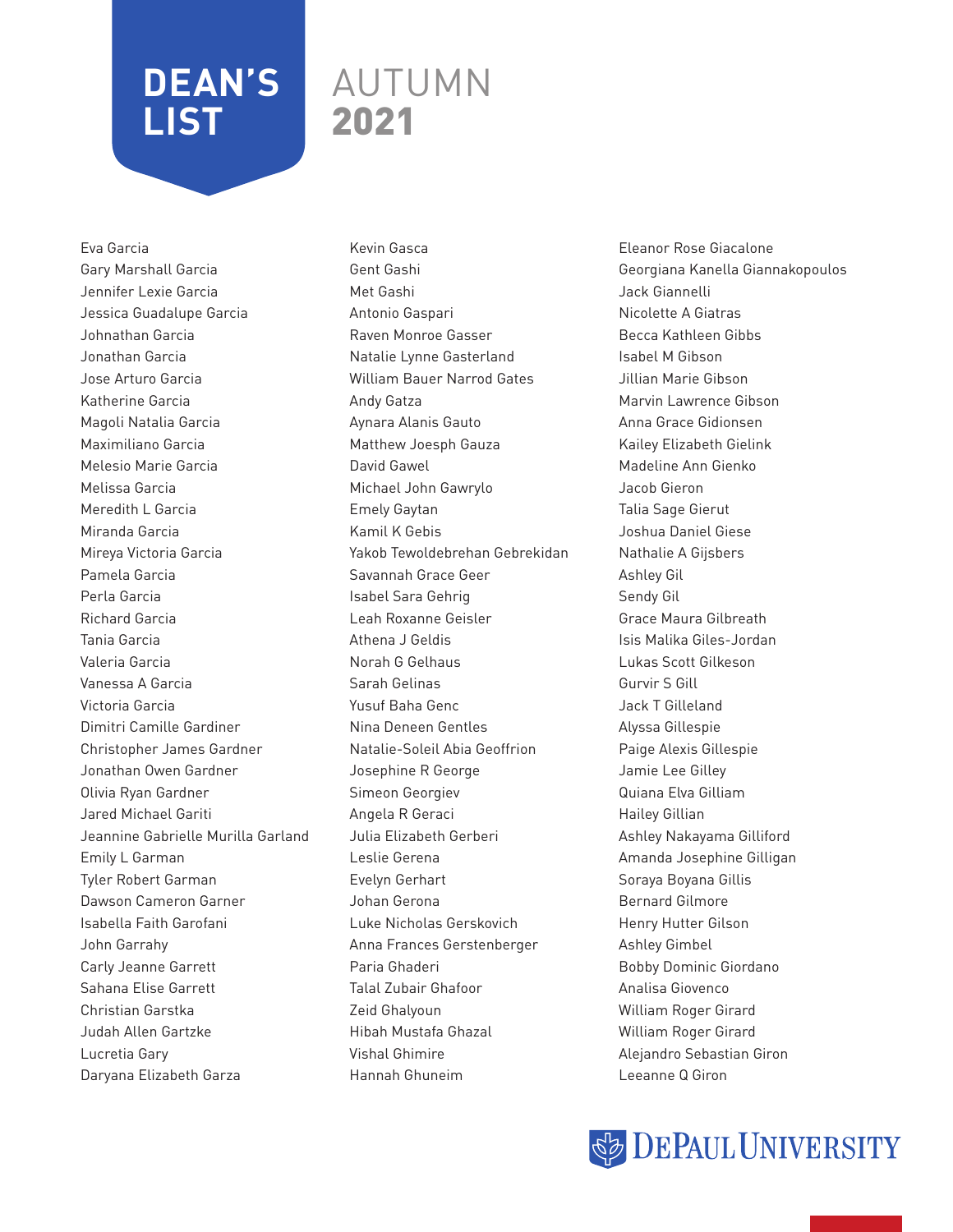### AUTUMN 2021

Saakshi Girotra Jonah David Girson Caitlyn Michelle Girten Jona Felix Andreas Gitschel Denis Gjoni Natalie Sue Glaser Noah Edward Glasser Izzy E Glaub Maeve Elizabeth Glenane Abeline Rose Glenzinski Benjamin Robert Glombicki Maia Duke Glover Victoria Teresa Glowacka Samantha Maire Glowacki Dina Gluzman Delaney Gobel Katie Elizabeth Godden Kareema Godhrawala Nancy Lynn Godinez Sergio Alexander Godinez Connor M Godinich Annabelle Godisan Hazelle Godisan Jacob Carl Goebel Craig Goebig Maddie Florencia Goetz Thomas John Goggin John Gogolewski Jigisha Jagdish Gohel Rafal Golaszewski Audrey Morgan Gold Jordan Gold Colleen Elizabeth Goldberg Gabriel Alec Goldberg Josh Douglas Goldberg Mia Isabelle Goldberg Mia T Goldes Aviv Shoshan Goldman Grace Jennifer Golembiewski Anthony L Golf Alicia Eleanore Goluszka Jenica Golynko Andrew Gomes Mylena Gomes Souza Sena Alejandra Gomez Alyssa Rose Gomez Cassandra Elena Gomez Christian Gomez Elsia Gomez Gina Marie Gomez Isabel A Gomez Jose David Gomez Julyana Kate Gomez Leonardo Gomez Leslie Gomez Manuel Gomez Nathalia Sylvia Gomez Pedro A Gomez Shadenn Gomez Stephanie Gomez Yuviri Guadalupe Gomez Karla G Gomez-Shepard Marek Gonda Michael Juan Gonsalez Jonas Jackson Gonsalves Carl Gontarz Angelica Lizet Gonzaga Alejandro Gonzalez Alexia M Gonzalez Alexis Gonzalez Alexis Gonzalez Amy Gonzalez Angelica Gonzalez Cathy E Gonzalez David Alejandro Gonzalez Eduardo Gonzalez Isabelle Louise Gonzalez Jazmin Gonzalez

Joel Gonzalez Johnathan Gonzalez Jovan A Gonzalez Luis Enrique Gonzalez Nikko Airon Gonzalez Olivia Nicole Gonzalez Samantha Ines Gonzalez Vanessa Gonzalez Edgar Eliezer Gonzalez Balcarcel Kenneth Gonzalez Balcarcel Santiago Gonzalez Tijerina Josue Gonzalez-Ruiz Darien Edward Goodchild Billie J Goode Billy James Goode Carlie Claire Goodlett Drew Miles Goodman Tatiana Alexa Goodman Enzo Luca Goodrich Emily Mary Goodwin Claire Elise Gora Aashka Vinay Gorajia Emma Elizabeth Gordon Emmett Gordon Sidney Elle Gordon Ana Gore Sydney Leah Gorman Faith Gormaz Jakub Gorski Devin Thomas Gorton Ryan D Gorton Jessica Abigail Goska Delaney Isabella Gosse Margaret Rose Gosselin Grace Grace Gossett Konrad Gostomski Genevieve Marie Gottlieb Georgios Panagiotis Gountanis Sarah Linnea Mary Gow

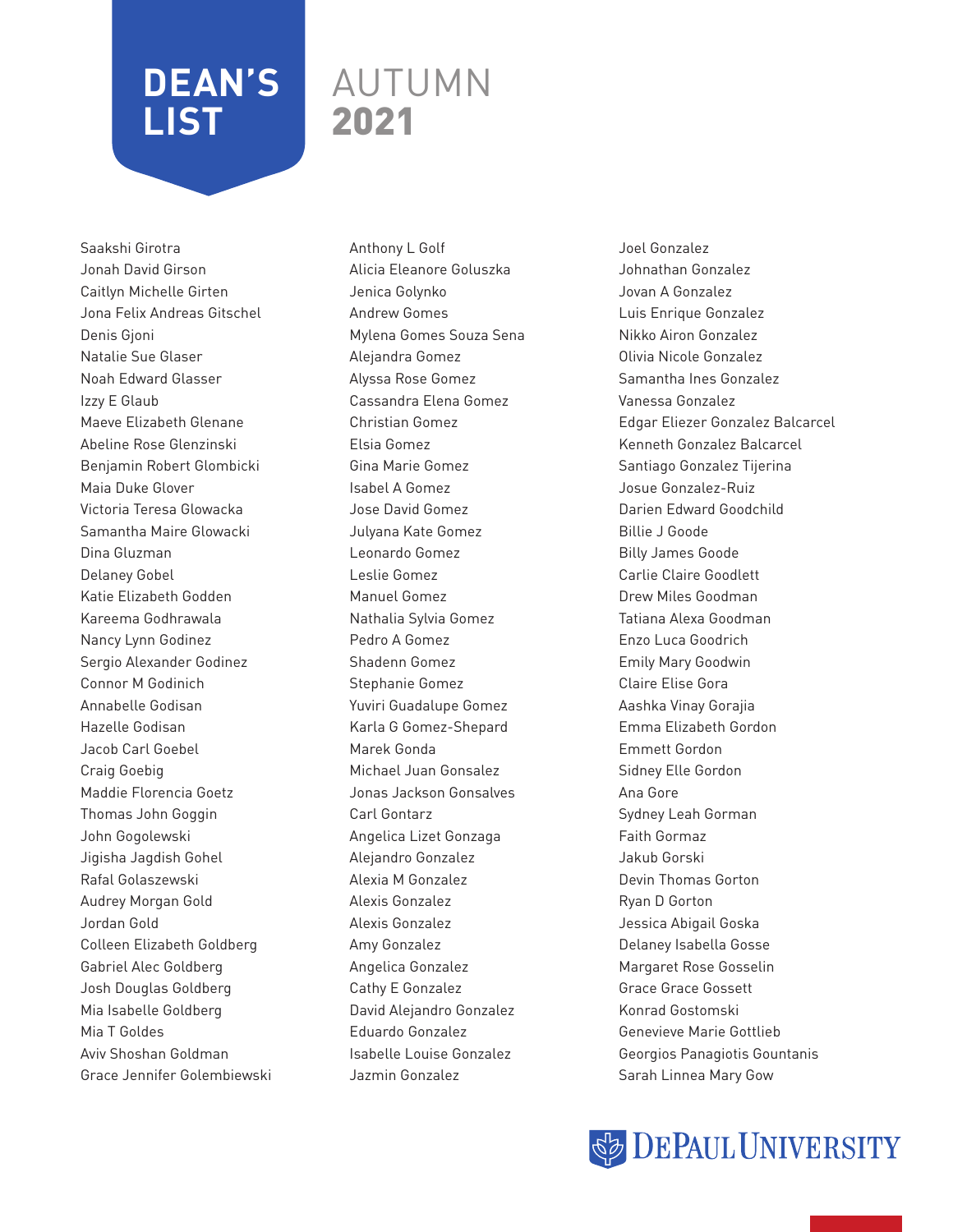### AUTUMN 2021

Luke Joseph Graban Alyssa Ann Grabowski Ella Louise Grace John Robert Grace Isabel Mae Graff Lily V Gragert Luz Gragido Sydney Marie Gralike Ian Fisher Gram Andrew Michael Gramley Perse J Grammer Isabel Anne Grandy Brian Joseph Graney Sean Allen Graney Ruby Caroline Grant Jason Taylor Grapenthin Sam Vincent Grau Elle Rodgers Graves Robertson Kobe Allen Graves Jessica Claire Gray Lauryn Gray Wesley Graziano Irma Grebovic Neira Grebovic Carla Rose Greco Olivia Emilia Greco Victoria Otilia Greco Andrew Samuel Green Keyesa Rose Green Noelle Jessica Green Caitlin Marie Greene Carter Joseph Greene Elliot F Greene Logan Carter Greene Naomi Rose Greene Trinice Greenwood Haley Eleanore Greep Dwayne Lamar Greer Forrest Nevin Gregor

Alyssa K Gregorash Emily Rachel Grey Kate Griffin Abigail Rebecca Griffith Jacob Ryan Grigg David Odell Griggs Kathryn Elizabeth Griggs Juan Sebastian Grillo-Mosquera Liam Kenneth Griman Charles Robert Griswold Emily Lynn Groenenboom Madison Elizabeth Groff Konner Gross Adam Lazar Grossman Steven Grotewold Lilly Marisa Groth Olivia Yu Mei Grover John Partick Gruber Juliana Rose Grudzina Mary Kate Gruening Natalia Grzegorczyk Claudia Helena Grzyb Nina LeHuang Gsedl Sophie Noel Guastaferri Jules Hippolyte Gueguen Araceli Guerra Kayla Alexandra Guerra Mario A Guerra Alonso David Guerrero Anthony Guerrero Anthony Guerrero Martha A Guerrero Yazmin Krystal Guerrero Maria Marta Guerrero Guzman Jordan Guerrier Sadie Elizabeth Guffy Klaudia Gugala Mia Isabel Guglietta Trinity Skye Guiao

Frankie Joseph Guida Nicholas Alexander Guida Giovani Guijosa Ayanna Guillen Jacqueline Guillen Liam Amon Guiritan Kelly Jeanette Guiser Elizabeth Ann Gullixon Emilia Gunty Karan Gupta Diana J Gurak Talie Gurevich Mia M Gurrieri Jacob Richard Gurvis Jeremy Patrick Gustafson Molly Christine Gustafson Abby Kathryn Gut Brooke G Guthrie Audriana Morgan Gutierrez Bianca S Gutierrez Carolina Gutierrez Cynthia Gutierrez Dan Roman Gutierrez Maranda M Gutierrez Marco Antonio Gutierrez Mireya Gutierrez Sofia Carolina Gutierrez Emilio Gutierrez Lopez Alfonso Gutierrez Moreno Alan V Gutnov Samson Gutterman Lindsey Ann Guyser Alex Alexander Guyton Veronica Janina Guziak Danny Guzman Emily Guzman Jorge Demir Guzman Maddie Josephine Guzman Wiktoria Juila Guzy

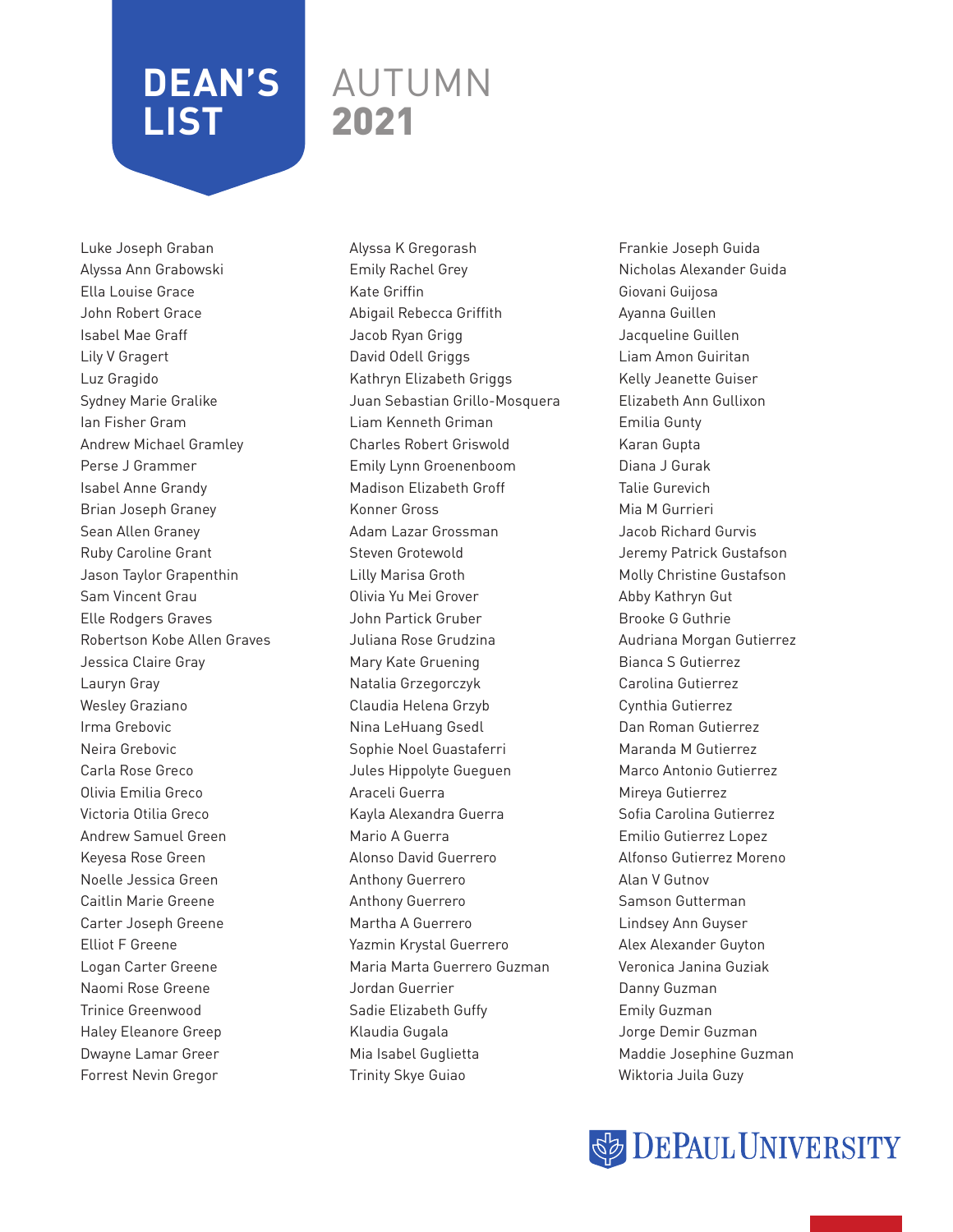### AUTUMN 2021

Gylani Aasantewa Gyamerah-Oliver Sandrine Haas Alexander Steven Haase Samuel James Haberman Patryk K Haberny Maryam B Habib Brooke Hackal Brigid Claire Hackett Nikolas Thomas Hackett Isabella Jane Hackley Jolie Danielle Hackney Marlena Donna Hadas Marianna C Haddad Tyler V Haddad Gillian Rose Hadding Margaret Rose Haderlein Elvira Hadzhieva Jefferey Michael Haham Mahnoor Haider Zoya Syeda Haider Mets Haile Julien Alessandro Hajikhani Karolina B Hajnos Anton James Hakopian Ari David Halbeck Audrey Carolann Halblander Faeq Morad Haleem Naseem Rami Haleem Maximus Cosmas Halekakis Ian Michael Hales Kelli-Ann Leader Haley Claudia Monica Halik Gwenavere Josephine Halik Marelena E Halikias Michalea Christina Halikias Nejma Halim Eliot Trinidad Hall Nicholas Keyworth Hall Taylor Hall

Timothy James Halley Jessica Boutet Hallinan Kevin Hallinan Rowan Simone Halloran Isadora Elizabeth Halsband Ryan Anthony Halston Dashiell Nataly Hamblet Louai M Hamdan Daria Corinne Hamelin Benjamin Birch Hamer Olivia B Hamer Madison Layne Hamerla Anna Katherine Hamilton David Hamilton Elisha Hamilton Emily Michelle Hamilton Katie J Hamilton Zoe Ann Hamilton Chase James Hamling Thomas B Hamm Ashley Elizabeth Hamme Max Christopher Hammer Malik Hamzah Niles Han Ryan Alexander Han Lucas Hanafin Sean Hancock Elizabeth Rose Handrigan Joseph Zohar Hands Maya Madison Handtke Jada M Handy Finland James Haney Rana Sohaib Hani Bella Hanisch Elizabeth Rebecca Hanks Alexis Faith Hanna Ben Michael Hannauer Harrison Paul Hanneman Rachel Victoria Hannigan

Daniel James Hansen Gregory Hansen Isabella Alene Hansen Julia Maureen Hansen Julian Gabriel Hansen Melissa Marie Hansen Emilie Maureen Hanson Laura Rose Hanson Emil Harb Jackson Reed Harbaugh Elena Elisabeth Harcken Makayla D Harden Corey Emerson Hardesty Analiese Cosette Hardgrave Ella Starr Hardie Kevin James Hargraves Vansh Kishen Haridas Parker Harkness Cody Earl Harman Adrianne Harmon Jack Tyler Harmon Jordyn Diane Harmon Mizna Haroon Jada Harper Ruby Jean Harper Violet Jane Harper Skyler Doty Harrah Emmet John Harrigan Spencer Maureen Harrigan Asia Jahnae Harrington Abigail Elizabeth Harris Autumn J Harris Brooks Solomon Harris Jake Harris LaDonna C Harris Morgan Elise Harris Samantha Lee Harris Trey Joshua Harris Lincoln Harrison

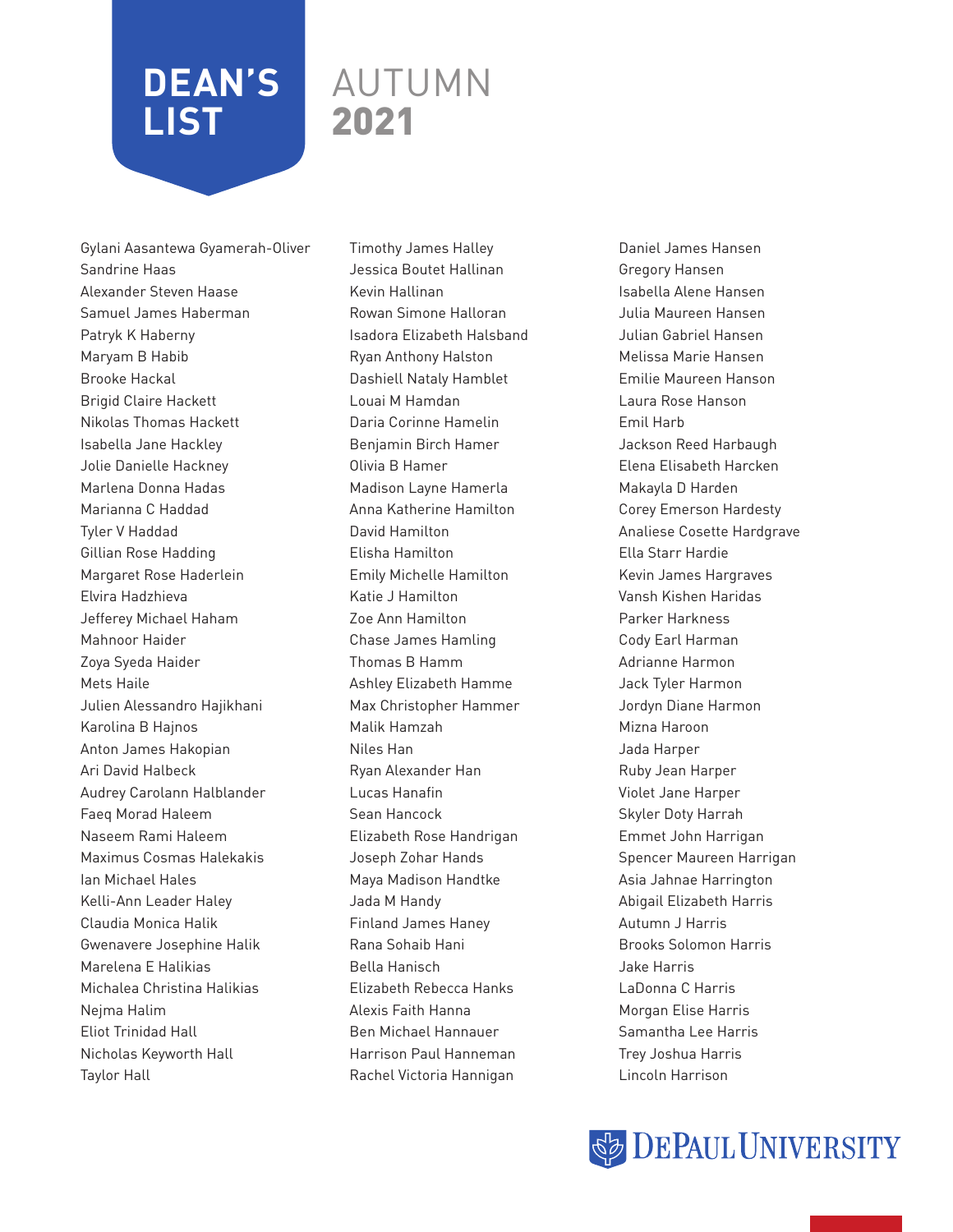### AUTUMN 2021

Delaney Hart Gracie C Hart LAURA JILL HART Sophie Hart Charles Thomas Hartenstein Rebecca Paige Hartley Vanessa Caroline Hartley Emily Liang Hartman Bradly Benjamin Hartwell Sofia Hasan Tess S Hasan Sam Hasanov Sarah Hashmi Maximus Maximus Hastings Antionette Rena Hasty Nathan J Hatter George Konstantine Hatzopoulos Sarah Mychael Gabrielle Hau Tiara Sarah Haughton George Robert Haunfelner Claire Sinead Hawk Gabrielle Hawkins Hailey Lynn Hawkins Hayley L Hawkins Cagan Mair Hawthorne Caitlin Alexis Hayden Caroline Ann Hayes Claire Hayes Lameka Beyounce Hayes Lindsay Anne Hayes MaryMargaret Ellen Hayes Quincy Leigh Hayes Vincent Luc Hayes Emily B Hayman Cara B Hays Alysia Chanel Haywood Evan Patrick Hazlett Rose Etta Head Grace Margaret Heagy

Jackson T Healy Corbin Heath Jason Andrew Hebblethwaite Noah A Hedgeman Skylar Kailey Hedgeman Callie Nicole Hedtke Luke Brendan Heffernan Christopher Hegevall-Clarke Kristina Doris Heiden-Lundberg Nicholas Heilizer Ian Christian Heim Noor Samih Hejja Lexi Held Maximillian Conrad Held Matthew Alexander Heldt Sarah Kirsten Helgerud Daisy Bardot Helmuth Naya Simone Hemphill Tonnette Hendricks Sanders Grace Ann Heneghan Angelea Chase Hengle Max J Henley Nora D Henley Maya Quinn Hennessey Noah Henson Emma Clare Hentz Erin Faithe Henze Olivia Grace Heraty Grant Peyton Herbek Roe Herbert Grace Frances Herman Joseph Philip Herman Luke Andrew Herman Jack Hermes Adrian Hernandez Alejandro Hernandez Angel Luis Hernandez Angelica Celia Hernandez Ashley Kristen Hernandez

Daniel Hernandez David R Hernandez Dea Elvira Hernandez Isabella Rose Hernandez Jacqueline Hernandez Josue Hernandez Juan Jesus Hernandez Julian Hernandez Kathia E Hernandez Lindsey Jessica Hernandez Mariah Lynn Hernandez Nadia Carolina Hernandez Vinnie Paul Hernandez Alena Izabelle Hernandez Modesto Alexis Herrera Daniel Herrera Isabel Herrera Julien R Herrera Manny R Herrera Michelle Herrera Charles H Herrick George Victor Herro Lauren Elizabeth Herron Hannah Hershfeldt Drew Michael Hesler Maia Rose Hess Julia Margaret Hester Liam Benjamin Hettinger Cate A Heybrock Alec J Hickey Charles David Hicks Marielle Grace Hides Ariel Macenzie Hieb Lia Grace Qin Hielkema Elizabeth Higareda Katrina Mae Hildebrandt Camden C Hildy Madison Nicole Hill Rori G Hill

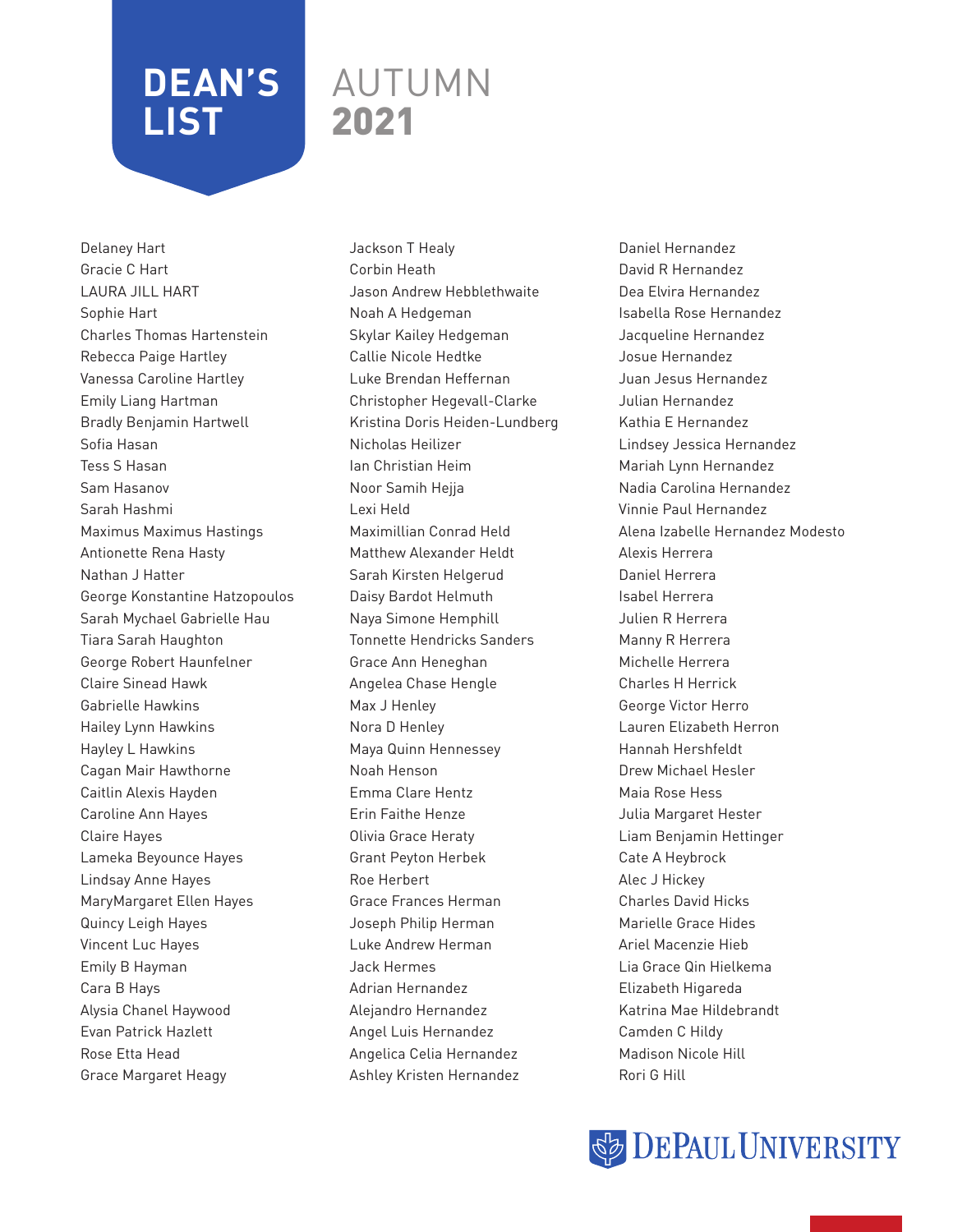### AUTUMN 2021

Simeon Hill Sophia Rose Hill Bryant Keith Hindsman Sophie Rose Hinman Kaho Hirano November N Hisle Niya Deshawn Hitch Macy Taylor Hittmeier Alberto A Hiza Diana Hladka Htut Aung Hlaing Aaron Ho George D Ho Jean Ho Joshua Timothy Ho Summer Hoang Tue Anh Hoang Jacqueline Jayne Hoard Dawson Sharp Hobbs Vinison Hobbs Oscar Rylie Hockin Joe David Hocking Catherine Grace Hodge Jacob Scott Hodges Jaslynn Hodges Aedan F Hodgson Luke Hoekstra Monique Elizabeth Hoff Jonathan Holbach Keeton Holder Kevin Michael Holechko Emily Lucia Durante Holland David Thomas Hollander Gage W Holle Kayla Elaine Holliday Kassidy E Hollinger Zachary Hollis Katie Marie Holloway Kristina Elizabeth Holloway

Maya Maria Holman Emayli Rose Holmes Kaitlyn Rose Holmes Kendall Lynn Holmes Morgan Alexandra Holmlund Kaytlyn Holmstrom Lukas Andrew Holowka Alexander James Holtel Egan Homeric Viktoriia Honcharuk McKenna A Hood Peyton Grace Hopp Avery Ruth Horejsi Robert J Horkman Aidan Geoffrey Horn Lilly Horner Kayah Hornik Konrad Hornik Ashley Nicole Horzewski Farhana Hossain Chris Anthony Hotca Lea Nicole Hotca Nat Marie Hotchner Camryn Aliah Houcek Max Joseph Houle John Houlihan Natalie Houpy Sydney Michelle Houran Matt Cameron Hourigan Sam Paul House Isabelle Susan Houseman Ember Houser Asha Juanita Houston Joseph Martin Houston Hannah Spence Howard Jordan Taylor Howard Owen Marley Howard Quinn David Howarth Dylan C Howell

Chuck Conor Howes Flor Hoyos Ashton Oliver Hozian Riley Curnyn Hrasky Kaitlyn M Hribar Zoe Margaret Hricik Anastazija Hristova Michelle Angelova Hristozova Tessa Claire Hruska Julia Hryc Chen Han Hsu Henry Hsueh Alina Huang Jingliang Huang Tony Huang Wenhui Huang Puck Hubbman Catherine Ann Osias Huber Olivia Huber Cosette J Huber-Williams Leon Alexander Huck Jessica Faith Hudson Anna Rose Huebner Ismael J Hueramo Colin F Huerta Daniel Huerta Kimberly Huerta Matthew R Huerta Raina D Huerta Jamil C Huertas Maya Hughes Conner Katherine Anne Hull Sadiq Humecki Allison Rena Hummel Robert Claude Hummel Niklas Alrik Hunder Christopher James Hunsicker Lauren Ashley Hunt Julia L Hunter

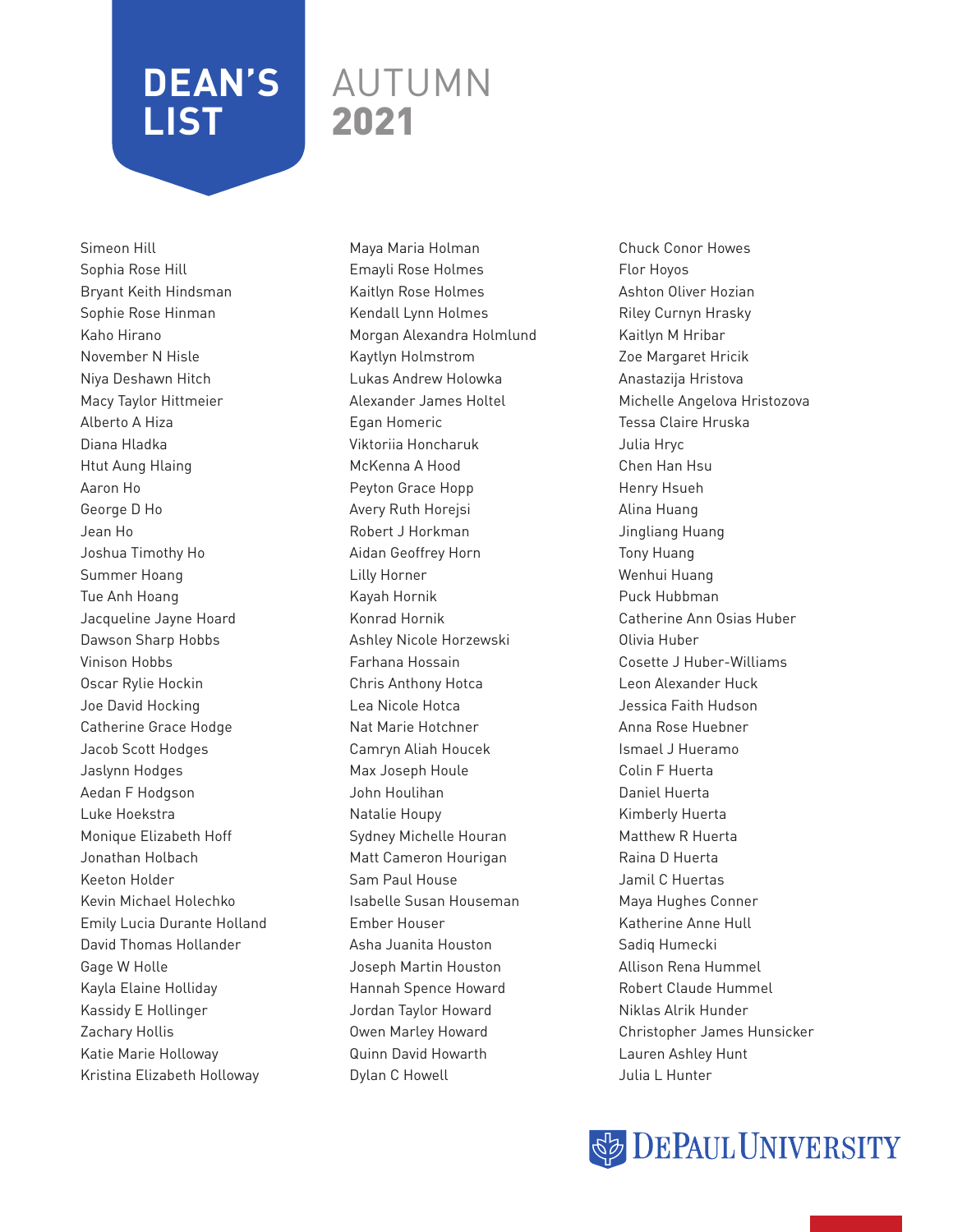### AUTUMN 2021

Molly Elaine Huntington Stephen Gabriel Hurley Alexandra Hurtado Walter James Kalalo Husmillo Trudie Lane Huss Abbas Hussain Abrahim Abrahim Hussain Amees A Hussain Arsalaan Hussain Mohammad Hussain Omair Syed Hussain Raamiz S Hussain Saad Hussain Sana Hussain Sanya Sanya Hussain Wasma Ahtesham Hussain Mohammed Akef Hussaini Mohammad Hussam Anna M Hutchins Emma Nicole Hutchinson Jacob Patrick Huth Sarah Mary Huth Miles Alexander Hutto Dat Manh Huynh Jenny Huynh My X Huynh Isabella Jessica Hydzik Sean Ryan Hyink Jane Elizabeth Hynes Anna Ray Hyslop Theodore Micheal Iaccino Amanda Iacullo Angelina Marie Iaffaldano Fernanda Ibanez Marlene Sarai Ibarra Tala Amin Ibrahim Yasmeen Noelle Ibrahim Elvina Ibricic Omotolani Zainab Idriss

Diana Stephaine Iepan Ifadara Ifasami-Patton Erhunmwunsee Igbinovia Anastasija Iglendza Hannah Allison Banzale Ignacio Mika Ella Mosqueda Ignacio Myles Marshall Igunbor Vincent Ifeanyi Ileka Hannah Paulina Ilie Olivia Natalie Ilie Mariya Ilieva Em Nicole Ilkanic Ethan William Ille Esther Gbemisola Iluyomade Uzair Faisal Ilyas Giuseppe William Imburgia Christopher Impellizeri Anthony R Imperatrice Gina Marie Theresa Indiano Williams Natalie Infantes-Cordova Olivia Grace Ingle Angelica M Ingraffia India Ingram Isabel Jean Ingram Annika Kari Ingrassia Gabe Tsutomu Inoshita Joseph Raphael Iovescu Sophia Iqbal Ahmed Irfan Sania Irfan Saiyed Hamza Irfanullah Alex T Irimus Amer Iriskic Eoin McKee Irmiter Elise Jeanelle Irvine Matthew J Irving Chauncey E Irwin Eli Gardner Irwin Madison Marie Irwin

Kira Lee Isbell Alexandra Sydney Rose Isenberg Sarah Iskali Nazo Isabel Islamaj Irma N Ismaili Rita Sharon Ismayl Brenyel Leyan Ison Ana Lena Israelson Torin Jade Ives Kathryn Iwan Alicja Iwaniec Patricia Iwaniec Jakub Iwanowski Gabriela Julianna Iwanska Jenithri Mari Iyengar Yoana Petrova Izevkova Joey James Izzo Nada Jaber Karolina Jablonska Stephanie Fatima Jablonski Tarek Jabri Christine Jacinto Tyler Joseph Jacknick Abbey E Jackson Ava Elizabeth Jackson Dawn Elaine Jackson Fumei L Jackson Mitchell Leland Jackson Thai Eli Hochman Jackson Jenelle Marie Jacob Rachel S Jacob Justin Eli Jacobs Caroline Angelina Jacobsen Andrew Jacobson Christopher Andrew Jacobson Cully Christopher Burns Jacobson Eric Tyler Jacobson Katlin Summer Jacoby Ben J Jaeger

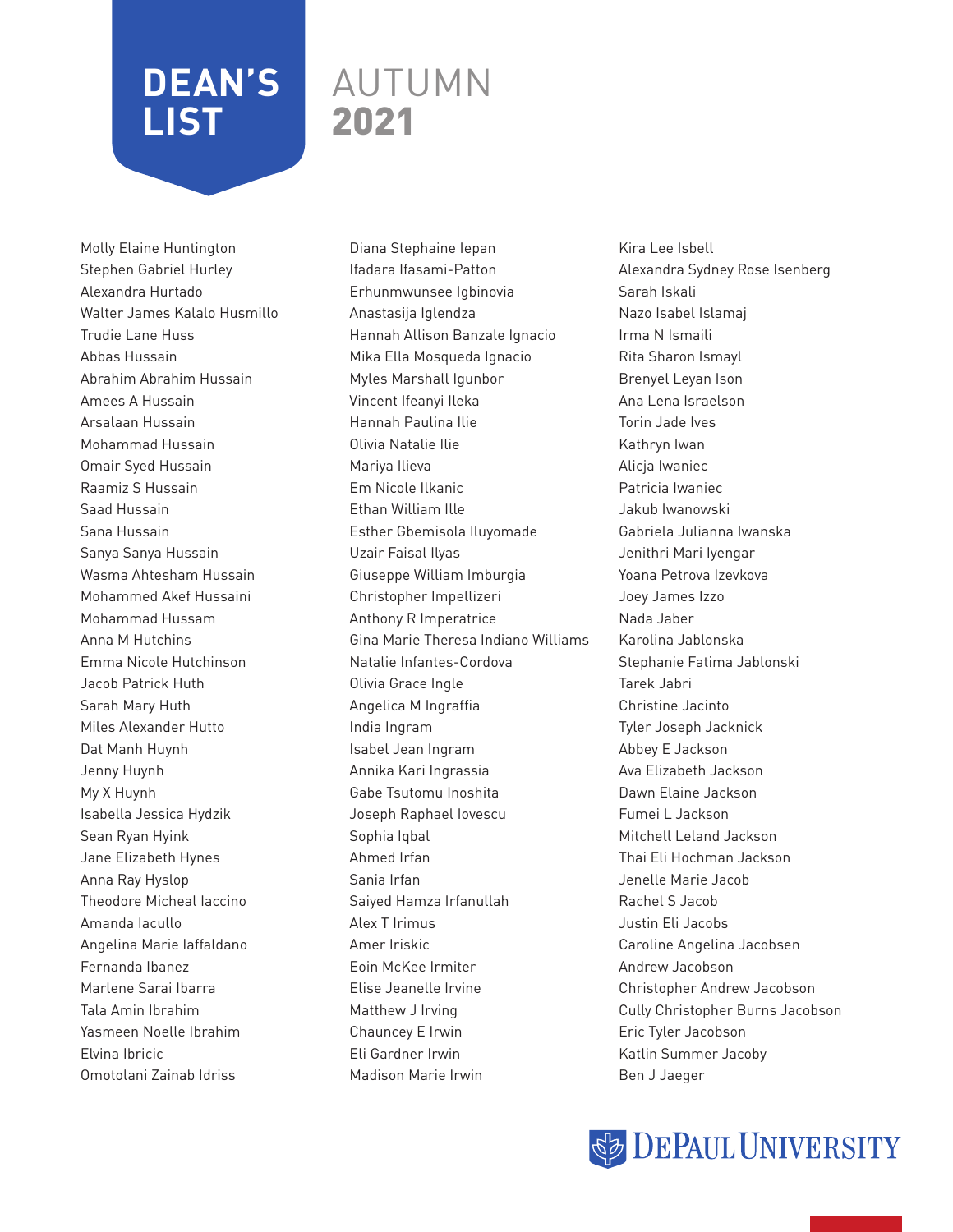#### AUTUMN 2021

Jocelyn Elise Jaeger Zia Jael Blake Daryoush Jafari Nour Naseem Jaghama Ananya Jitendar Jagtiani Alina Marie Jahn Klaudia Jaimes Saniya Jain Savana Jaji Julia Jakimiuk Amit Jakoby Maggie C Jakopac Philip Jalal Jalal Alishaq Usman Jalali Jakub Jalbrzykowski Payton Day James Robert William James Molly Katherine Jamison Samuel Joseph Jamison Megan Nicole Janak Julia Jang Samantha Grace Janich Wesley Phillip Janicki Mandy Janis Dominika Elzbieta Janiszewska Emma Derichs Janke Madysen Lee Janke Steven Janura Jonah Abadilla Jardiel Mahnum Jariullah Giulia Jarmy Di Bella Matthew Jarocki Delaney Ryan Jaronik Francesca Jarrett Lilia Jiaoli Jarvenpa Marek Jarzabek Rafal Jakub Jasielec Kashev Bharat Jaswal Elizabeth L Jaurigue

Jannah Jannine G Javier Mia Angelina Jaworowski Emily Ann Jaworski Rools Jean Margaret Jemian Jennifer Tracy Jengwa Jordyn Elizabeth Jenkins Kenisha L Jenkins Kennedy E Jenkins Luke Allen Jenn Lucy Rose Jennings Thomas Leighton Jens Holly Miranda Denise Jenvey Chynna Jerdine Leena Jaya Jere Autumn Marie Jermakowicz Nel A Jesiak Vaidehi Jethava Ronak H Jhaveri Mingen Jian Juliet Indigo Jiaras Victoria Taylor Jiaras Jonathan Jimenez Kimberly Ann Jimenez Montserrat Jimenez Pedro Arturo Jimenez Rommel Junior Jimenez Brendan Jesse Jimenez-Phillips Lauren Hanul Jin Theodosia Jing Abdulaziz Ahmed Jirreh Sahir Sadruddin Jiwani Grant Stephen Jodoin Keegan Joerger Ava Elizabeth Johannes Chloe Johanson Alice Mae Johns Adam Paul Crockett Johnson Alexander James Johnson

Allyson Jewel Johnson Arabella Amanda Johnson Austin Baley Johnson Braedan Matthew Johnson Brooke Lauren Johnson Conor Lee Johnson Edie Veronica Johnson Erik Johnson Eva Jean Johnson Evelyn Mariah Johnson Gabriella Jewell Johnson Grace Ryan Johnson Grant Joseph Johnson Isabella Evelyn Johnson Jack Stephen Johnson Kelly Anne Johnson Kobe Mehki Johnson Kyle Adam Johnson Kyle Alan Johnson Lindsay Erika Johnson Lucas Johnson Lyndon Baines Johnson Mady Reese Johnson Mia C Johnson Sara Elisabeth Johnson Sara M Johnson Sarah Kelly Johnson Seth Michael Johnson Shelby Johnson Sophia Camille Johnson Summer Lauryn Johnson Sydney Omera Johnson Megan Katherine Johnson-McGinley Winter Johnson-Pinzon Samuel Mark Johnson-Vrooman Rachael Anne Johnston Victor Johnston Macy Ann Joiner John C Jointer

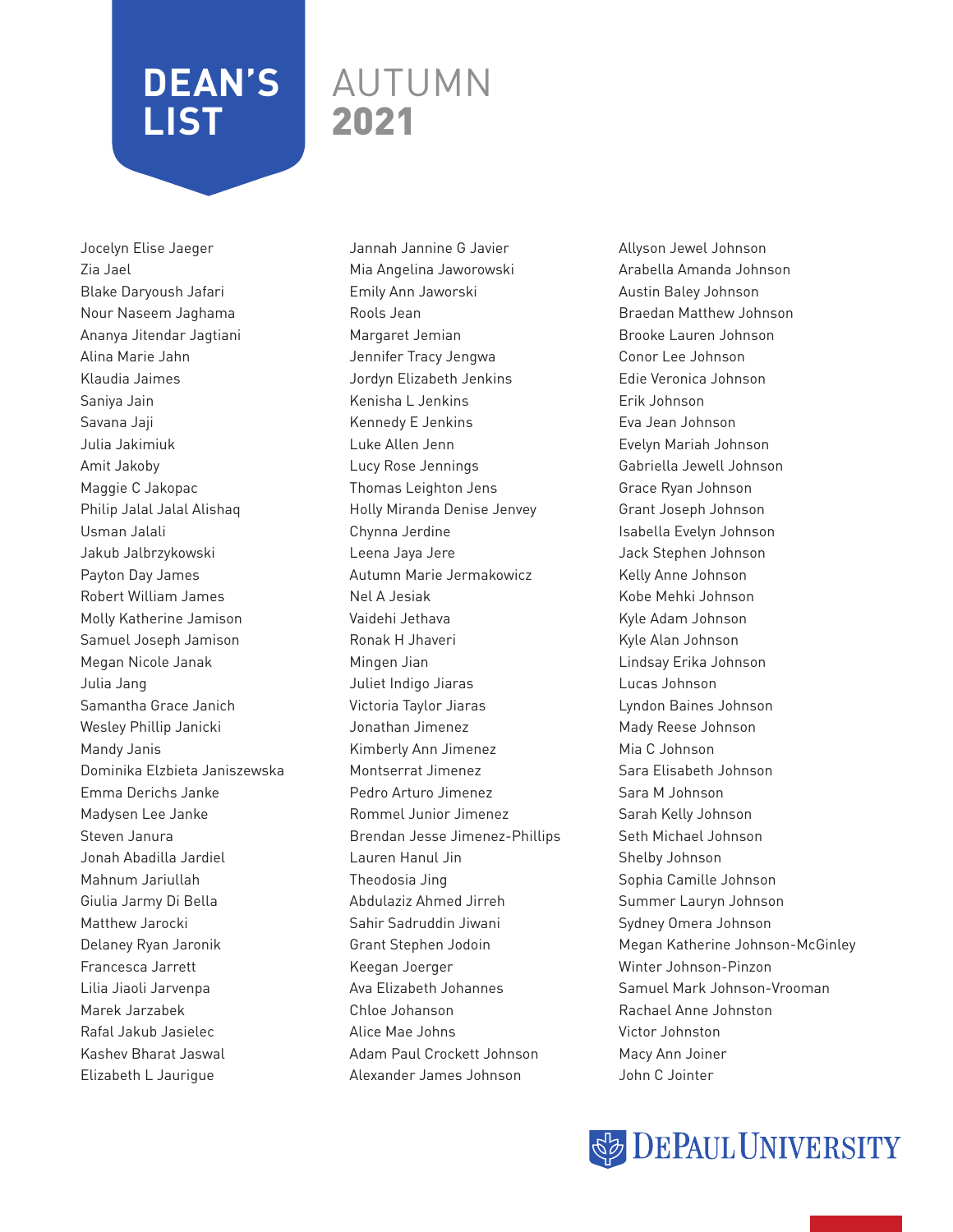### AUTUMN 2021

Emily Rose Jonas Alicia Jones Aliyah Arianna Jones Ethan Hendrick Jones Ezra Jones Haley Mae Jones Kayla Elizabeth Jones Riley Jones Ryan Todd Jones Shiferaw Nasha Jones Simon Jones Tyanna Jones William Ross Jones David Apolinar Jones Garcia Nicolas Darwin Celeste Jopio Charles Jordan Elizabeth Ann Jordan Jack William Jordan Bryan Alexander Jordan-Zamora Corey Alexandra Jordan-Zamora Emily Frances Jorgensen Malik Sankara Joseph Heta S Joshi Cassie Lin Joung Kasija Jovanovic Max Renzo Jovanovic Ashley Lauren Jozwiak Andrea Juarez Hernandez Sadie Judd Kathryn Mary Juds Saif Ali Juma Alisha Junaid Frank Jung Jackson James Junkin Ioana Emilia Juravlea Jamila Fe Jusino Grace Kathleen Justic Marissa Clare Justin Nicole C Juszczyk

Maya Ashley Kaczor Maysoon A Kadiri Adam Josef Kadlec Caroline Kadziolka Anjolie Ji Mei Kaihatsu Jay H Kaila Ross Michael Kaine John Louis Kaiser Richard Kaiser Maria Galyna Kakapich Dimitra Kakares Paraskevi Vivian Kalantzis Sabina Kinga Kalata Jaison M Kalathil Ella Eileen Kalchbrenner Joel I Kaletta Anya Nicole Kalfus Paulius Kalina Vikram Kalister Arielle Anna Kallan Eleni Kalli Isabella Hope Kallieris Ryan Thomas Kalnmals Nikolett Anna Kalnoki-Kis Anushka Kalra Victoria Elena Kalyviaris Dragan Danny Kamatovic Thomas Earle Kaminky Katherine Grace Kaminski Rose Patrick Kaminski Jonathan Zachary Kaminsky Khloe Ann Kammerzell Alona Kamynina Pranav Kandi Karson Patrick Kane Laila Kannout Myah Kannout Christopher James Kapetan Vedrana Kapetina

Audrey G Kaplan Lindsay Rose Kaplan Mel Alexandra Kaplan Nate Todd Kaplan Emma Kapteyn Kaan Karaca Kacper Karczewicz Alexis Nicole Karfis Mariya Karimi Steve Theodore Karitsiotis Hanna Elly Karl Thomas George Karountzos Julia Ann Karpilovsky Aidan Kurt Karpin Megan Elizabeth Karrenbauer Aidan A Karstadt Saran Karunan Myroslav Karvatskiy Kassidy Nicole Kascht Brandon Michael Kaseler Adam Mohammad Kashif Antony S Kaspar Kamil Edward Kasperek Adam Richard Kastler Breanne Elizabeth Kastner Sean Katauskas Laszlo O Katona David I Katunin Sage Sanjana Katwala Molly E Katz Julia Lynn Kauffmann Delaney Rose Kaufman Dixon Chaia Kaufman Jacob David Kaufman Rebekah Marie Kaufman Matthew Thomas Kaukialo Dilpreet Kaur Niv Kavaler Abigail May Kavanagh

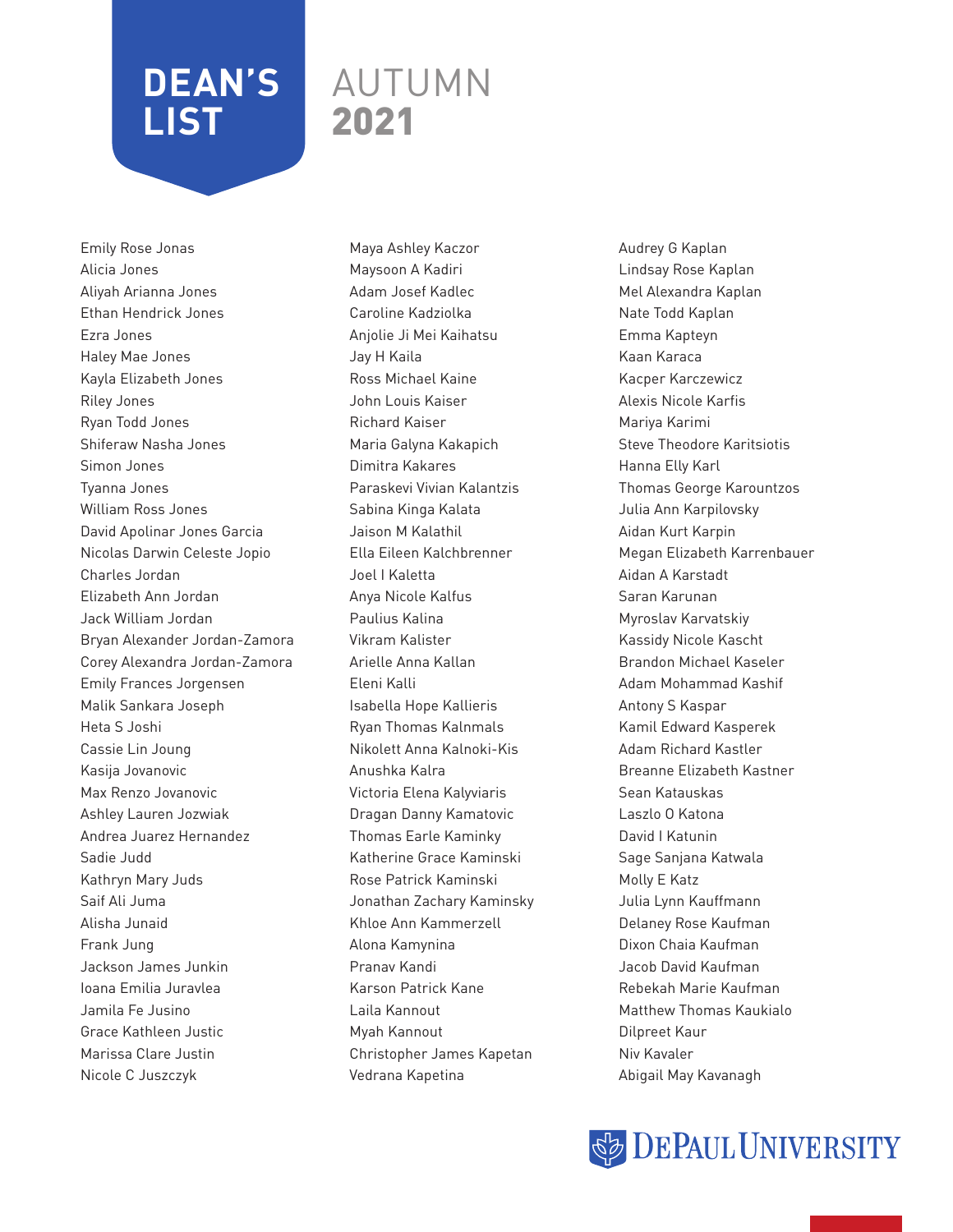### AUTUMN 2021

Torin K Kavanagh Payton Kaye Nicole Olivia Kazanecka Haneen Kazkaz Syed M Kazmi Eilish Marie Keane Thomas Joseph Keane Sarah Nicole Keaton Noah Alexander Keckler Claudia Kedryna Maria Kedzierski Kaiya Lorinda Keefe Katie Elizabeth Keefe Gabrielle Leslie Keely Elizabeth Anne Keene Margaret Keillor Gabriel B Keller Haylee Rae Keller Iris M Keller Lillian Rae Keller Emma Riley Kellerman Kevin Joseph Kelliher Emma Clare Kelly Josh Robert Kelly Rachel Kelly Isabella Mia Kelso Quinn Onis Kempe Gerard D Kenah Kathleen Kenah Adriana Nepison Kendall Kirsten Marie Kendler Maggie Rose Kenefick Emma Lily Keneipp Kail Kenerly Brennan Kennedy Daniel Bradford Kennedy John Bailey Kennedy Olivia Marie Kennedy Maxwell Hugh Kenner

Thomas Kenney Rory O'Donnell Kenny Madeleine Kelly Kent Audrey Yanna Kerba Harrison Paul Kerber Georgia Kalifah Zinzan Kerford Kiara Kerkooffs Emily Anne Kerman Sam J Kerns Lillian Frances Kerr Melanie Ashley Kerz Taylor A Kessinger Kadin J Kessler Tyler P Keuch Michelle Wing Keung Meggy Kevkhishvili Jenna Khalifeh Ahmad Khalil Affan Kalim Khan Ameer Asif Khan Ammar Ali Khan Ayesha Jannah Khan Boshra Khan Danyah Aminah Khan Dinah Selma Khan Emaan Khan Fahad Khan Hafsah Fateh Khan Hiba Rashid Khan Huda F Khan Jawariya Shah Khan Kaashif A Khan Malik Fahad Khan Minha A Khan Saad Khan Sharruque Khan Sohail A Khan Spozmai N Khan Umar Khan

Wasay Aziz Khan Jacob Gregory Khanuk Gayatri Sanjeev Khatwani Ramatula Nadia T Khawja Billy Khaya Arman Lehman Kholesi Martha Khomyak Angelina Dial Bates Khosa Maureen Khoshaba Ali Zain Khowaja Manaal Khurram Varun Sunil Khushalani Gabby Elizabeth Khvalabov Delaney Marie Kibler Andrew M Kicinski Donovan Gabriel Kidd Andrea Mary Kielbowicz Olivia Anne Kikel Dorianna M Kile Bridget Rose Killian Mia Killion Kailey Rae Kilraine Sean Patrick Kilraine Daniel Dabin Kim EunSoo Kim Jaryeong Kim Jayson Jaeyoung Kim Minchel Kim Selena Kim Spencer Heemang Kim Nicole Kimball Miranda Nicole Kincer Madelyn Aleah Kindelberger Delores King Elena S King Izzy Rose King Ray Johanna King Micheal Kinley Zach Kinnas

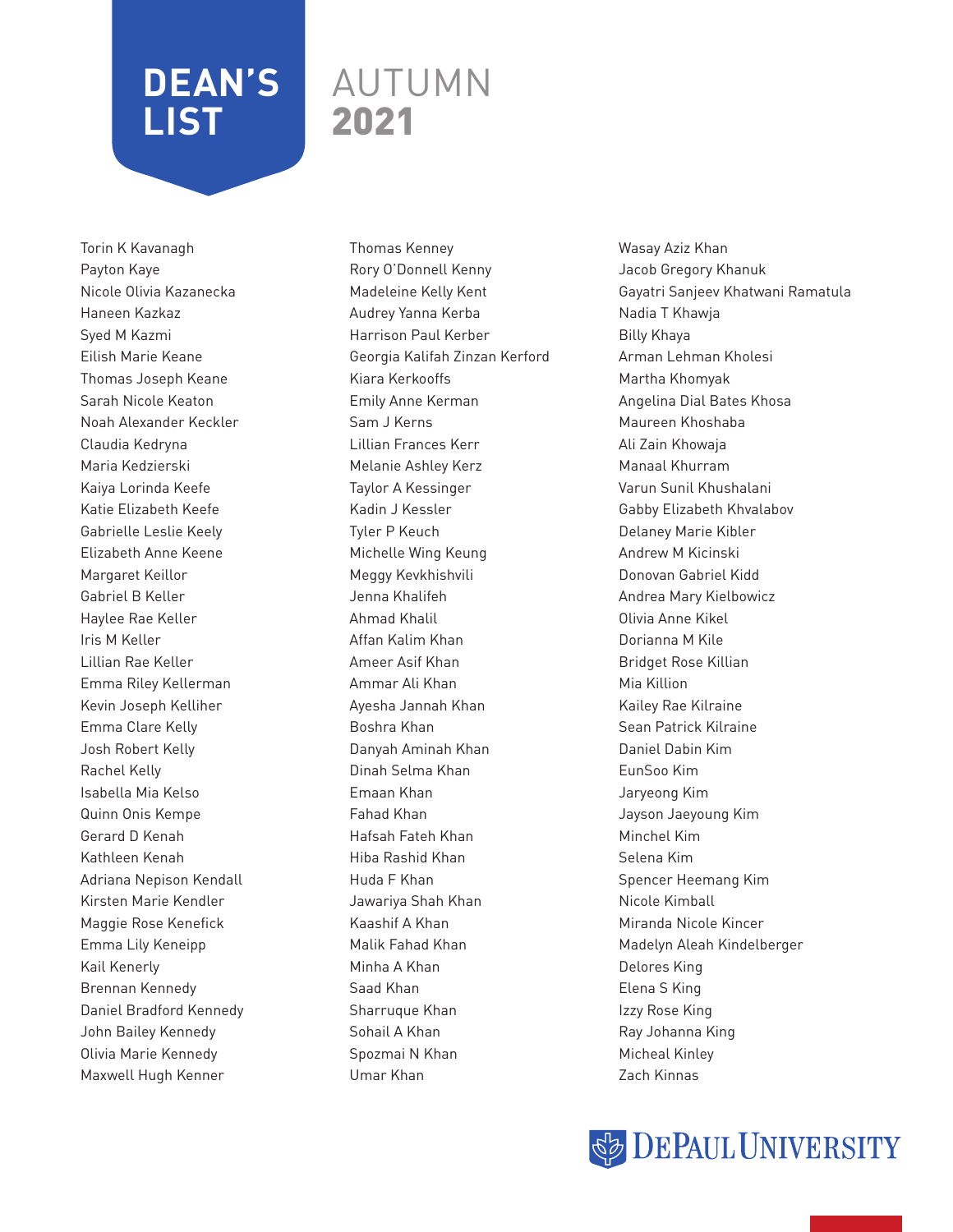### AUTUMN 2021

Tara L Kinney Andrew William Kinsel Hannah Catherine Kinsella Kathryn Elizabeth Kiolbassa Hayden C Kipp Michael Kirby Brendan Patrick Kirk Cienna Kirk Kaitlyn E Kirk Nathaniel James Kirk Morgan Ashley Kirsch Paisin Nicholas Kirsten Renna Anne Kisanuki Emma Marie Kitchen Yuliya Kizelbasheva James Klaeren Emir Klebic Will Finlayson Kleihege Charles Wendell James Kleiman Corinne Amy Klein Kathryn Klein Bart Klempka Sophia Renee Klevit Lukas Kliarskis Thomas Klimek Connor Shawn Kline Sydney Paige Klinghoffer Anna Kathleen Klingman Sophie Anna Klippel Russell Liam Klopp Logan Logan Klosterman Conor Michael Klump Mary Kathryn Klym Joseph Robert Knanishu Benjamin Conrad Knape James Knea Aidyn Dale Knedgen Halle Jamieson Knoll Megan Knoll

Gabriella Arlette Knopf Bryce Keigan Knowles Grayson Bitao Knox Joshua A Knox Sander Knudson Julia P Knuth Caley Koch Vlada Kochylo Kacie Nicole Koenig Katherine Grace Koeppen Sonya M Koffman Karisma Kohli Blake Kohout Antonio Joseph Kojo Kristen Kokinias Alexander Kokotas Austin Alan Kolander Michael J Kolanko Lauren Catherine Kolasinski Andrew E Koller Peter Tom Kolodziejski Max Samuel Kolotinsky Peter Koltai Artur Konopka Nicole Nikolova Konsulova Caroline Paige Koonce Sofia Zoe Kopanis Sebastian Kopec Justin John Kopielski Owen S Kopka Nicole Ashley Kopp Nathan Koranda Ethan Steven Korb Ellis Arthur Korblick Jay Elliott Ayden Koriath Ashley Kelechi Korieocha Amaya Taizu Kormah Hannah Rose Kornblut Anna Korniy

Camille Brienne Korte Ethan Peet Korvne Carolena Koshgarian Cash Elinor Vivian Neal Koski Matthew Koss Grace Margaret Kossak Jordan Taylor Kost William F Kost Lindsey N Koster Willa Jane Koster Christopher George Kostopoulos Kealey Ella Kostos Sophie Kostovski Courteney Catherine Kostrubala Andrew Kostryba Gabriel R Kotlyar Andreas Kotsifas Chrisavgi Danai Kotsifas Michael Kotwica Sofia M Koulouvaris Theodora C Koulouvaris Annie L Koutavas Sara Christa Kouvelis Bella Shea Kovar Adriana Michelle Kovathana Ethan Joshua Kovnick Tim Robert Kowalczuk Harry Ralph Kowalczyk Paulina Joanna Kowalczyk Przemyslaw Kowalewski Mateusz W Kowalkowski Oliwier Kowalski Gabrielle Dorota Koziol John Joseph Kozlow Olivia Kozy Evelina M Kozyra Kayla Jade Kraft Spencer Raye Kraft Samantha Krakow

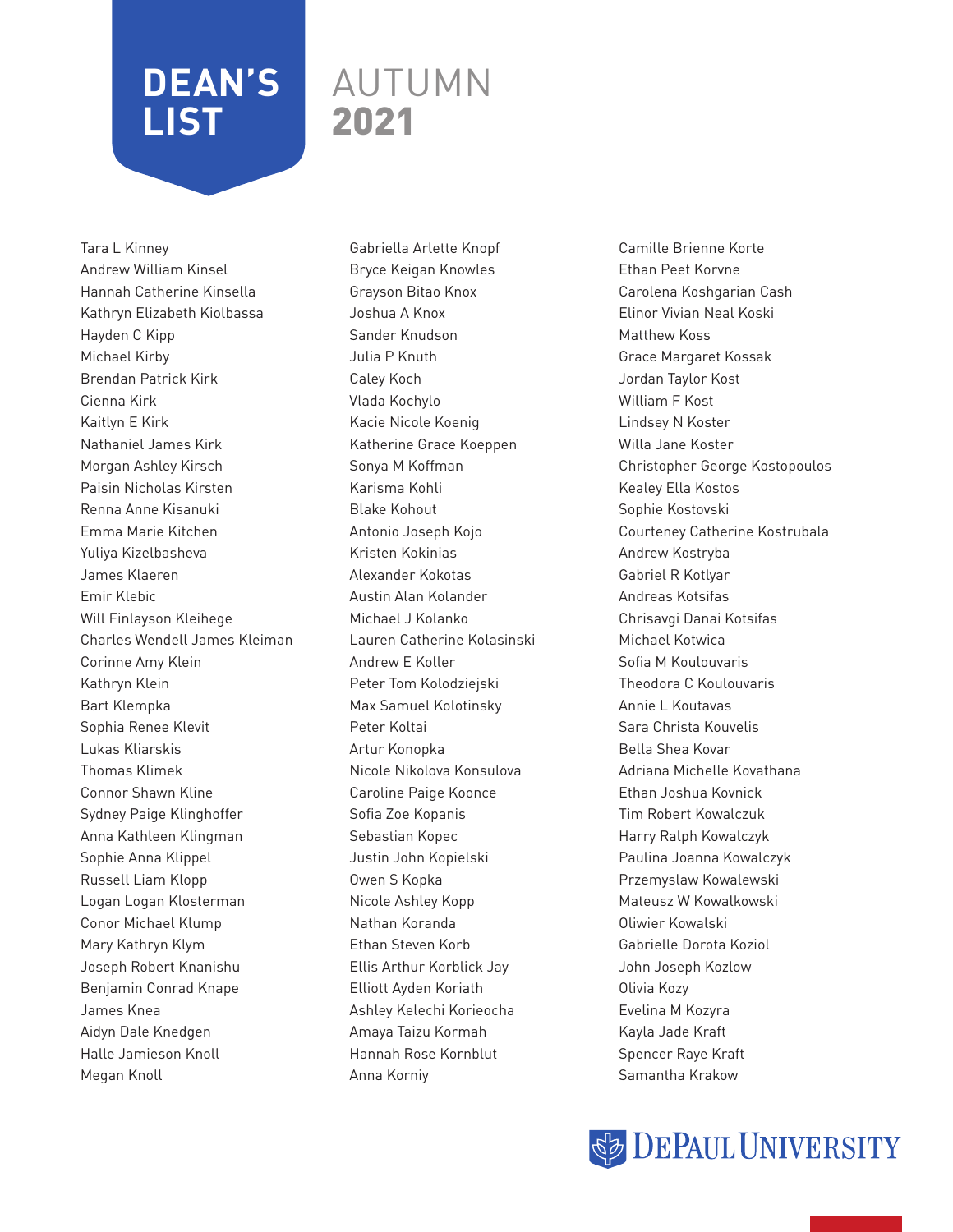### AUTUMN 2021

Ava Rose Kram Daniel Rae Kramer Michael Krane Rachel M Krasowski Ava Aryn Krastin Barbara Dian Kratville Laris Adelia Krauel Anna Elise Kraus Delaunay R Krauter Samantha Indira Kravetz Noah Samuel Harry Kremin Pawel Krempasky Natalie Rose Krenik Maura Kathleen Kretzer Sydney Virginia Krey Kirsten Sara Krieman Ellie Willens Krigman Hailey Victoria Kristl Diana Evagelia Kritikos Eleni Kritikos Lia Antigone Kritikos Maegan R Krohn Eric Krol Cody Kroliczek Alison M Krolopp Greta Greta Krombholz Alison Kron Monica Ines Kronstain Michael Kropp Val Kruczek Elsie Krueger Nickolas James Krueger Kylie LuWan Kruger Gabriele Krumaityte Isabelle Charlotte Kryczka Lucille Byrne Kryger Andrew James Krysiak Eric Krzysztofiak Sebastian Krzywinski

Konrad Ksiazkiewicz Rachel Clare Kubicek Zachary Alexander Kubit Colleen Kucharski Samuel S Kudra Clara Marie Kuhlman Grace Elizabeth Kuhn Isabel Marie Kuhn Shelby Li Kuhn Bethany M Kujawinski Andzelika Julia Kukla Olimpia Teresa Kukula Emily Dorothy Kulick Benjamin N Kuligoski David Kulis Emilia Kulka Nikhil Dhananjay Kulkarni Brittany Elizabeth Kulla Rishi Sahi Kumar William J Kumer Patrick Kunst Adelaide Marie Kuntz Jana Michelle Kunz Kate LaPietra Kunz Claudia Kupczyk Lya X Kurn Julia Kuron Cathleen K Kurosz Sevval Kurtaran Connor Patrick Kurtz Kelsey Kurz Scott Matthew Kurz Nikola Kusic Alexandra Helen Kusnierz Nastassia Kuzmina Nicole Kuzniar Chloe Elizabeth Kwasigroch David Kyin Will George Kyprianidis

Constantine Kyriazis Andy Nguyen La Junghoo La Benjamin Vaughn La Monica Charlie Heegaard LaBerge Jacob Allen Laboy Laura Labrador Eraklis Konstantinos Labrakis Caroline Labreche Elliott Lacey Kalista Rose Katherine Lachner Robin Lagman Amelia Yoshie Lagna McKay Allen LaHood Richard Elizabeth Laible Meghan Patrice Lajewski Mikolaj Piotr Lakomy Saira A Lalani Julia Helena Lalich Adora B Lam Hong H Lam Wynona Lam Aaron Robert LaMaster Elizabeth Catherine Lamb Juliette Elizabeth Lamb Jonas Micah Lambert Madisyn Paige Lambrakis Eiden Lami Emery Ndalaku Lamke Mason James Lampa Hayley Olivia Lampariello Dinah Anderson Lampros Filiberto Landa Mario Martin Landa Jocelyn A Landeros-Diaz Lucas David Landry Jesse E Lane Kaitlyn Nicole Lane Madeline Nicole Lane

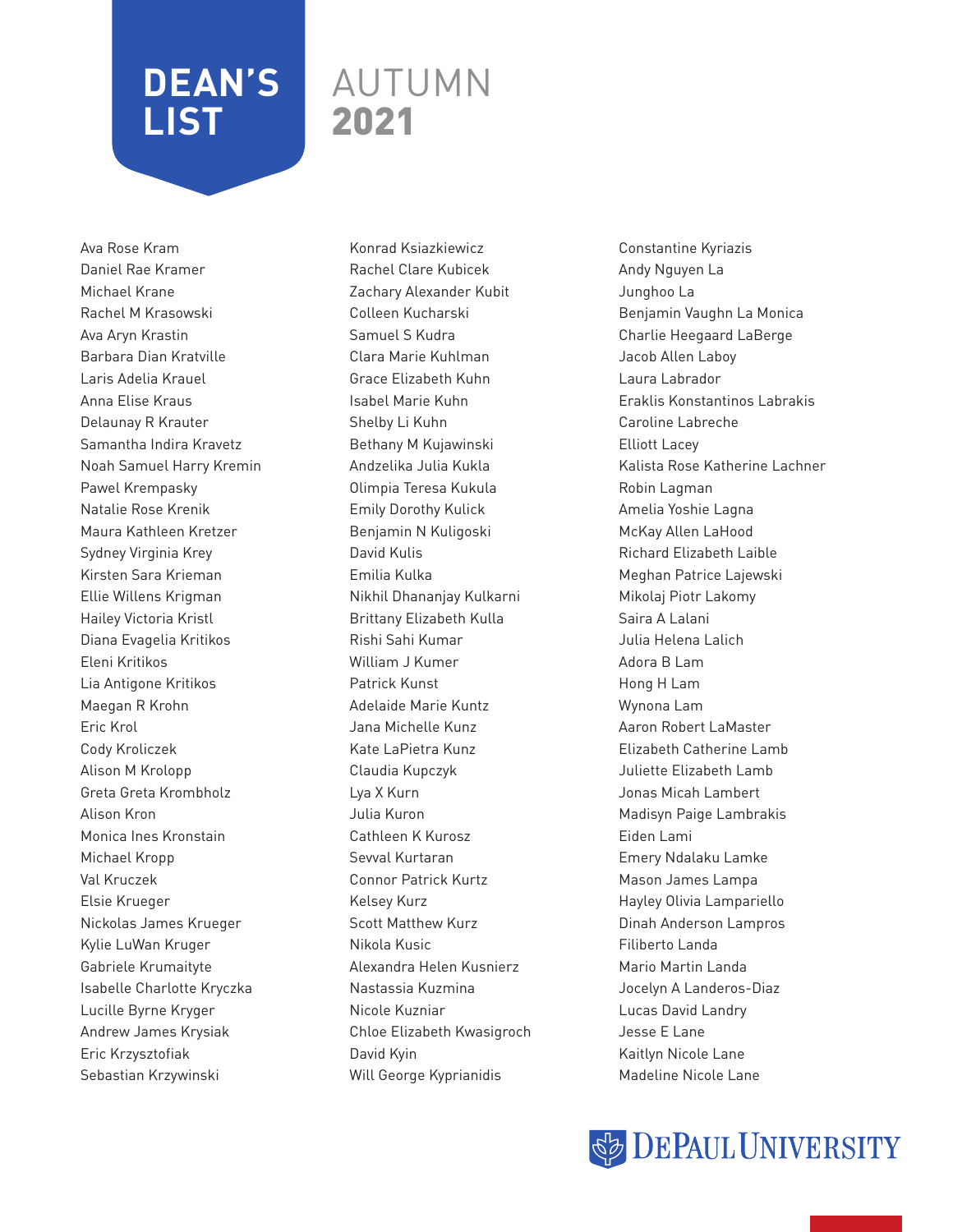### AUTUMN 2021

Sam Elizabeth Lane Charlotte Joyce Lang Maeve Day Lange Kaian Marc Langevin Isabella M Langfield Marisa Elizabeth Langston Grace Margaret Lanham Jacques C Lanphier Michael Declan Lantry Brianna M Lanzisero Olivija Kairys Lapp Alexis Giovanna Lara Ashley Karina Lara Briza Amariz Lara Natalie Marie Lara Fatima Lara Duran April Renee LaRosa Ella Rose Larscheid Mackenzie Theresa Larsen Christian Kahler Larson Sebastian Piotr Lasak Natalie A Lasaru Gladys Caraan Lascota Marcin G Lasek Owen Micah Laser Robin Cheryl Lasswell Bella Maria Latenser Alexander Latronica Rachel C Latsos Hannah M Lau Ashley Simon Laubacher Teresa Rose Laudano Avery Lauer Sarah Jean Launer Shannon Lauzier Joseph Vincent Lavezzi Roi Lavi Jackie Johanna LaVia Kylie Kim Lavinsky

Cameron Dimaano Laviste Mary Katherine Lawando Brandon Elizabeth Lawler Cade Alexander Lawrence Dylan Bryan Lawrence Elizabeth Lawrence Jillian Elizabeth Lawrence Sophia B Lawrence Victoria Anne Lawrence Zachary John Lawrence Chris Alex Lawson Cecil Lay Charles Huel Lay Wiro Jose Laylo Janessa Marie Layne Rich Lazatin Stefan Lazic Mikayla Neal Lazicki Donna Le Jason Van Le Kieu Anh Le Mia H Le Sally Le Thinh P Le Tommy Van Le Veronique Tuong Van Le Peter Joseph Lea Sofia Victoria Leal Calvin Lebbos Aracely Lechuga Michelle Leduc Alex M Lee Auschwin Aurelio Lee Brandon Lee Christopher Yup Lee David S Lee Do Hwi Lee Dylan Marie Lee Elianna Mwende Lee

Kevin Lee Matthew Russell Lee Phoenix Erin Lee Susie April Lee Benjamin Francis Lee Buccella Isabelle Rose Leffler Cameron B Leflore Marie Clementine Lehman Griffin William Lehnhardt Audrey Nicole Leib William Robert Leiby Laura SaoMai Leifke Isabella Wynne Lekas Sebastian Michael Lekas Evangelos Lekkas Krysta Nicole Leland Rebekah Rose Lelli Maria-Jose Lema Hannah Grace Lemaster Felicia Anne Lemmon Zoe Lemmon Yup Myu Htoi Len Jenna Lenartz Danny Eduardo Lencioni Grant R Lendvay Alexis Marie Leon Amelia Leon Taveras Adelaide Grace Leonard Edith Olivia Leonard Fiorella Valentina Leonardo Justyna Lepa Alec Thomas Lepczynski Izabella Lepicki Jackson Leptich Jessica T Lesinski Farren Noelle Lesko Cameron Lessard Maxwell Howard Lester Paul Leszczynski

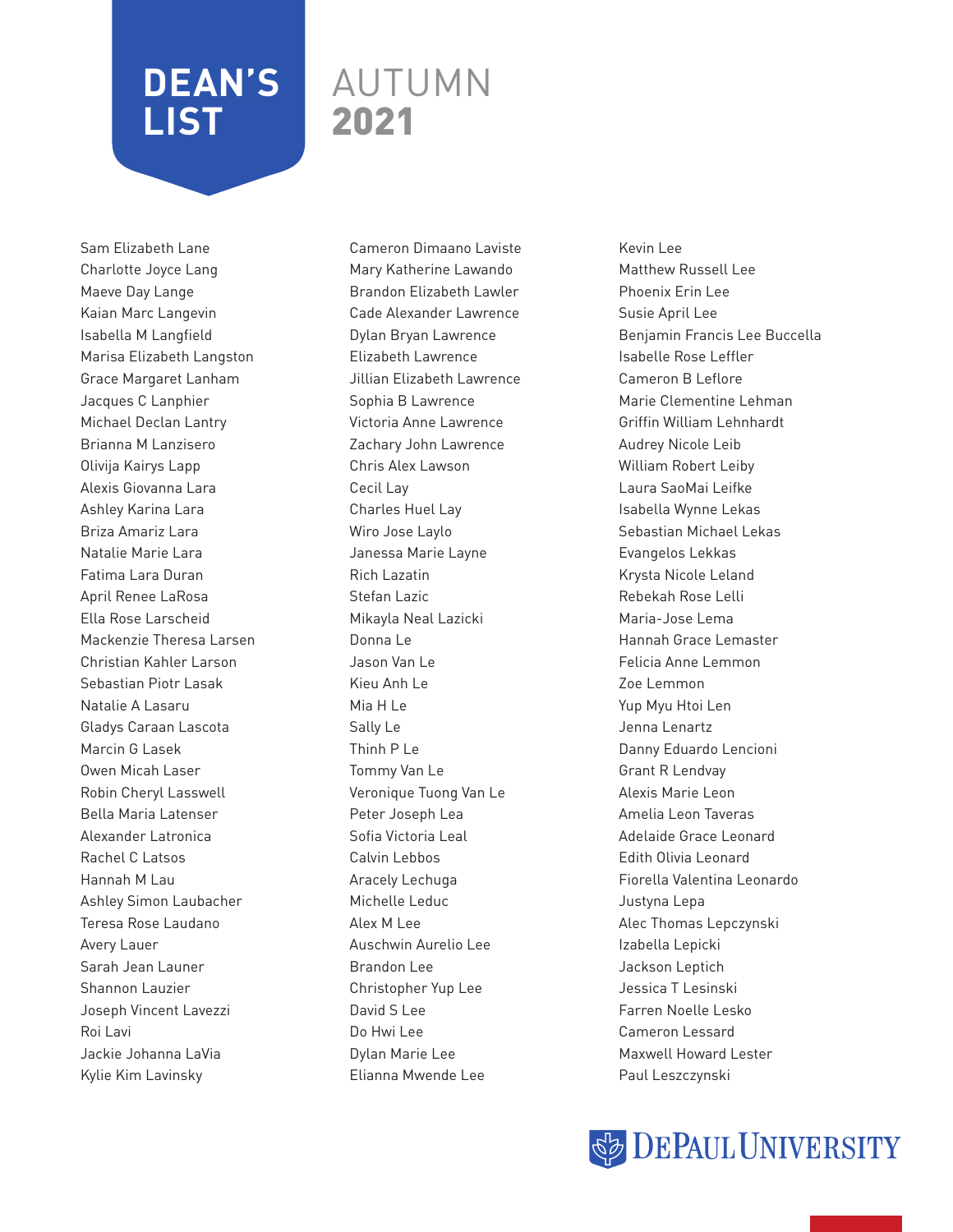### AUTUMN 2021

Joseph Letrich Anne Leung Michael Levato Gwen E Levee Xavier Keahilani Lever Patrick Douglas Leversha Bryce Matthew Levin Fiore Levis Jamie Levit Kent Le-Vu Martin Levy De Andrade Grace Erin Lewandowski Preslie Kate Lewandowski Bri Lewis Claire Rosemary Lewis Jasmyn Simone Lewis Kevai Machaya Lewis Lauren R Lewis Samuel David Lewis Thomas David Lewis Tyler M Lewis Sydney A Lewis-Knight Josie Mi Leydenfrost Mingyuan Li Ash Liang Junlong Liang Leo Liang Carmina Izabella Liberman Olivia Ann Licher Caroline Susan Licklider Olivia Licklider Anne Marie Lieb Robert Lieblang Maggie Jane Liepshutz Mayana Simcha Lifchitz Emily Rose Lightman Leila Lilisa Jonathan Lim Roy Lim

Isabella Avila Lima Jessica Lima Patrick Limanowka Sophie Jacqueline Limberakis Alexander Wen-Bo Lin Andy Lin Joanne Lin Michael G Lin Vicki Lin Xuwei Lin Erin Tess Lincecum Calvert James Lindberg Kacey Lee Lindeman John Ryan Linehan Maddie Jane Liner Anna Joyce Ling Jenna Danielle Ling Claudia Linkey Leah Linnemeier Aaron Lint Tess Marie Linville Emma Kvern Lipets Ava Elizabeth Liphardt Eric Lipiszko Elizabeth Jane Lipscomb Margo Sharon Lipscomb Nicole Anita Lis Tyler Liskiewicz Mitchel Lister Jessica M Lisy Erin Grace Liszewski Mark Liszka Monika K Liszka Anna YongDuo Littrell Benjamin Lawerence Litwin Bingying Liu Lucy M Liu Yifan Liu Katalina Gianna Liuzzo

Emily Lizak Teodora Ljuboja Ricardo Andres Lleonart Asmar Sophie Grace Lloyd Lottie Lobas Zachary Bruce Lochmueller Jameda Ashley Locker Natalie Ariel Lockett Cheyenne N Lockhart Zakariya Z Lockhart Bridget Anne Lockie Saniya Saleem Lodhika Noreen Lodi Mary Margaret Loftus Pamela Leeann Lohman Kamil Zbigniew Lojowski DeVaughn Asante` Loman Alexandra Lombara Alyssa Jean Lombardo Biance Valeria Lomeli Madison Renee Londona Drew J Long Erica Shae Long Hallie Finnegan Long Olivia S Long Realynn Yvonne Long Marissa Theresa Longo Diego Longoria Reina Christa Lood Alex Michael Look Alex Lopez Alexander P Lopez Alexis Andrea Lopez Alvaro Victor Lopez Aylene Lopez Bryan Matthew Lopez Christian J Lopez Christian Osvaldo Lopez Christopher Lopez

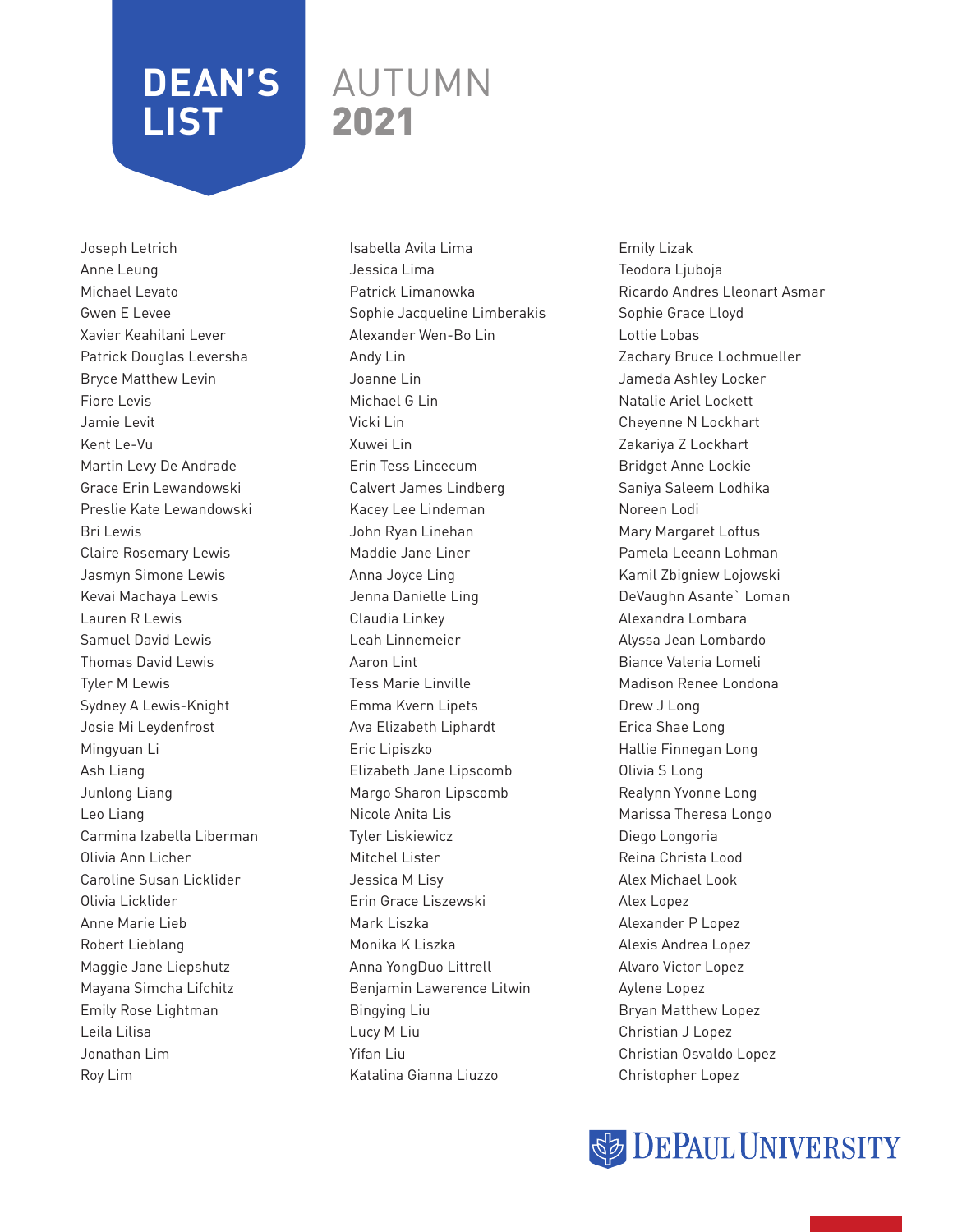### AUTUMN 2021

David Lopez Emily Lopez Ernan Lopez Giovanna Lopez Joel Jaime Lopez Jose Pablo Lopez Karina Lopez Melanie Lopez Mireya Lopez Montserrat Lopez Nick David Lopez Vanessa Ashley Lopez Maria Angelica Lopez Bringuier Jesus Manuel Lopez III Ryan Lopez-Connelly Nikko Elizabeth LoPresti Katie Toll Lord Anika Racheli Lorenz Dominic Luca Lorenzini Justin Michael Lorenzo Ryan Joseph Loris Hudson Ryun Edward Louie Sean C Lov Megan Love Naomi Gabrielle Love Ashley Lovell Carys Rose Lovell Lily Isabella Lowndes Grace Anne Lowry Nicholas A Lozano-Torres Lucas Gabriel Lozneanu Jawan Lee Luangnikone Davis Samantha Maria Lubowsky Caroline Catherine Lucas Jairo Lucas Kayla Rose Lucas Makenzie Alexandra Lucas Alyssa Luciani Emma Mackenzie Ludman

Chloe Ludwig Robert Marcum Luedtke Devin Ernesto Luera Humberto Lujano Jose A Lule Gisele Elise Lulgjuraj McKaela Ann Lulic Karalyn Bi Lan Lum Lauryn Elise LuMarque Albert Panganiban Luna Kevin Luna Megan Marie Lund Gianna Marie LundahlNamest Payton Alexis Lundberg Claire Lunde Jesper Lundquist Anh Quynh Luong Nicholas Ryan Luong Loni Olivia Lustig Dihlon Luther Mackenzie Anne Lutz Natalie Patricia Mae Lutz An Mai Luu Michelle Lam Luu Angel Omar Luviano Trinh Mai Ly Sarah Elizabeth Lydon Cooper Matthew Lyke Volodymyr Ivan Lymar Isabelle R Lynn Simon Walter Lynn-Klimenko Sumin Lyu Valentina Lyuta James Nicholas Lyzniak Yongyin Ma Harleen Maan Alissa Ailani Mabini Silvi Ho`ol`ika`iolana MacAuley Ian MacDonald

Laura MacDonald Iliana Andrea Machado Aleena Benni Machanickal Simon Rhys Machin Alex Richard Machota Annette Macias Stefanie Macias Javier Maciel Andre Maciel Sena Cecilio Gelsey Alana Maciel Torres Alexis Nicole Mackenzie Lake Anthony MacKimm Addison Lake Mackin Johana Elizabeth Macklin Avery Jane MacNab Louie Madanguit Kayla L Madey Nicholas Carl Madeyski Aneri Anil Madhu Nathan Anthony Madonia Mae Z Madrid Madeline Diana Maes Brooklyn Alycia Maestas Kyra L Magafas Jessica Aldea Magalit Ellie Rae Magana Nicholas James Magel Anthony Maggio Samuel James Maggs Pierce Richard Magnant Victoria Magnus Alexander Dane Magruder Brady James Magruder Christopher Audrius Magyla Rebecca Kathleen Mahannah Wania Mahmood Kylie JoAnna Mahoney Christine Mai Elise L Maier

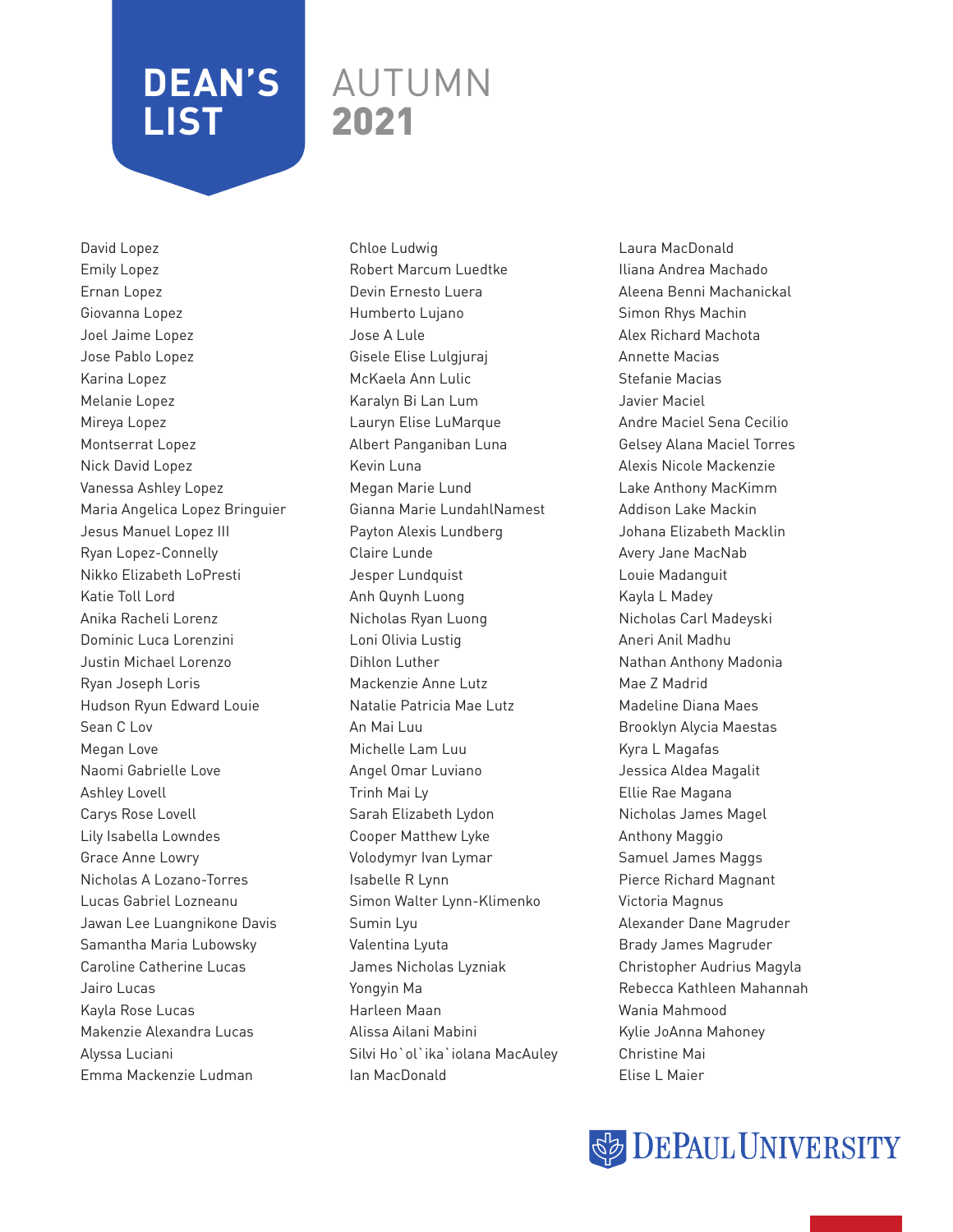### AUTUMN 2021

Stephanie N Maier Nora Annette Maihack Audrey Madison Mainville Kylie Brooke Mainville Jade Robert Maitland Lena Majchrowicz Lauren Nicole Majerik Rob A Majewski Christian J Majkrzak Alex Katerina Maka John Makhamadjonov Paige Alexandra Maki Abanob Mako Vanessa Malatesta Carter Malay Marina Marie Maldonado Matthew Thomas Maldonado Miguel Hector Maldonado Zack Maldonado Chelsea Maldonado Courtney Megan Anne Malecha Bilal Malik Patricia Barbara Malik Ryan Malin Kristian Alexander Malinich Nathaniel Ryan Malin-Jones Emily Madeline Malinowski Shriyadita Venkata Malisetty Wojciech Maliszewski Lauren M Malito Noelle Katherine Malkamaki Miles Hathaway Mallan Marion Sly Mallard Aqeelah A Malone Keaton James Malone Mallory R Malone Scott Malone Tyler John Malone Gabriella Maria Malukas

Gabby Eileen Malz Alexis M Manasses Christian Mancera Mackenzie Broderick Mangan Charvi Manghwani Gabriel Byron Manglano Allison Nicole Mangurali Hazel Ann Luna Mangurali Ulengabo Mangye Stephanie Maniaci Jeremiah Sison Manio Giovanna Christina Maniscalco Akira Mann Michael Harrison Mann Danny Mannarino Madison Rachel Manor Guadalupe Manriquez Michelle Lauren Manson Sidra Mansoor Ariana Mansour Mohammed Bin Manzoor Anthony Vincent Maranto Lucinda Ruth Maras Tyler Dean Marcelletti Stepan Marchuk Lancy Marcos Michaela Elise Baladad Marcotte Maya Elana Marcus Mariana Carolina Mares Jack Douglas Maricle Bill J Marinis Lazar Marinkovich Nicholas V Marino Margaret Rose Mark Skyler Asher Mark Syd Jayden Mark Mantas Markevicius Eryk Marek Markiewicz Matthew P Markowski

Colton Charles Marks Anne Marie Marie Marler Lauren Mary Marquardt Mauro Marques Villagra Jonathan Marquez Nathan Brady Marshall Parker Kathleen Marshall Taylor Martelon Benjamin Lasser Martin Billie Joan Sharon Martin Ginger Elizabeth Martin Josshua Martin Lauren Gabrielle Martin Maddey Jaymes Martin Madeline Bramlet Martin Valentina Martin Adam Martinez Alejandra Martinez Arlette Stayce Martinez Azael D Martinez Benjamin Roy Martinez Britney Martinez Daniel Ivan Martinez Esmeralda Martinez Fernando P Martinez Harvey Martinez Jocelyn M Martinez John Moses Martinez Julia Jovita Martinez Julian P Martinez Karina Martinez Lesly Martinez Mackenzie Asoka Martinez Maria Isabel Martinez Max Martinez Perla A Martinez Selena Nelly Martinez Sixto Nathaniel Martinez Skylah M Martinez

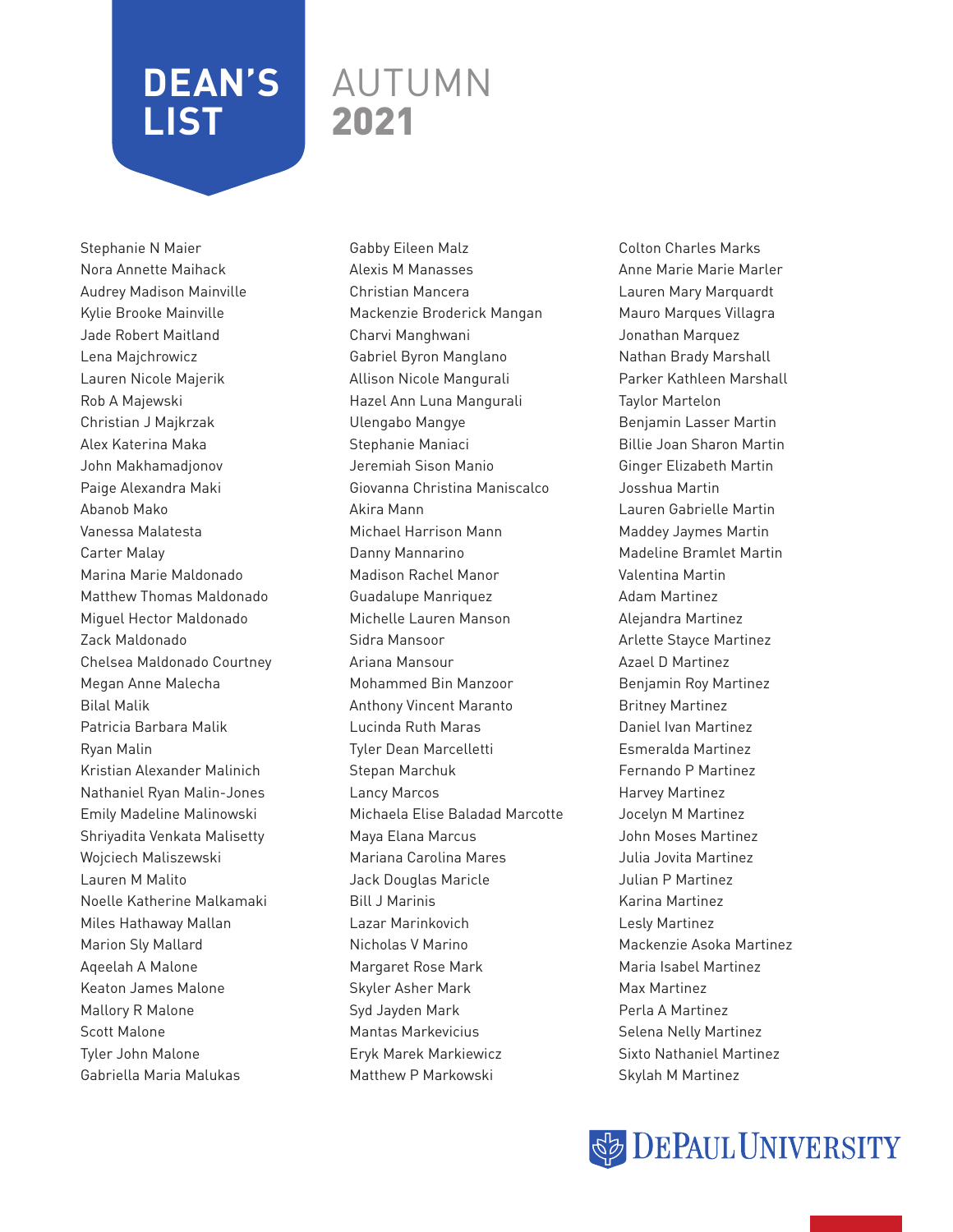### AUTUMN 2021

Stephanie Yvette Martinez Valeria del Socorro Martinez Ana Sofia Martinez Ballen Joseph Daniel Martinez Meza Jasmine Valeria Martinez Moreno Ingrid Martinez Pedroza Elle Marie Martinez-Olson Julissa Martinez-Rosales Jeremy A Martorano Roy Marukapant Jacob Marx Krystyna Marynevytch Kamil Marzec Eric Anthony Marzillo Tanner Maschka Jonathan D Mason Sami Johnny Massih Chrisjovan Masso Cori Elena Mastin Bridget Colleen Maston Richae-Maria Giannora Mastrolonardo Jaclyn Shannon Mata Alden Gustavo Matamoros Hina Matani Geena Elizabeth Mathai Reed William Mathee Allen Kuzhiparambil Mathew Joshua T Mathew Esther Ann Mathunny Tawer Jean Matloub Braeden Hunter Matsumoto Kathie J Matta Ethan James Mattheus Hannah Elizabeth Matthews James Edward Matthews Sarah N Matthews Marc Henderson Matula Julia Anna Matuszek Nikita Matyukov

Morgan Ally Maugans Matthew P Mauleon Anneliese Joy Maurer Marcello Mauro Siddharth Maurya Lila Marissa Maus Liam Francis Maves Sabah Mawji Sofya S Maximova Caroline Sophia Maxwell David Charles May Fernando Maya Gina Josephine Mayer Haydon A Mayer Amber Rose Mayernik Megan Ann Mayers Madeleine Elise Mayhew Emily Marie Mayo Joshuah Nshyria Mayo Olivia Ryan Mayoras Charlotte Irene Mayoros Yukiko Mayorquin Alexis Reese Mayronne Autumn Linae Mays Jetta Mays Maia Renee Mays Taha Mazhar Jacob Mazurek Zoe G Mazza Vincent W Mazzeffi Gina Mazzone Leonie Luciano Ngantchi Mbouguen Caitlin Delaney McAtee Lauryn Marie McAuliffe Morgan McAuliffe Shaza Yvette McBeath Jackson Noble McBride Jessica Emily McCabe Seth Francis McCabe

Jamie Michelle McCalister Gina Dee McCammon Bridget Rose McCann Conor Thomas McCann Dan McCarthy Emily Kennedy McCarthy Sean P McCarthy Noah Edward McCarty-Slaughter Jackson Elijah McCauley Gabriel McCausland Luke Roland McClain Tiana Lynne McClain SaVaughn Armand Christian McClaine Brian McClendon Nate Robert McClernon Ryan Curran McConville Ally McCormick Pierce Walker McCorquodale McKayla Moranda McCourty Zachary McCraw Ellie Addison McCray Jack William Mccrea Matteo Sean McCreedy Summer Kay McDaniel Timothy McDaniel Claire Patricia McDevitt Alex Jake McDonald Shannon McDonnell Valerie Nicole McDonough Jensen Allison McDougall Ian James McDunn Aaliyah Monet McFadden Arshanay Mcfield London Wyler McGarr Bailey Emma McGarry Grace Anne McGee Jabril Nasir McGee Mitchell P McGee Gavin McGill

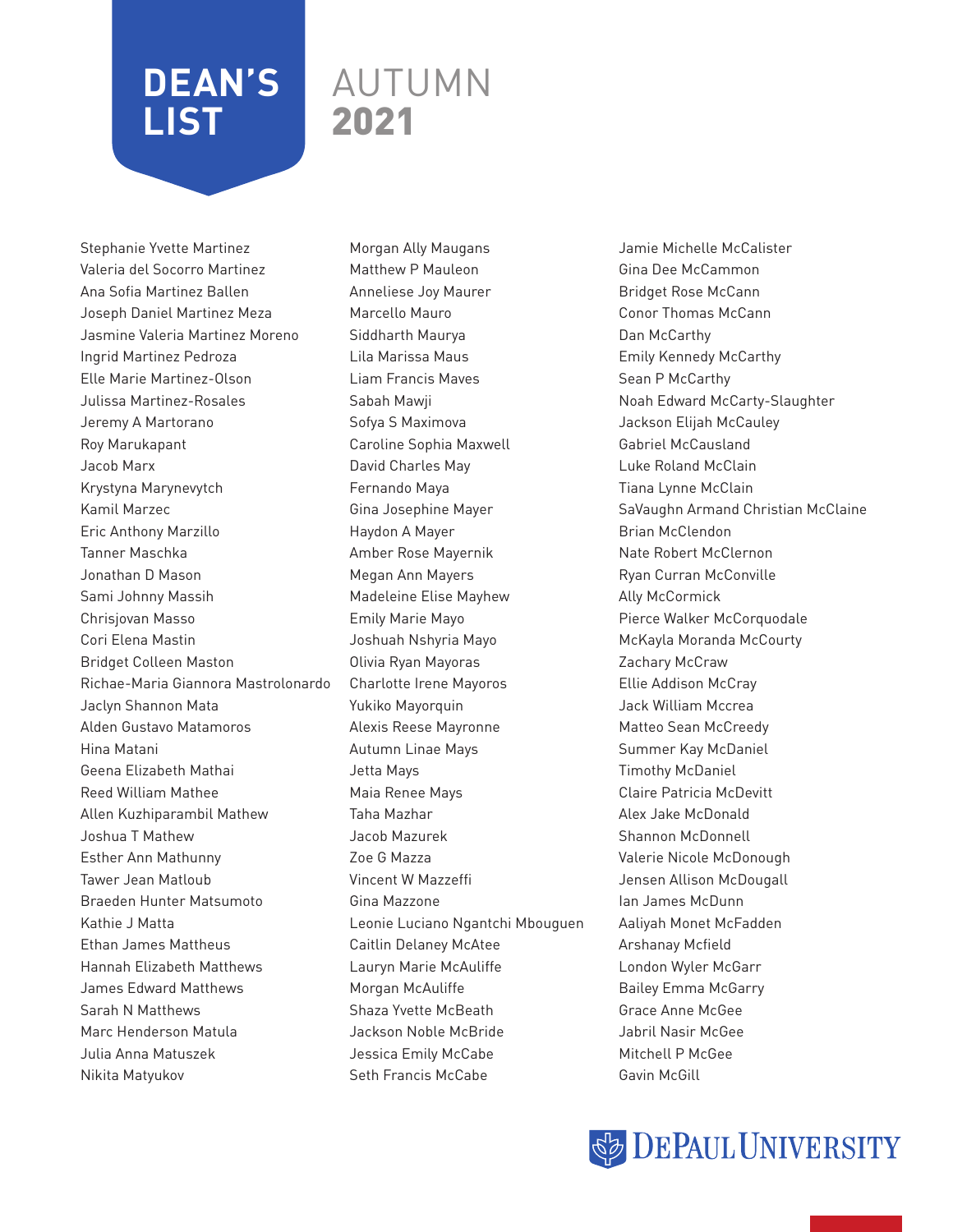### AUTUMN 2021

April Mary McGlashon Noelle McGlinn Jade Magno McGovern Kelly J McGowen Ian Peter McGrath Jake McGrath Sophia Cua McGrath Madi McGuire Olyvia McGuire Joseph Michael McHatton Sean Royek McHugh Jane Alexandra McKee Elizabeth Ann McKenna Erin Catherine McKenna Rachel McKenna Andie J McKenzie Samantha Mia McKibben Kat Ann McKinley Calen J McKinney Camryn Carly McKinney Grace A McKinney Tea Elizabeth McKinney Hazel M McLain Ben Michael McLaughlin Danielle K Mclaughlin Ruby Grace McLemore McLennan B McLennan Aidan Oliver McLeod John McMahon Ashley Joyce McManus Tessa Neal McManus-Mendelowitz Ryan Michael McMaster Maggie Anne McMillin Daniel Howard McNeill Noah John McNiel Claire R Mcnulty Lillian E McNulty Michael Finbar McNulty Mollie Kate McNulty

Samantha Kelly Meal Rodrigo Medeiros De Castro Ana Elizabeth Medina Giovanna I Medina Kara Elaina Medina Michael Gildardo Medina Isai Medina Lopez Alfredo Medina-Ortega William Mefferd Kathryn Virginia Meffert Georges Glen Mefleh Jenna Darpan Mehta Urja K Mehta Constance Jielan Mei Derek Mei Edward Mei YiQi Mei Benjamin Edward Meier Charlie Jett Meier Eleanor Katherine Meier Kaitlyn Renee Meixensperger Emily Fatima Mejia Leslie Mejia Rafael Arturo Mejia Jack Elliott Melcher Karis Elisabeth Melin Emily Seroba Melink Coral Mena Helena Sophia Mencke Francheska Angel Mendez Jasmine K Mendez Josue Eric Mendez Mia J Mendez Sandra Marie Mendez Adrian Patricio Mendieta Andres Eduardo Mendoza Cynthia Mendoza Estrella Margarita Mendoza Jackie Mendoza

Jennifer Mendoza Mariela Mendoza Mellisa Michelle Mendoza Veronica Calalec Mendoza Jared Benjamin Menegat Hodo Donald Menetti Maizy E Mennuti Carly Dana Merdinger Michael Anthony Merlino Maria De Jesus Merlos Kai Danae Merren Joseph William Mertes Mackenzie Elizabeth Mescher Devin Devin Meseke Nirvana Meseljevic Paige Kim Mesina Andrew Petras-Kazys Meskauskas Caitlin Marie Meskill May Meta Julia Metallo Madison Metcalfe Matheno Elihu Metcalf-EL Marissa Metoyer Sarah Anne Metz Audrey Charlotte Meyer Jessica Lauren Meyer Luke Meyer Madeline Grace Meyer Tanja Meyer Thomas Patrick Cali Meyer Tori Paige Meyer Alayna Meyers Zachary C Meyers Jacob Meyerson Andres E Meza Paola Natalie Meza Daniel Jacob Miceli Ashorena Michael Jacqueline Elizabeth Michaels

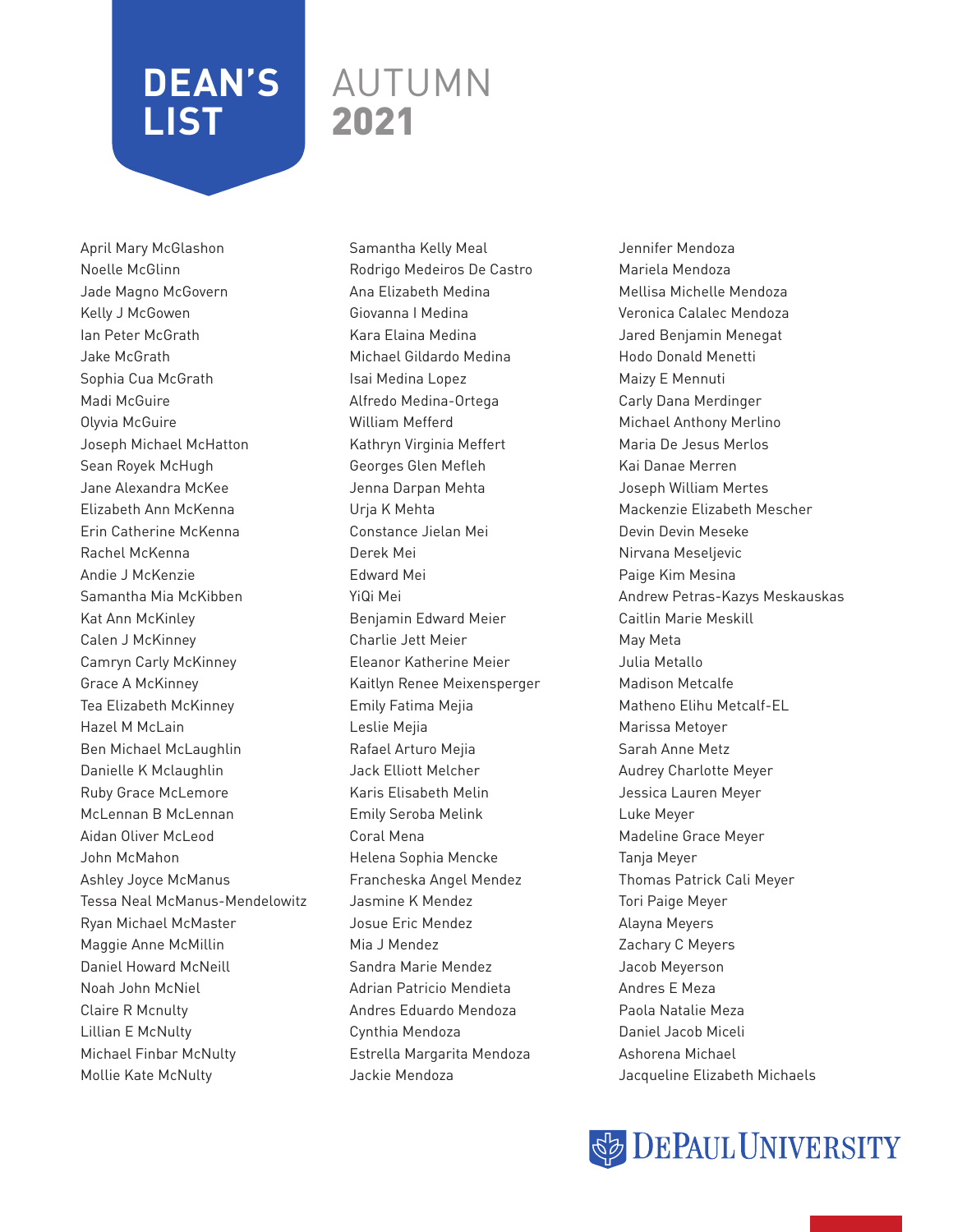### AUTUMN 2021

Makenzie Hanah Michaelson Jonathan Michalak Joshua Daniel Michals Andrea Michel Max Jared Micheli Michael Edward Michon Campbell Mickey Brendan Jonathan Micor Lila Marie Midkiff Bebe M Mielcusny Radosav Andrija Mihajlovic Misha Mikami Deena Muhammad Mikbel Zurab Mikhelashvili Avalyn Lee Mikos Michelle Mikos Halle Milan Mikula Jane Bennett Mikula Kylie J Mikunas Jacob A Mikus Clay W Milborn Anakka Rose Milburn Remy Tilden Milburn Ryan Miler Gabriella Esther Miles Christina Ann Milich Georgia Mawgan Millar-Smith Alexander John Miller Alyssa Annmarie Miller Brandon Lawrence Miller Elizabeth Anne Miller Ella Kathryn Lee Miller Ellie Anne Miller Emily Rose Miller Isabel Miller Isabella Nicole Miller Kierstin Mary-Emily Miller Lauren Ashley Miller Michael Miller

Kaitlyn Milligan Spencer Cole Milligan Bruce J Min John Underwood Minard Vartkes Varant Minatiskan Katherine E Minch Elizabeth Grace Minerman Adrianna Marie Minnella Eric Michael Minor Lars Peder Mannes Minsaas Annabelle Joy Mique Abril Miranda Esteban Miranda Karina Elizabeth Miranda Monika Estefania Miranda Velasquez Amanda Mirczuk Mallory Jordan Mireles Catherine Grace Mirich Hamza Ali Mirza Maham Mirza Aleksandra Anna Misiaszek Vincent A Mistretta Gillian Kiri Mistry Khush Mistry Kathleen Elizabeth Mitchell Maura Grace Mitchell Samuel Edward Mitchell Taryn Marie Mitchell Daniel V Mitev Simran Mithani Isabelle Mitoraj Brenden Michael Mitra Ioannis John Mitrogiannis Maja Mitrovic Beyla Mittal Brooke L Mix Chazmeir M Mixon Vilis Mkrtchian Kevin Mo

Faria Mobashar Sofia Arianna Mocarski Maria Guadalupe Moctezuma Dhruv Modi Tulsi Jignesh Modi Gofaone Babedi Modise Jaina Thomas Modisett Petar Modrakovic Razeen I Moffat Peter Nolan Moglia Dayana Mohammad Farid Daanish Ali Mohammed Fahad A Mohammed Nashra Mohammed Zohair Mohammed Madeeha Iqbal Mohiuddin Samantha Jo Moilanen Anthony Mojica Luis Armando Mojica Parker Harrison Molacek Beatrice S Molina Skylar Isabelle Moloney Owen Martin Monahan Regan Kathleen Monahan Rolando Monarrez Salvador Mondragon Tony Erik Mondragon Madeleine Chong Fan Monkman Catherine Isabel Monnin Aaron S Monroe Isabella R Monsalud Patrick Steele Montague Arlene Cristyn Montalvo Gina Dell'Angela Montalvo Brian Gilbert Montano Jesiel Rose Montano Leslye Montero Daniel Montes Stephanie Montesinos

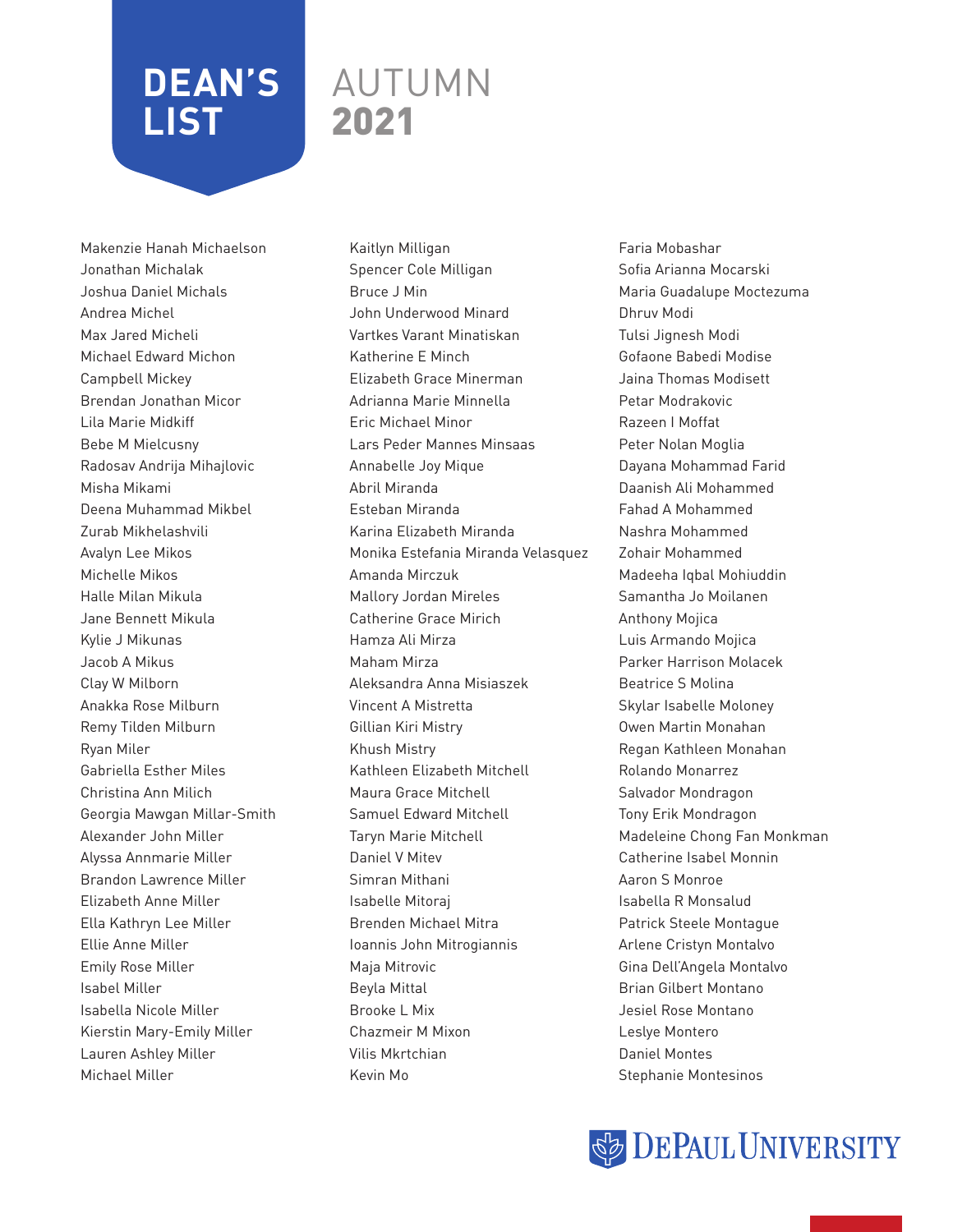### AUTUMN 2021

Ally Marie Montgomery Daniel Michael Montgomery Evan John Montgomery Joshua W Montgomery Isaiah Montoya Juan Paul Montoya Carter Moody Hyukjun Moon Eleanor Mooney Kat Clara Mooney Alexander Cole Moore Brandon M Moore Christopher Scott Moore Josie Hope Moore Keaton Patrick Moore Lilian Catherine Moore Maria Katherine Moore Natalie Anne Moore Noah Alexia Moore Alexander MItchell Moosbrugger Karol Mooshe Alyssa Janessa Mora Luis A Mora Victor Hugo Mora Alijared Morales Dylan Ethan Morales Em M Morales Marcos Renner Morales Roberto Josue Morales Shelly Moran Tyler James Moran Sahir Amir Ali Morani Stefanie Nicole Morelli Bryan E Moreno Carmelita Moreno Delila Cecilia Moreno Elizabeth Moreno Jazmin Moreno Joseph Mario Moreno

Olivia D Moreno Olivia Moreno Roberto Moreno Sebastian Moreno Taylor Elizabeth Moreno Dominic Laurence Joshua Morgan Madelyn Joann Morgan Mara Gayle Morgan Nick John Morgan Noah Scott Morisi Chloee Bea Moroney Gina Morris Natalia Claire Morris Savion Morris Lydia Grace Morriss Aidan Kelly Morrissey Sofia Morrone Aneesah Tolighta Morrow Ty Mitchell Morrow Lindsey Elizabeth Mort Jules Quinn Mortensen Sven Moser Mary Bliss Mosko Maria Isabel Mosquera Gael Mota Hernandez Asher Y Motew Lilah Mott Samantha Anthony Mougette Vanessa Mounivong James Mountford Olga Ksenija Mourgelas Mutasem Ammar Moussa Drue M Moxley Leann L Moy Phoebe Grace Moy Tina L Moy Leia Dylan Mroczek Andrew K Mroczkowski Nicholas Jozef Mrowca

Ivy Anna Mrugala Samantha Lynn Mucci Alexis Margaret Mucha Grace Genevieve Mucha Shivani Paramita Muduli Jenna Margaret Muehleck Evan Christian Mueller Hunter Shusaku Mueller Katie F Mueller Mitchell John Mueller Stephanie Marie Mueller Azeez Muhammad Salah al-Din Abdul Salaam Muhammad Samir Rau'shaun Muhammad Taliah Muhammad Sophia Muir Aisha Amatul Rahman Mujahid Lily Grace Mulcahy Claudia Mulica Aisha Mulla Samuel Mullaney Margaret R Mullen James Thomas Mullooly Samantha Mulvihill Jillian Annette Muncaster Parveen Kaur Mundi Nelson Munene David Munoz Logan Jerome Munoz Rafael Munoz Humayra Abid Munshi Grace Marie Baguio Munton Garrett Conrad Munz Peter Murad Katelyn Murakami Kenji M Murakami Olivia Lee Muran Rana Muratoglu

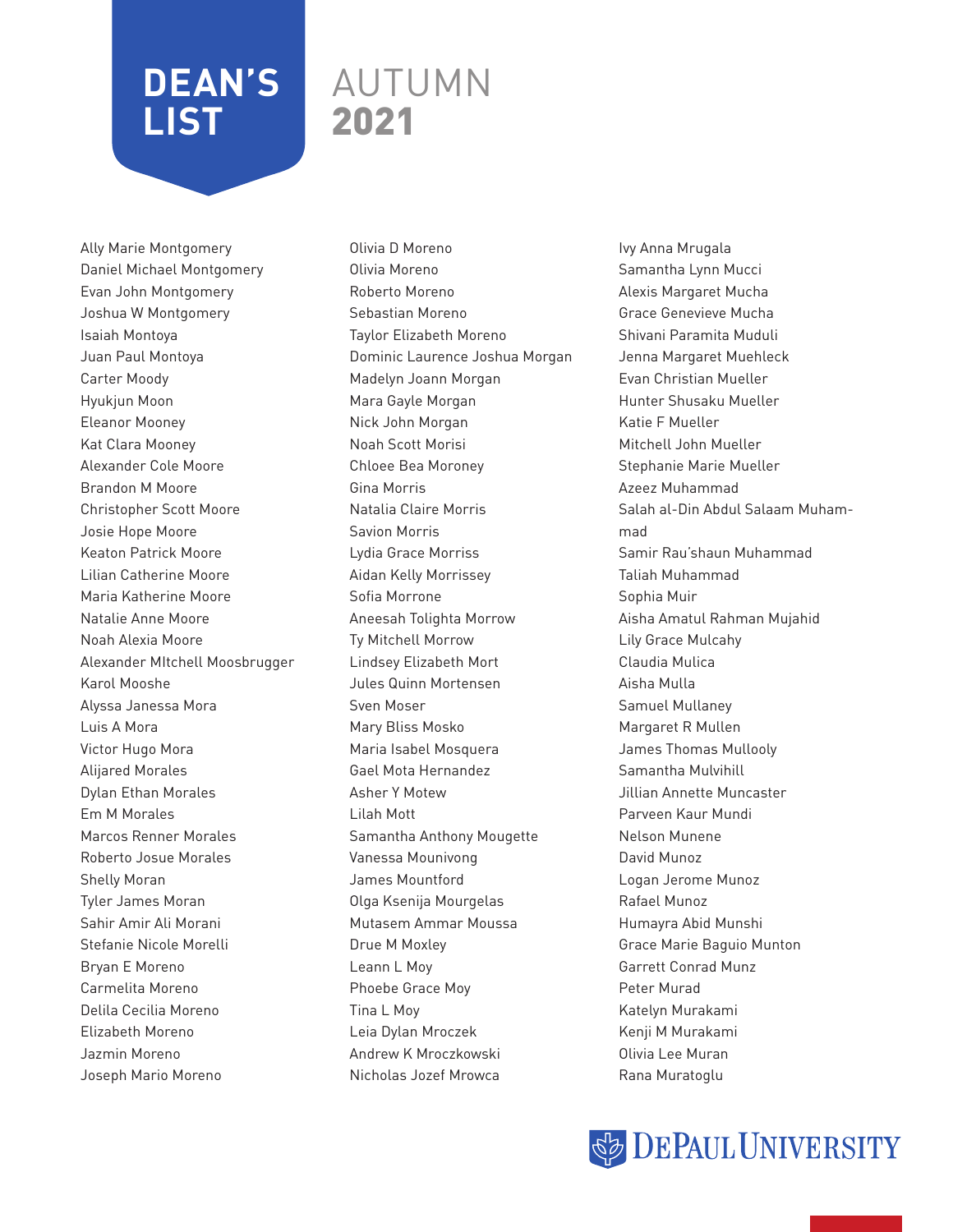### AUTUMN 2021

Cole Murillo Elizabeth Murillo Gillian Erin Murphey John A Murphy Kathleen Anne Murphy Lily P Murphy Malia Kristen Murphy Nicole Grace Murphy Olivia Murphy Sean Murphy Tricia K Murphy Will Lake Murphy Ashton Murray Charles Murray Colby Jay Murray John Adrian Murray Sean Francis Murray Winter Guey-Lahn Murray Molly Kathryn Murrihy Isabella Mareesa Murry Harriette Jayne Murtland Samed Musa Zachary J Musgrave Muhammad Shazeb Mushtaq Muhammad Shazeb Mushtaq Shifa Imran Mushtaq Lily Louise Muskovin Melinda Muslimovic Jonathan Bukenya Musoke Alena Diana Mustafa Zeeshan Muhammad Muzammil Bogdan Muzyka Andrew Mwaisango Luke Nathaniel Myers Meghan Marie Myint Ilona Mykhnych Inna Mykoliuk Adam Nabielec Alexander Nabor

Michael John Nacik Matthew H Nader Chris Nadolny Steve Nadolski Neema Cole Naemi Hope Suzu Nagai Devan Leigh Nagy Julia Catherine Nagy Lahila Sarai Najera Masa Najjar LeeAnne Ayaka Nakamura Elle M Nalbach Anne Marie Nalley Jessica Albano Nalupta Lila Nambo Sarah L Nambo Sabah Salimahmed Nanlawala Hannah Suzanne Napholz Chase Sanders Napier Colin Michael Napierala Sonny Joseph Napolitano Shawn H Naqvi Sunny Naqvi Vedika Narang Joseph Empleo Narcisa Anthony Paul Nardi Jared A Narter-Slezak Jimmy Joseph Nash Saba Nasir Samarah Nasir Roy Nassif Fritz Palma Nastor Tedi Nati Elizabeth Ann Naughton Kamil Naumowicz Nandini Nautiyal Eiman Navaid Jorge Navarrete Nicholas Jaroslav Navarro

Awais Naveed Ruchi Sandeep Nawathe Hubert Nawrot Neha G Nayak Amy Nayi Jacqueline Kisha Wearing Ndyetabula Ava Elizabeth Neal David Scott Neal Ian Avery Neal Hunter Leight Nealey Brenna Angelina Nealon Isabella Catherine Nebolsky de Ochoa Stefan Nedeljkovic Rachel Elizabeth Nedved Mia Ann Neff Kadwell Annabelle Quinn Negron Sean Michael Neidhard Beata Rose Neidhoefer Kendra E Neill Shreyas Nellutla Kaylee Jordan Nelms Ashley Nicole Nelson Bailey Grace Nelson Bailey Rose Nelson Claire Frances Nelson Dayton Nelson Emma Christine Nelson Jude Gabriel Nelson Kailey L Nelson Kaleb Michael Nelson Karl Philip Nelson Lily Margaret Nelson Maritza Nelson Robert Edward Nelson Santiago Andres Nelson Walker B Nelson Samuel Nemanich Steffen Nerheim Vince Neri

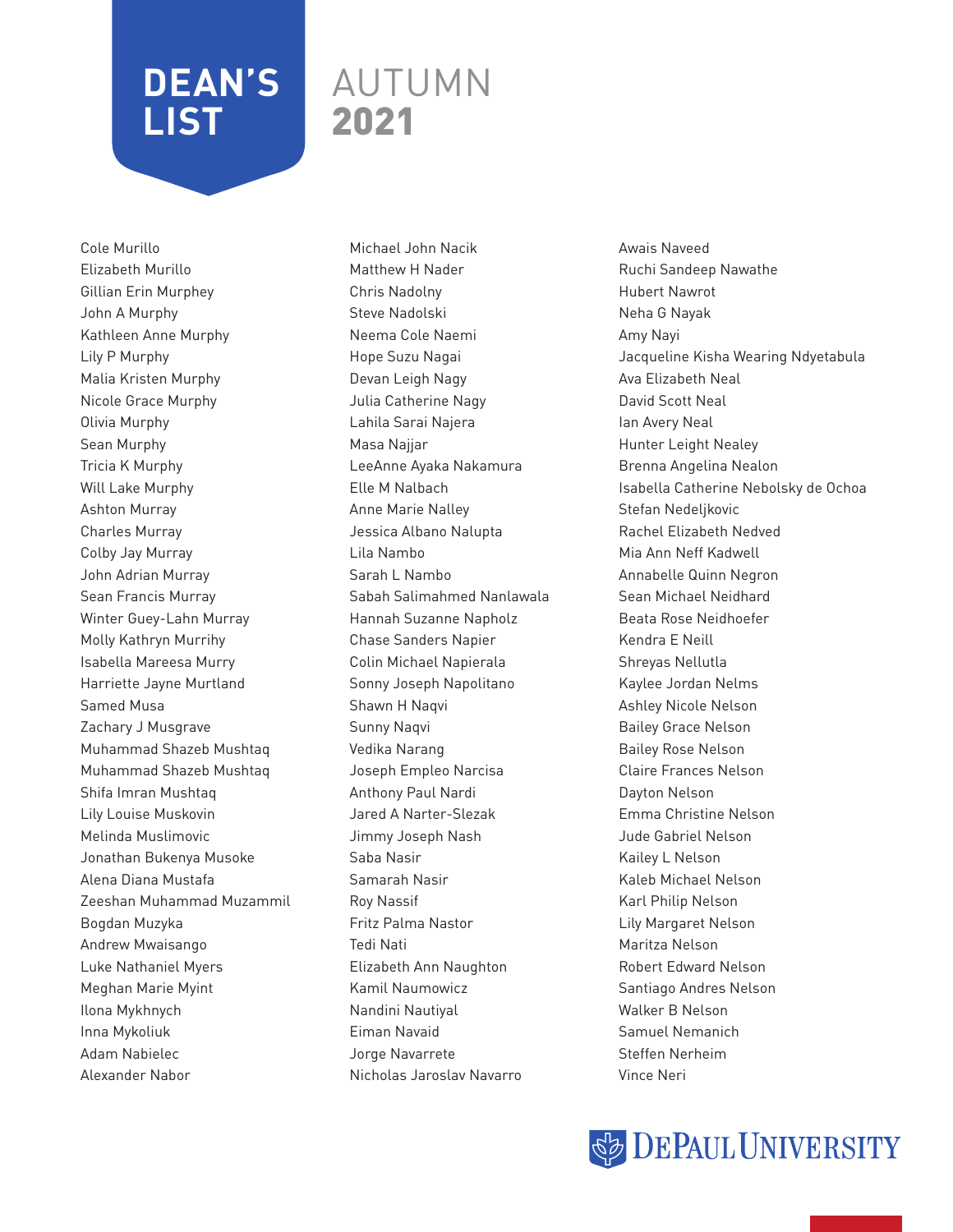### AUTUMN 2021

Leila Marie Nessar Poojitha Nettem Jake Henry Netter Bella Rose Netti Thomas Michael Neuhardt Carlos Joshua Nevarez Jessica Nevarez Emma Elizabeth Nevins Taylor Rae Newcomer Hallie M Newell Sebastian X Newell Taylor Lynn Newell Jesse Newlin JaRyan Mikel Newman Mary Theodora Newman Annika Mckenzy Newton Veronica Avery Newton Ethan B Ng Jaden Ng Aaron Ngo Brandon Dinh Ngo Ange Desiree Eloise Nguedia Djoumessi Caitlyn Nguyen Christina T Nguyen Jenn Hong Nguyen Kelly Nguyen Kenny Nguyen Minh Thien Nguyen Sarah Nguyen Thien Nguyen Efi Nibo Matthew Finley Nice Yulian G Nichev Jamal D Nichols Athena Rose Nickole Silas Joseph Nicol Frannie Nicolo Jakub Nicpon

Angelo-Marius Niculae Sara Olivia Niedzielski Gabriella Linda Nielsen Graham Brice Nielsen Lisa L Niemiec Isabella Nieto Spencer R Nieto Claudia Christine Nieves Adam Nikolai Emily A Nikolich Armin Nikravan Allen Jacob Nilson Greta J Nilssen Mia Anu Nimmagadda Matiah Mercia Ninalowo Hunter Ronald Niner Julian Raphael Nisenboim Anthony Alafia Nissen Ramida Nivasnanda Andrew Nix Caleb Allan Nixon Matthew Allan Njo Eleanor Mary Nobbs Emily Elizabeth Nobles Caitlin Rose Noel Rani Nofal Beck Michael Nolan Cooper William Nolan John Michael Nolan Isaac Nonah Safa Noor Lindsay Elaine Nootbaar Oulavanh Noravong Nick O' Connor Noriega Lily Eileen Norman Layne Mackenzie Norris Sydney Anne Northbrook Matthew William Norton Connor Vincent Nortrom

Oak Douglas Noss Hannah Marie Notte Shadia Bonachela Noureldin Adamson John Novak Sofia Helene Novak Thomas G Novak Chava Orli Novogrodsky-Godt Michelle Gabrielle Nowak Nicole Nowel Shannon Marie Nowicki Aidan Samuel Nugent Jada Leigh Nunez Janet Nunez Sofia Lorena Nunez Emma Cezanne Nunnink Arystan Nurlanov Ander Carey Nuttall Annie Elisabeth Nyqvist Delaney K Oakes Alexandra Ann Oates Brad Oberc Ana Luella Oberweiser Kira A Obolsky Declan Michael O'Brien Vince Thomas OBrill Ogheneivie Oluwalayomi Obrimah Robert Obrochta Arlene Ocampo Tyler Daniel Ocampo Bryan Ochoa-Rios Thomas S Ochwat Emma N Ockuly Maya Rosalina Oclassen Angela Celeste O'Connor Daniel M O'Connor Danny J O'Connor Isabelle Margaret O'Connor Rory Patrick O'Connor Sean Patrick O'Connor

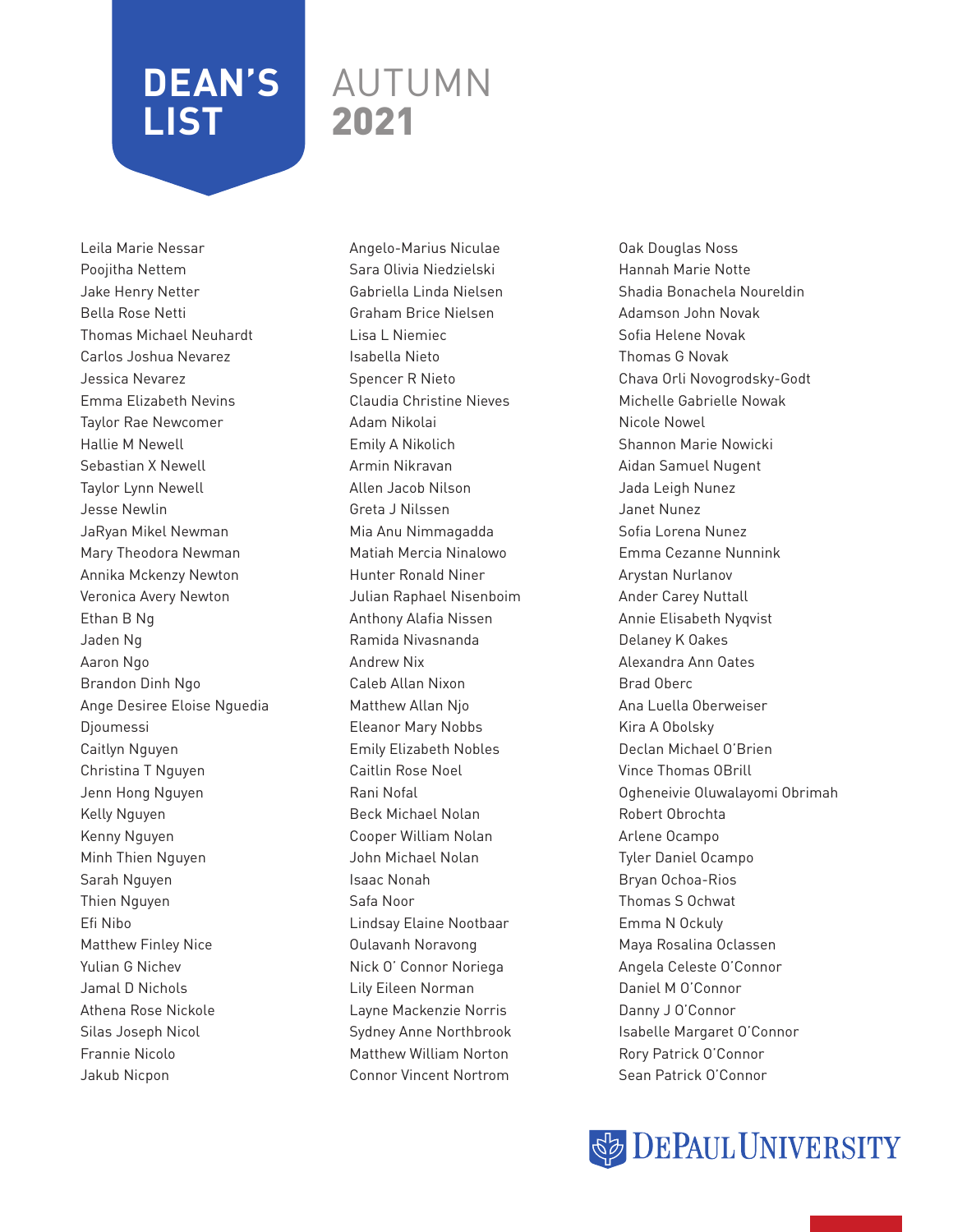### AUTUMN 2021

Kylie O'Connor - Fry Marissa Victoria Ocrant Makayla A Oda Samuel Alexander Oden Ian James Odermatt Daniel Odisho Lorain M Odisho Nina Domenica Odishoo James M O'Donnell Jane Alexandra O'Donnell John Bernard O'Donnell Maggie O'Donnell Sean O'Donnell Lillian Claire O'Gara Jennifer Obioma Ogwumike Matthew William Okane Conal O'Kane Laura B Okoroafor Faramade Francesca Oladapo Sofia Elena Olderman Olivia Oleksiuk Edward William Olewinski Jair Olguin Michael Oliva Samantha Marie Oliva Samantha Nicole Oliva Christian Olivares Eliana Amaris Olivares Alexa Olivares Saldana Keiph Oliver Mari Leigh Oliver Alexander Oliveros Andrea Oliveros Billy Oliveros Isabel Victoria Olivo Jeremiah Olojo Nicole Carmen Olsen Alexis Mae Olson Nikolette Olson

Rey Christian Olszewski Ayooluwa Oluwasanmi Olugbenga Alma Yaritza Olvera Andre J Olvera Lizzie Finn O'Mahony Casey O'Malley Layla Olivia Simone O'Malley Mohammad Omar Kelsey O'Meara Una Lees O'Meara Charlie O'Neill Christopher James O'Neill Conor O'Neill Renee Mendioro Ongcal Grace Grace Onofrey Patrick Opalacz Joshua Troy Opalia Victoria Orban Diana Orea Jazmin Nicole Orellana Medrano Adniel David Orense Isturiz Katherine Oreshkin Ara A Orido Gabby A O'Riley Ani Oritsejafor Christina Elizabeth Orlando Olivia Lynn Orlando August Orlowski Anika XiPing Orndahl Daniel Ornelas Luzedith Ornelas Munoz Cristian Oropeza Addie Marie O'Rourke Karina Isabel Orozco Tony Orsini Mauro Facundo Ortega Alexis Ortega-Ceballos Brianna Elizabeth Ortiz Daisy G Ortiz

Diana Ortiz Ortiz Edward Michael Ortiz Juan J Ortiz Vivien Ortiz Diego Ortiz Villacorta San Juan Amelia Rose Osborn Amalia Baret OShaughnessy Aidan Chirstopher O'Shea Ryan O'Shea Iliriana Osmani Caden Marie Osojnak Benjamin Francis Osowski Zofia Anna Ossowska Matt Rene Osuch Casey Roarke O'Sullivan Carol M Otarola Maram Saleh Othman Mateusz Adam Otreba Robin Percival Zane Ottenfeld Madelyn Marie Ottenweller Schueler Keram Ottman Mohammad Waleed Ottman Anne Peterson Otto Katelyn Mae Otto Weiwen Ou Gabrielle Kathleen Oursler Samuel Ouzounian Ian Jeffrey Overturf Jennifer Anne Ovist Grace Owen Jillian Owens Kailey Owens Mason Lamonte Owens Georgeanna Elizabeth Oxford Gavan Oxford-Lannholm Evan Lawrence Ozer Dominic Pace Angelina Maria Ellena Pacheco Taylor Jay Pacheco

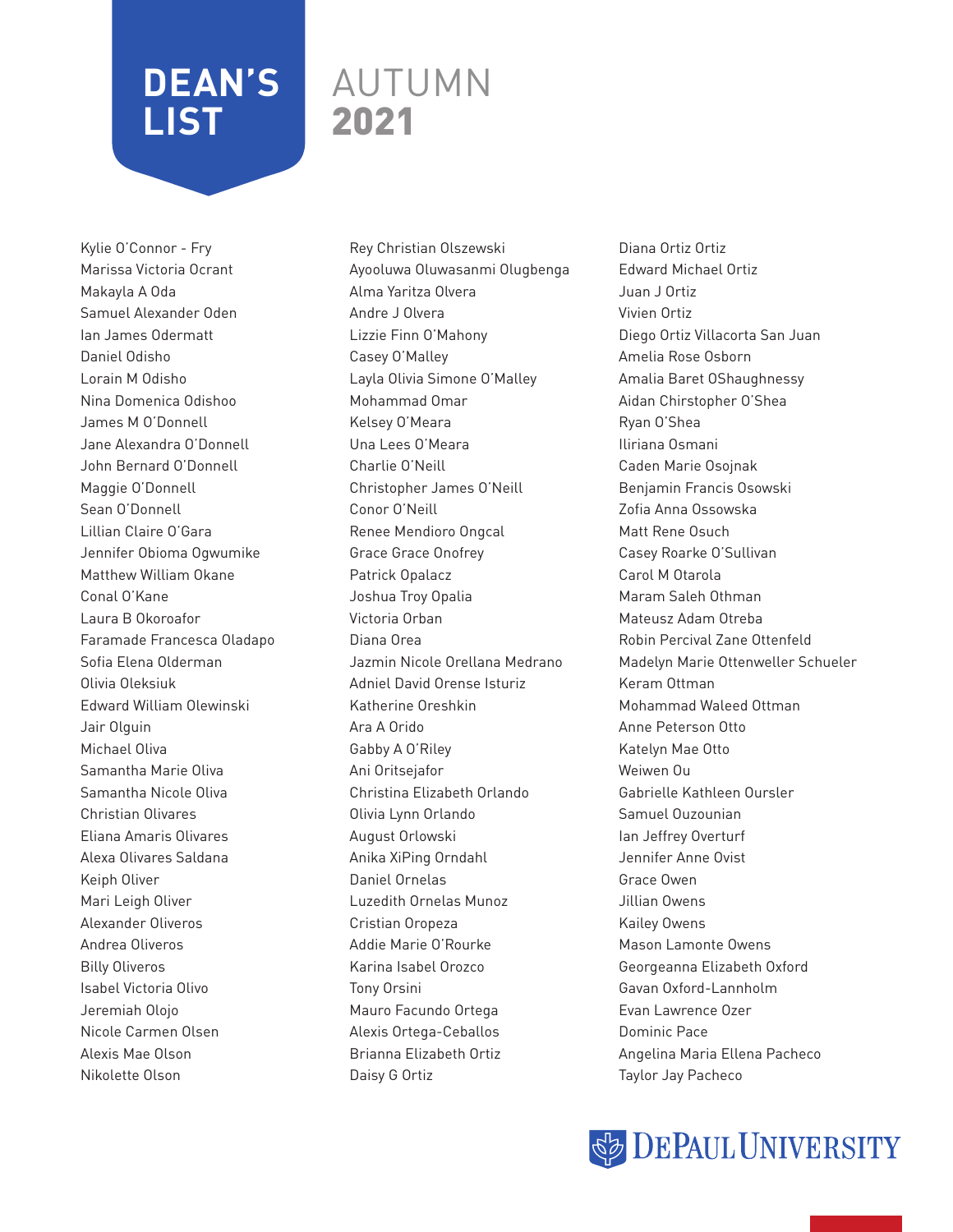### AUTUMN 2021

Aleksandra Katarzyna Paciej Isabella Grace Pack Ethan Pacleb Shrey V Padai Abigail Padilla Diocelina Padilla Joshua Francisco Padilla Nancy Padilla Noah M Padilla Alyssa Asha Padmanabhan Ben Padnos Rodrigo Padron Brandon Paeng Jason Pagan Joel Michael Pagella Jeffrey Pagels Nathan Stuart Paglino Rose Pagonis Robyn Frances Pagulayan Turner Aeron Pahl Megan Pahlow Evangelos Peter Pahopos James Paisley Jenny Pajova Ankit Pal Eliane G Palacios Xareni Geraldine Palacios Oscar Marek Palczewski Gertrude Escobar Palillo Symon Pallasigue Jane Jane Pallos Grear Elizabeth Palmer Annika Aileen Palmquist Maia A Palomar Jacqueline Palomino Juan Pablo Palomino Sophia Nicole Palomo Nicole Elizabeth Palumbo Susan Pan

Alexia Panagiotis Julie Pancheva William Pandes Rianna Isabelle Panergalin Alyssa Fae Malijan Pangilinan Josue Paniagua Marina Paniagua Arris Panos Christos Joseph Panos William Louis Panoutsos Delphyne Bella Panther-Brutzkus Sierra Journey Pantlin Jaime Pantoja Mateusz Panus Katerina G Papadopoulos Sofia Papakos Jason Lee Papanicholas Tavit Papazian Gia Konstantina Pappas Peter Pappas Saahithi Paranji Olivia Parauda David Stanislaw Pardol Aayush Pulin Parikh Sakshi Parikh Arlene Haeun Park Sunny Park Mara Elisabeth Parker Suzanna Noel Parker Sydney A Parker Devaunn Parker Jr Audrey Leigh Parkes Isabella Paloma Parkinson Michelle Marie Parma Mihir P Parmar William Lawrence Parrilli Zoe Tatiana Parris Logan Foster Parrish Jakub K Parzygnat

Ella Marie Paschke Peter Louis Paskalides Zachary Paslay Katrina Elise Pasquinelli Kristiana Passeri Melanie Arlette Pastrana Aamir Patel Aarjav Milan Patel Abhi Ashvinkumar Patel Akash Patel Akshat Virendra Patel Alisa Patel Anjali N Patel Anjali Patel Arjun Babulal Patel Charmi Patel Dhanvi A Patel Dhruta Patel Dhruv Kirankumar Patel Dwisha J Patel Eashan H Patel Esha K Patel Harsh Kalpeshkumar Patel Heena Kamlesh Patel Heer M Patel Hevan Patel Hinal Patel Jay M Patel Jay Patel Jevin Patel Kavel S Patel Komal H Patel Krish K Patel Kush Patel Kush Patel Mihir Pranay Patel Mit M Patel Mit N Patel Namra Jaimin Patel

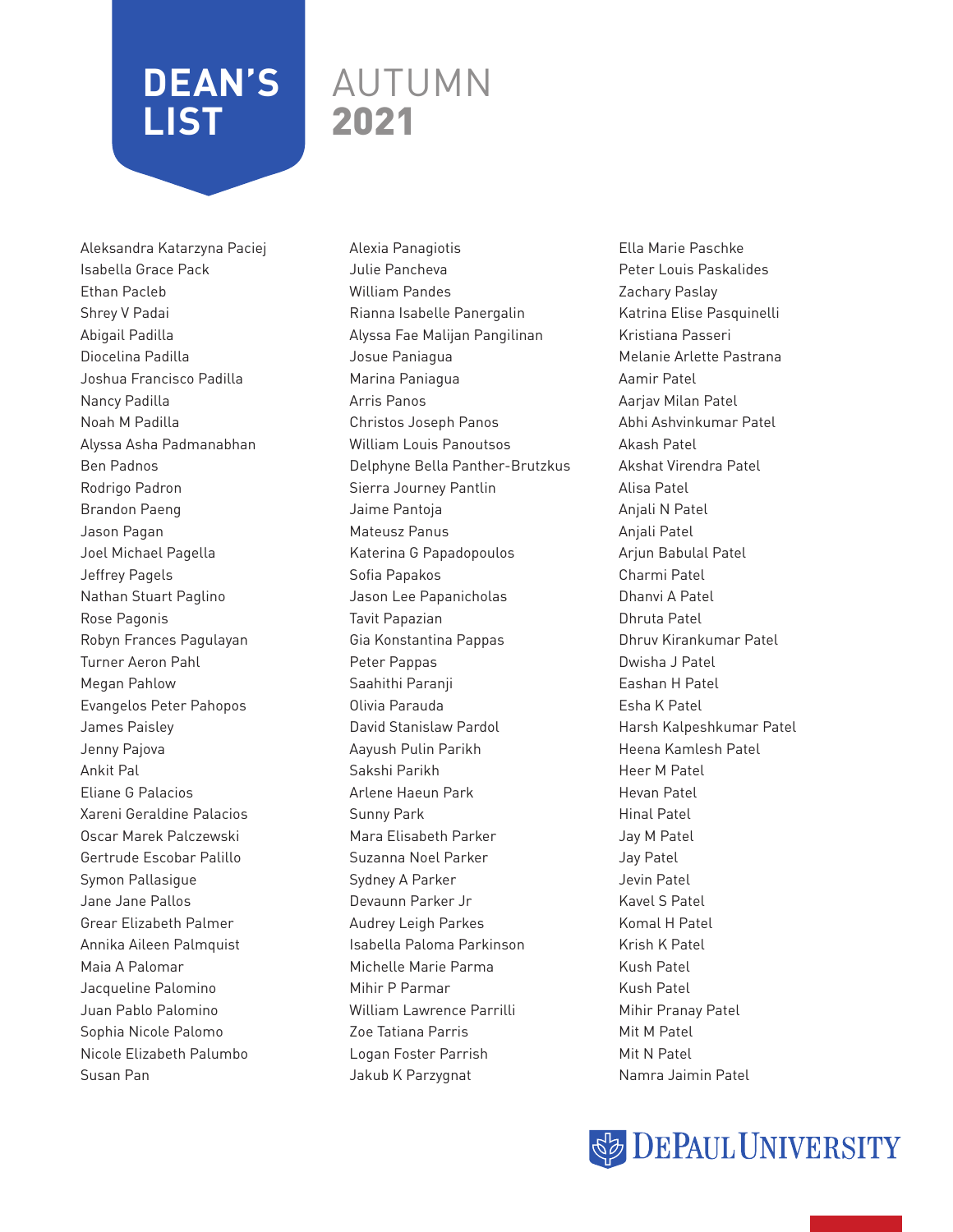### AUTUMN 2021

Nandnyben V Patel Neil Tejas Patel Neil Patel Nicole Dharmesh Patel Parina A Patel Prerak Patel Priya Rakesh Patel Priyangiben Devendrakumar Patel Rahi Patel Raj K Patel Raj Patel Ram I Patel Riddhi K Patel Riya A Patel Ruchit Patel Sachit Devansu Patel Sanjay Patel Shaily Patel Shivang Patel Siddhi K Patel Subh Nipesh Patel Tirth Himanshu Patel Urmil Patel Vrund Vijay Patel Isha Pati Surbhee J Patil Alejandro Patino Gabriella Patino Lizete Patino Mary Christine Patolot Evan Patrick Lillian Grace Patrick Camelia Lee Patron Mars Anand Pattabiraman Kate V Patten Alexander Bowie Patterson Morgan N Patterson Sophia Isabel Patton Erika L Paucar

Sebastian Paul Kiara B Pauli Aris Paulos Elias Peter Paulos Ryan Julius Pauls Steven Thomas Paulson Amelia Araceli Pauly Greta Pauplys Stephen M Pavkovic Michelle Leann Pavlica Zack Steven Pavlica John William Pavlis Martina Sima Pavlovic Stephan Ethan Pawlak Michael Victor Pawlenko Agata H Pawlik Stefanie Ann Pawlis Amelia Ruth Payette Audrey Lynn Alyson Pazur Emma Jo Pearl Lulu Melissa Pearson Saale Leandra Dietering Pearson Nicolas Thomas Pecorelli Annabelle Grace Pedderson Charlize Uy Pedregosa Cory Mitchel Pedro Jonathan Max Peebles Alysia S Pelmore Abigail Elizabeth Peloquin Lauren Elaina Peltier John F Pember Lorelei Elizabeth Pement Alexis Francesca Pena Brittney Joie Abella Pena Guadalupe Pena Leanne Pena Tiffany Pena Stella Peng Rebecca Margaret Pennel

Jacqueline Fay Pennie Camille Toshiko Peotter Olivia Maria Pepek Skyler Rae Peppo Marissa Abigail Perales Rachel M Perales Victoria K Perdek Pamela Alice Perepelitsky Adriana Perez Alex Bailey Perez Alex Gregorio Perez Anahy Perez Charlotte Olivia Perez Coral Emilia Perez Daniel Perez Erika Perez Erin Perez Genieve Iris Perez Hector Efrain Perez Iram J Perez Kamryn Noelle Perez Leslie Sophia Perez Lisandra E Perez Miguel E Perez Sebastian Perez Sophia Nicole Perez Yaritza Perez Helen Janice Perez Rodriguez Juan Pablo Perez Voorduin Marcel Rogelio Perez-Renteria Samantha Josephine Perkins Luke Alan Perlin Nazar Peron Natalie Ann Perri Sean Porter Perrin Jacob A Perrone Cameron Maxwell Perry Camille Faye Perry Frank Salvatore Perry

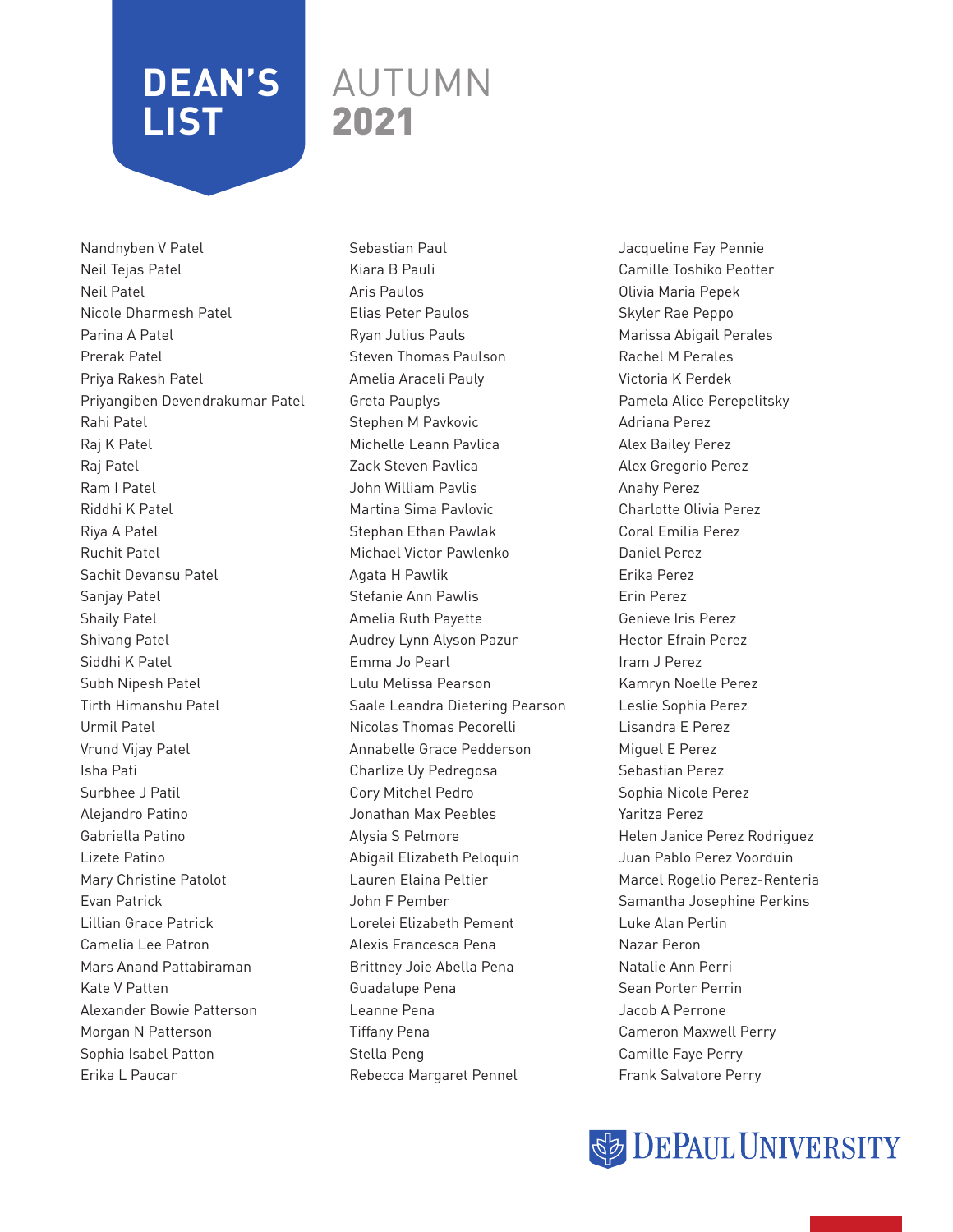### AUTUMN 2021

Steven M Perry Esuseni Nathaniel Perryman Kevin Persaud John Persinger Soha Pervaiz Gabby Peschany Madisyn Elizabeth Pestka Adam John Peters Alexander Peterson Charles A Peterson Cole A Peterson Jake Shane Peterson Kai Miok Peterson Lauren Kaylynne Peterson Linnea Kristine Peterson Mary Olivia Peterson Kate T Petralia Alexandra Petratos Vlad Alexander Petrea Michael Vincent Petrella Isabella Petri Malena Petronijevic Luke Petros Gabriela Daniel Petrova Nataliia Petrova Milos Petrovic Marisol Petry Kennedy Autumn Pettengill Ryan Robert Pettey Erica Lynn Pettit-Anderson Monique Lashay Petty-Ashmeade Dornise LaTone Pewett Vanessa Isabella Pezza Hayden Pfeifer Natalia Lauren Pfeiffer An Thien Pham Cee Pham Hong Anh Pham Amanda Thuy Phan

Cuong Van Phan Giang Quynh Phan Phuc Trong Phan Napatr Phanachet Kelly Grace Phelan Benjamin Philippe Joshua Philips Gavin Douglas Phillips Nathan Jacob Phillips Olivia Grace Phillips Sarah Francesca Phillips Sophia Nelson Phillips Grace Debra Phillpotts Gabriella Marie Piagari Eric E Piatek Nicole E Piatek Eric Anthony Piazza Jonathan Piceno Danielle Arianna Picerno Andrew Piecyk Adrian Jakub Piekos Eleanor Starr Piepgras Aubrey Pierce Justin Pierce Kaia Bee Pierce Rachael D Pierce Gina Rose Pieri Isabella Anne Pieroni Elena Lucille Pierson Galileo Ray Pierson Kristina Pikul Blair V Pilny Maria Julianna Pimentel Karen Pinargote Alvin Pinarkyil Alexandra Pineda Bobbi Pineda Valery Graciela Pineda Yessica Pineda

Andrea Pinel Andrew W Pingry Emily Nicole Pinkston Aidan Cesear Pinon Morgan Elizabeth Piontek Dan Adam Piotrowski Eric A Pirrie Villalobos Patrick Pirszel Pryce James Pirtle James Edward Pisciotta Kamila Piska Mia Roseann Pistone Laura Piszczek Sophia Rose Pitillo Matthew William Pitt Jacqueline Pittacora Roland William Pitts Michael Joseph Piunti Julian Piwowar Michael Robert Placzek Ruben Lionel Plaza Lenin M Plazas Veronica Marie Pletsch Francis Ploof Ryan Scott Plotke Zander Ryan Plotkin Frances Cordellia Plourde Ian Plowman Medhanit Elizabeth Pluntz Ceana Baselisa Plurad Daniella Tamara Poberesky Vinne Paul Podlasek Laura Katherine Poellmann Stephanie Maria Poggas Lawson Michael Poklacki del Castillo John Pokorn Vincent Luis Polanco Mariana Polania Katie F Polanski

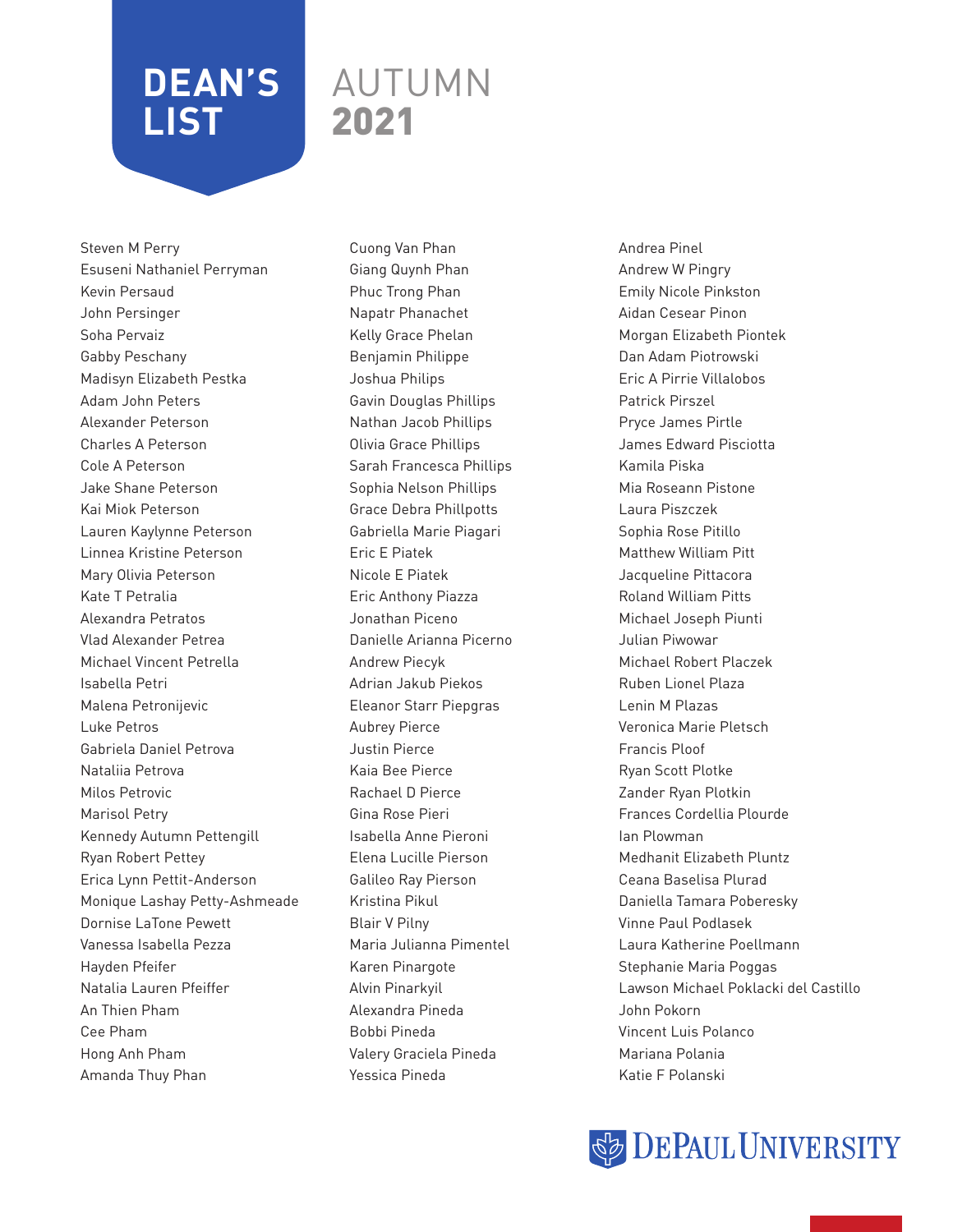### AUTUMN 2021

Callista Grace Polasek Andy Zlatko Pollak Joey Pollizze Mia Nicole Pollizze Kyler Joseph Polson Evyana Nicole Polyak Brandon Harold Polyakov Julian Emmanuel Pomeranz Emily Mae Pomerenke Ryan Thomas Pomponi Ilana Rebecca Pond Natalia Weronika Poniatowski Isaias Ponpa Riley Ann Pool Nathan Alin Pop Michael Ralph Pope Jeanne Marguerite Porges Margaret McLain Porter Isaiah Anthony Portillo Giovanni Anthony Portogallo Ally Marie Portwood Sydney Evan Nell Poss Gabriela Roslind Potempa Michael Edward Potter Olivia Ann Corinne Poupard Carlynn G Powell Macalister Niklas Powell Alyssa Powers Eden Powers James John Powers Joseph Powers Abbigail Laine Powyszynski Niko Frank Pozzi Aizik Jaeden Prabowo Darshan Pradhan Lucy Prado Walker Harrison Prather Celeste L Pratt Haley Rose Pratt

Raam Pravin Matthew Prawica Myranda Nicole Pregel William Eugene Premo Kathleen Elizabeth Preo Tea Preradovic Layla M Presman Jill Dianne Pressly William Karl Previdi Kyung Ae Abigail Prevost Edona Preza Lucia Preziosi Thomas Conrad Price Ethan David Prill Dominique Kiara Prince Points Macie Rose Pritchard Tucker Thompson Privette Vincent Lee Proby Gianna Procaccio Sydney Proebsting Alec Proeh Austin Proeh Grace Nichole Provan Julia Nicole Prowinski Sophia YiLan Psaltis Emma Kathryn Ptak Gabi Aurora Pucher Abbey Claire Puckett Matthew P Pudzisz Camille Rose Pugliese Joseph Puglise Nicole K Puka Fakhriyakhon F Pulatova Ella Jane Pullin Svetlana Lousie Pultz Carli Marguerite Pulver Abigail Purcell Hannah Faith Purcell Jamia Purchase

Aaron T Purev Marie Noelle Purich Eva Christine Purin Madeline Agnes Brennan Purkey Amelia Morrill Purkis Jason Widodo Purnamasidi Michaela E Puscas Amina Puskar Joseph D Puyear Tom Pye Aesha Qaisi Karrar Qasim Raneem Malak Qassem Izabel Bettyann Quackenbush Laila Quad Nadia Quad Justin Peter Quaglia Jackson Qualley Dominic Quattrochi Ethan Fredrick Queyquep Erick Quezada Nathanael Quiala Shane Quick Gage Arthur Quinn Erika Quintana Lucero Quintana Carlos Quintana-Mejia Jennifer Quintero Maxwell Allen Quinton Natalie Anne Quirk Ryan J Quirke Jeffrey Jay Quiroz Anna Marie Quist Jessica Quizhpi Maria Jose Quizhpi Nelly Quizhpi Laila Naushad Qureishi Ardit Hassan Qureshi Safa F Qureshi

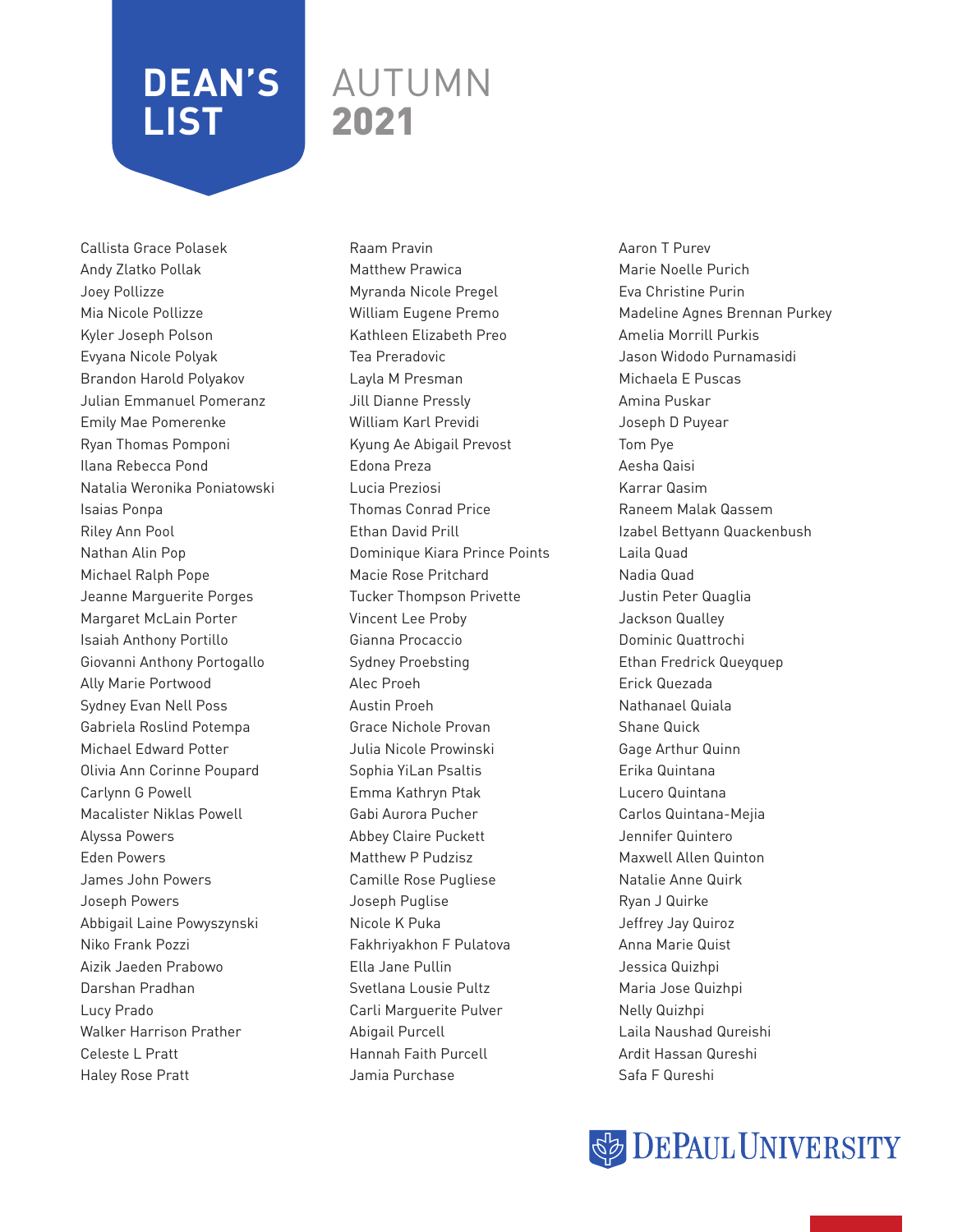### AUTUMN 2021

Zain Asim Qureshi Alina Afzal Qureshy Juvy Lea Rabelas Caroline Joanna Raczkowski Kali Radatz Olivia Grace Rademaker Madeline Jane Radford Grace Elizabeth Rado Alex Radocha Dragan Radovanovic Lily Isabelle Radtke Aisha Muhammad Rafiq Aasif A Rahman Amir Mohammad Rahman Mohammed Hashir Rahman Taqio Rahman Jameel Raihani Yoseph Raihani Arianna Maria Raimonde Maria ZZ Lucia Raimonde Dhinesh William Raj Sumera Kazam Raja Rohan Rajagopalan Abhinav Rajasekaran Sitaraman Leila Joan Rajput Natalia Helena Rak Junaid R Rakhangi John Rallo Omar Ahmed Ramadan Youssef Ramadan Samer Ramahi Akshay Nilesh Rami Angela Ramirez Caroline Andrea Ramirez Jessica Nicole Ramirez Jessica Ramirez Karely Giovanna Ramirez Kassandra Ramirez Kylie Soleil Ramirez

Leslie Aileen Ramirez Luis David Ramirez Monica Del Carmen Ramirez Aguillon Nicolas Ramirez Rodriguez Carli Ramon Faith Lauren Ramos Gabriela Ramos Michelle Ramos Samuel Jeremiah Ramos Sebastian Federico Tiongco Ramos Morgan Beth Ramoth Payton Marie Ramsey Parth Rana Cydney Rand Kaya Kayano Rand Sondeep D Randhawa Halle Morgan Randolph Angela Irene Raney Robert Rao Sarah Hazem Rashed Esho Rasho David Raskaj Gianna M Rasmussen Jake Mills Rasof Munaza Mahaum Rasool Simi Vance Rasp Kiana Marie Ratay Marcus Ratcliff Aiden John Rathmann Chaitanya Rathod Natalie Jolanta Ratowski Shan Rattani Paolo Giovanni Ratti Amanda Christine Rau Megan Nichole Rau Brenden G Rauch Ali Raufi Katie Marie Rausch Shreya N Rawal

Allison Jannean Rawson K'winece Ray Maxim Ray Omar J Rayan Grace Elizabeth Raymond Muhammad Shahmeer Raza Ron Rayaan Raza Taha Muhammad Raziuddin Tatheer Fatima Razvi Alex James Reading Matthew Reahl Michael Wren Reap Jasmine Rebollar Isabel Ruth Rebora Nolan Joe vincent Rector Christian Andrew Reczek Pavitra Satti Reddy Chloe Frances Reder Audrey Michelle Redifer Sophia Helene Reece Elyssa Reed Fiona L Reed Kayleigh Marie Reed Naaman Reed Riley Erin Reed Jacob Daniel Reese Chance Alexander Reeve Philip Reeves Sophia Friedman Regal Eve Eileen Regelbrugge Jake Scott Regelbrugge Umang Regmi Afrah Noori Rehman Amaan Rehmat Mitchell Steven Reicks Connor Reid Conor Barrett Reid Graham Aidan Nilles Reid Lily Reighard

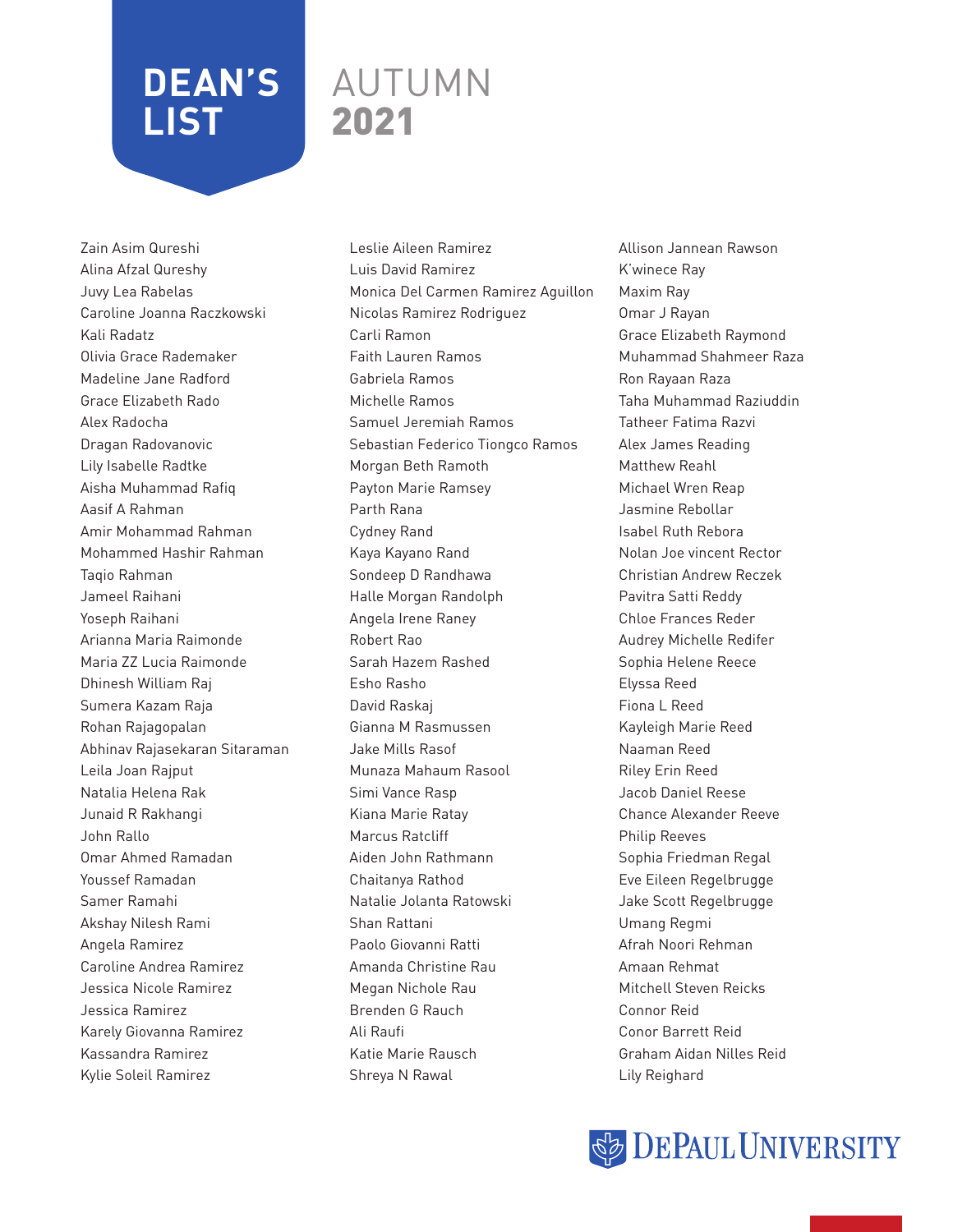### AUTUMN 2021

Carlos Raul Reinoso Matthieu Viros Reinstein Catherine Michela Reiss Rebecca Susan Relaz Andrew Lewis Rempala Danoeh Renaud Grace Michelle Renier Izzy Reno Aryanna Nichole Rent Steven M Rentas Cody Lee Renwick Anastasia Ress John Ress Maryann Julia Ress Olivia Restivo Samuel Salvatore Retondo Zoie Alexandrea Rettig Anna Marie Retzlaff Luke Henry Reupert Jeremy M Reutebuch Jacob Thomas Reuter Yaritza Reveles Kate Neely Revels Charlotte Clare Rex Andrew Thomas Reyes Dominic Adona Reyes Guillermo Reyes Nayely I Reyes Nicholas Edward Reyes Tayes Reyes Josh Reynes Jul Anne G Reynoso Lauryn Elizabeth Rhodes Page Elize Rhodes Rebecca Anne Rhodes Isabel Victoria Rhoten Alejandro Jaime Riano Emily Caitlin Rice Emily Kathleen Rice

Spencer R Rice Tyler Rice Jane Rose Richards Riley Michelle Richards Jaden Alexander Richardson Kendall Darby Richardson Lillian Lela Richardson Ren Alexis Richardson Nathan D Richey Gabriel Breese Rickabaugh Lauren Marie Rickenbrode Fish Riddick Katherine Anne Rider Tayvia Danielle Ridgeway Kinji Ridley Stephanie Rieck Anna C Riedel Kiersten Aliya Riedford Andrea Carole Riegler Mitchell Riehm Logan Matthew Riemer Zachary Robert Rienecker Erica L Ries Aidan Scott Rigg Luke Ingram Riggs Wilson Rigler Joseph Anthony Rigney Dia Hazem Rihani Joelle Hassan Rihani Isabel Ari Riley Jmal L Riley Katherine Ann Riley Zachary Adam Rimbos Kevin T Riney William Riordan Carina Michelle Risiglione Lauren Elisabeth Riskus Simona Risteska Brooklynn M Ristow

Nicholas John Ritacco Christian B Ritchie Delaney Ann Ritsema Alison Emily Ritter Angel Gabriel Rivera Angel Rivera Arian Rivera Christian Alexander Rivera Mateo Rivera Eloisa G Rivero Malak Rizk Chris Rizos Arshain Rizvi Syed Ashir Rizvi Anna Lucia Rizzo Cary Jess Robbins Coleman Daniel Robbins George Robbins Ben Joseph Robbs AJ Joseph Roberts Anna Josephine Roberts Brendan Daniel Roberts Grace Elaine Roberts Ryan Michael Roberts Brittney Ann Robideau Emily Janet Robinson Marshun Robinson Ta'liyah Rashelle Robinson Taylor S Robinson Yamia Aniya Robinson Zachary Robledo Adrian Robles Noah Vince Robles Rebecca Robles Jennifer Chris Robson Katherine Anne Rocap Evan Rocca Brandon Richard Rocha Isabel Maria Rocha

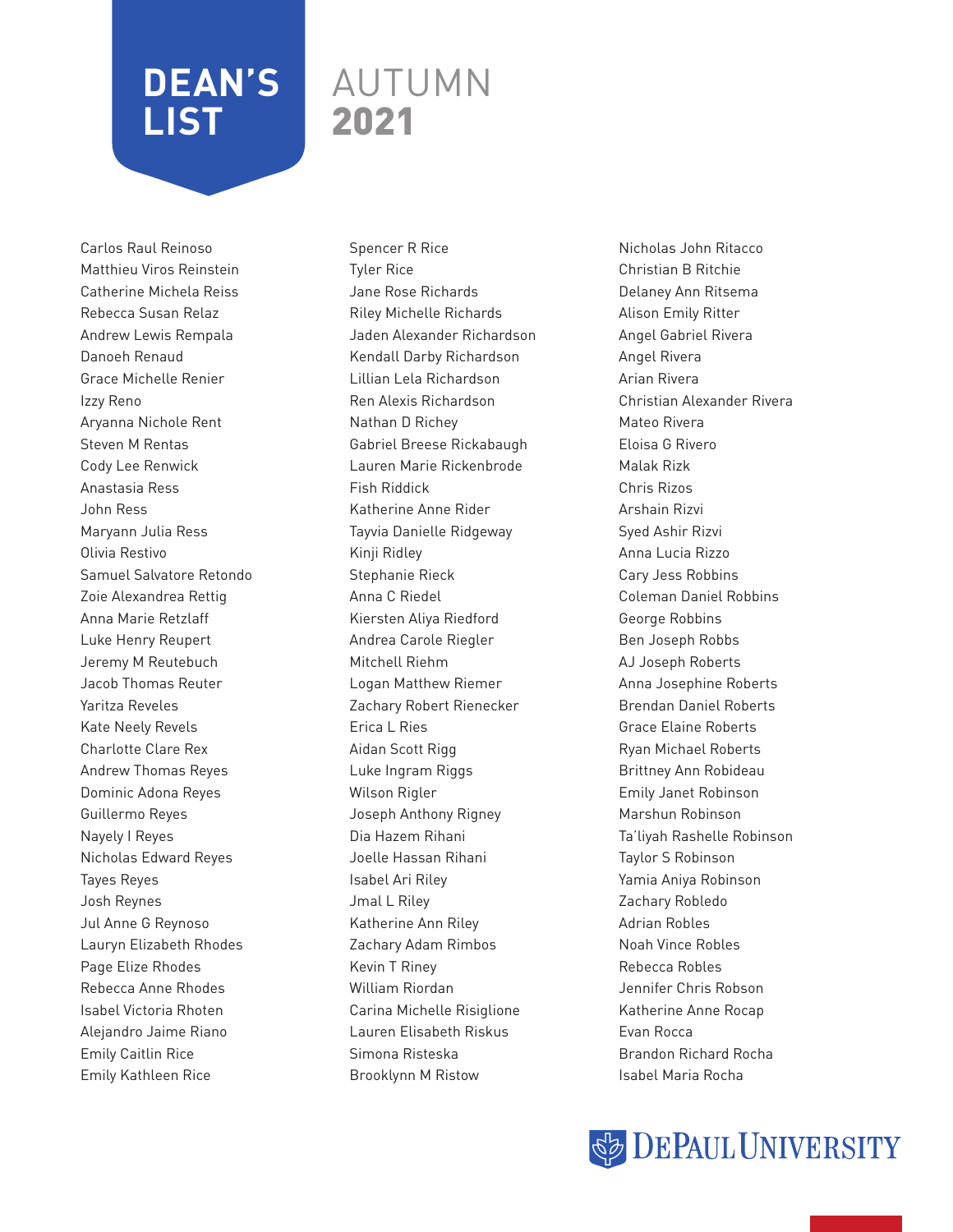### AUTUMN 2021

Caitlin Rock Luke Rodas Becca Joy Rodenkirch Kaley-Ryan Elizabeth Roderick Alejandra Sofia Rodriguez Andres Rodriguez Angel Rodriguez Ariana Rose Rodriguez Carli N Rodriguez Damian Aaron Rodriguez Ethan George Rodriguez Gilberto Rodriguez Hector Francisco Rodriguez Janet Rodriguez Jayden Andrew Rodriguez Joanna Ashley Rodriguez John Daron Rodriguez Julian Rodriguez Kevin Uriel Rodriguez Lidia Rodriguez Marisol A Rodriguez Moises Marcos Rodriguez Samantha Griffin Rodriguez Santiago Rodriguez Yunuen A Rodriguez Erick Mauricio Rodriguez Ruiz Laura Sofia Rodriguez Sierra Niria Rodriguez-Davila Lucia Patricia Rodriguez-Nelson Allyson Rose Rodriguez-Wright Chloe Isabella Rodriques Evan Christopher Roe Nora Roe Hannah Roffers Andrea Rogel Chuck Frederick Rogers Michael Christopher Rogers Nathan Rogers Andrew Rojas

Gael Alonso Rojas Ruben Dario Rojas Camilo Steve Rojas Chavez Billie Rachel Rollason Anthony L Roman Cielo Xochialcatl Roman Elisabeth Roman Gricel Roman Vincent L Romanelli Michael Arkadi Romanov Alaina Esther Romanowski Briza Romero Paige Romero Savannah Nicole Romero Ulysses Romero Gabriele Alessandro Ron Gianna T Roncone Kat Mark Rook Emily Claire Rooney Lillian Grace Rooney Margaret Roou Katherine Roque Carlos Francisco Roques Noelle G Rosa Anth'ney Andrew Rosales Lizzeth Rosales Oliver J Rosales Hailee Kathleen Rose Kayla Josephine Rose Parker Collin Rose Amber Mae Rosegay Matthew Ryan Rosenbloom Jonathan Leo Rosenblum Krystal Amber Rosenbrock Jennifer Rosendo Lauren Ryan Rosenfeld Brendan Rosengren Lethrese Songco Rosete Shaheer Roshan

Cristina Delaney Rosheger Alyssa Eva Ross Belle Kathryn Ross Christopher Ryan Ross Danielle E Ross Hana Jo Ross Jemimah Ngozi Ross Lauren Grace Ross Vanessa Ross-Mosier Jonah Matthew Rotenberg Anton James Roth Genevieve Rose Roth Isabel Rothberg Luke Rothschild Lucas Christopher Rouail David Roubalik Nicolas Roverud Nicholas Thomas Rowe Graham Adam Rowland Frances Frances Roy Justin C Roy Faizan A Rozani Alexandra S Rozhko Nicholas Eugene Rozhon Johnny W Ruane Joseph Michael Rubendall Eli Joseph Rubenstein Polina Maria Rubin David Rubio Rosa Rubio Aleman Emily Irene Rudick Maciej Andrzej Rudolf Louise Rudolph Hannah M Ruffolo Claire Annalee Rufin Madeline Charlotte Ruhl Alexander Xavier Ruiz Carlos Ignacio Ruiz Gabriela Ruiz

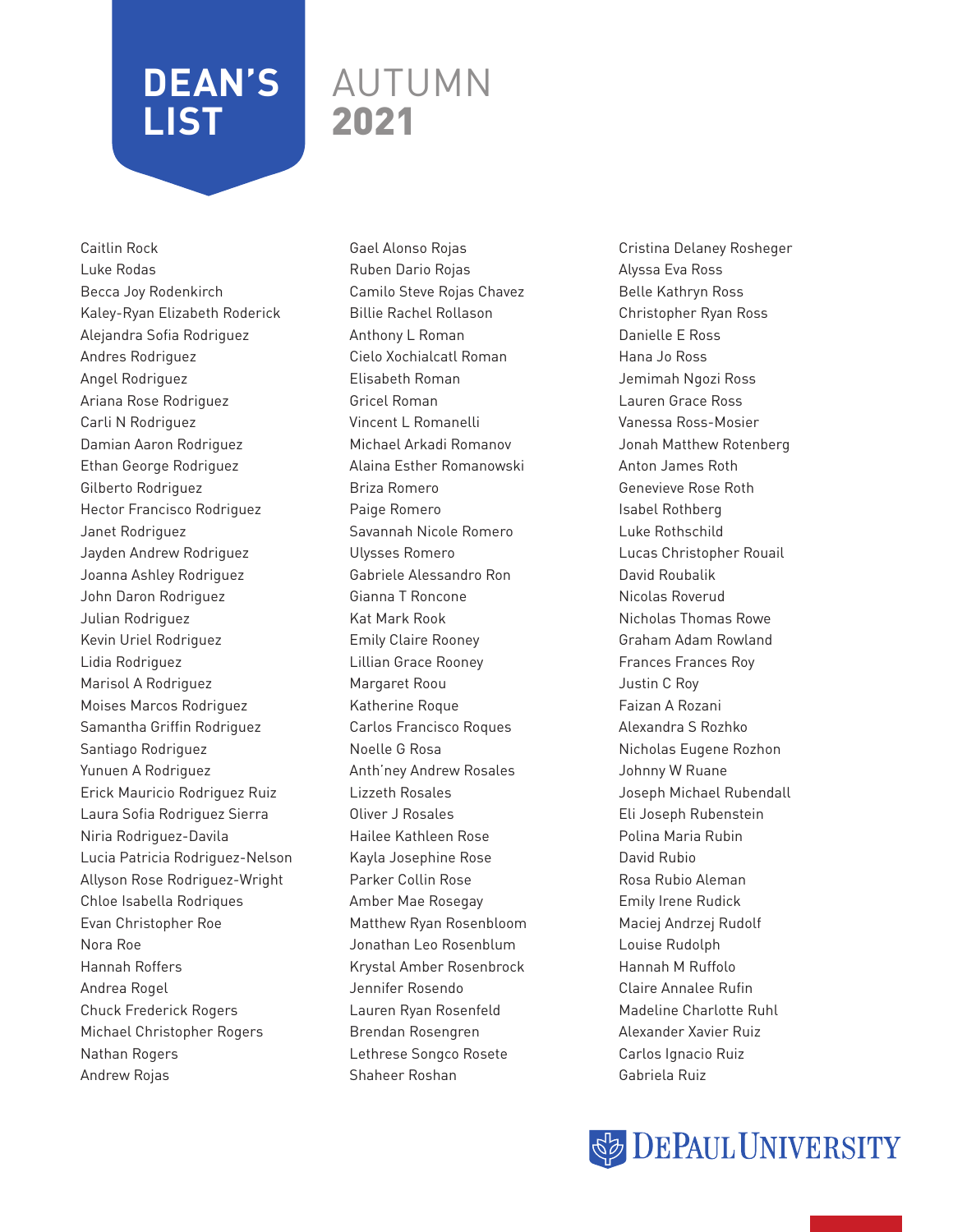### AUTUMN 2021

Gerardo Ruiz Kiara Marie Ruiz Marvin Ruiz Miguel Ruiz Nathan Issur Ruiz Sasha Jacqueline Rukhina Caroline A Rumani Adriana G Rumpel Samuel Robert Rumzis Lillian Katherine Rundberg Zackary W Rupert Nathan Michael Rusch Nic Emily Rusick Anna Michelle Russell Benjamin K Russell Reagan Lynn Russell Adam Rutkowski Claire Renee Ruttencutter Dillon Whealan Ruzich Sophie Grace Ryall Grace Maren Ryan Grace Ryan Khadeejah Asmaa Ryan Nora Lillian Ryan Zoe Anne Ryan Jon Ryberg Marek Rychtarczyk Kevin Ryczek Erik Adam Rydberg Erinrose Marie Ryder Patryk Rydzewski Rachel Mackenzie Ryza Casimir Joseph Rzeszutko Jason Saab Mahdi A Saad Johncarlo Saavedra Justus Emmanuel Sabik Ibrahim Sabit Maryam Sabit

Peregrin James Sadler Anum S Sadruddin Stephanie R Saenz Brady Noah Safenovitz Presley James Saffert Colin John Safley Dylan Rhoades Sagan Konrad Anthony Sagan Tommy R Sagins Shivam Sahdev Luke Bartholemew Sailstad Avi C Saini Reine Mary Saint Amour Avesh Saiyed Sharjeel Sajjad Jennica Cadavona Sajor Madeline Margaret Sakalian Payton Akira Sakamoto Daniel Daniel Sakelaris Ali Sakiri Kevin J Sako Natalia Salamon Samantha C Salapatek Jonathan Salazar Kandra Fernanda Salazar Marisol Salazar Reann Josephine Salazar Salvador Xavier Salazar Henry Salazar Torres Ataib Elahi Saleem Muhammad Sufyan Saleem Ali M Saleh Naseem Saleh Sumaya I Saleh Talia A Saleh Neekie Salehi Adam Mahdi Salem Faris Joe Salem Alissa Nicole Salerno

Michael R Salerno Nina Grace Saletta Angellie Salgado Cristina Salgado Sherlyn Salgado America Salgado-Dominguez Olivia Nabila Salib Yahya A Salih Anesa Salihbegovic Belma Salihbegovic Gabi Salinas Mateo Romero Salinas Ruth Salita Ari Mitchell Salkin-Weiss Seth Ian Salkin-Weiss Isatou Grace Sallah Michael Bassam Salman Rabiya Salman Michael Salmeron Ines Salmi Conor Jonas-Ralph Salmonson Macaela Zoe Salomon Carley Ann Salzman Isaac Salzman Angela Lee Sampers Matt S Sampey Declan James Sampson Meg Allison Sampson Jizelle Agustin Samson Ryan Carl Samuel Thiha Lin San Gabrielle Pilar San German Aaliyah Chanice Sanchez Alexander Rafael Sanchez Brandon Robert Sanchez Ivonne Sanchez Jenny Sanchez Kevin Sanchez Linette Sanchez

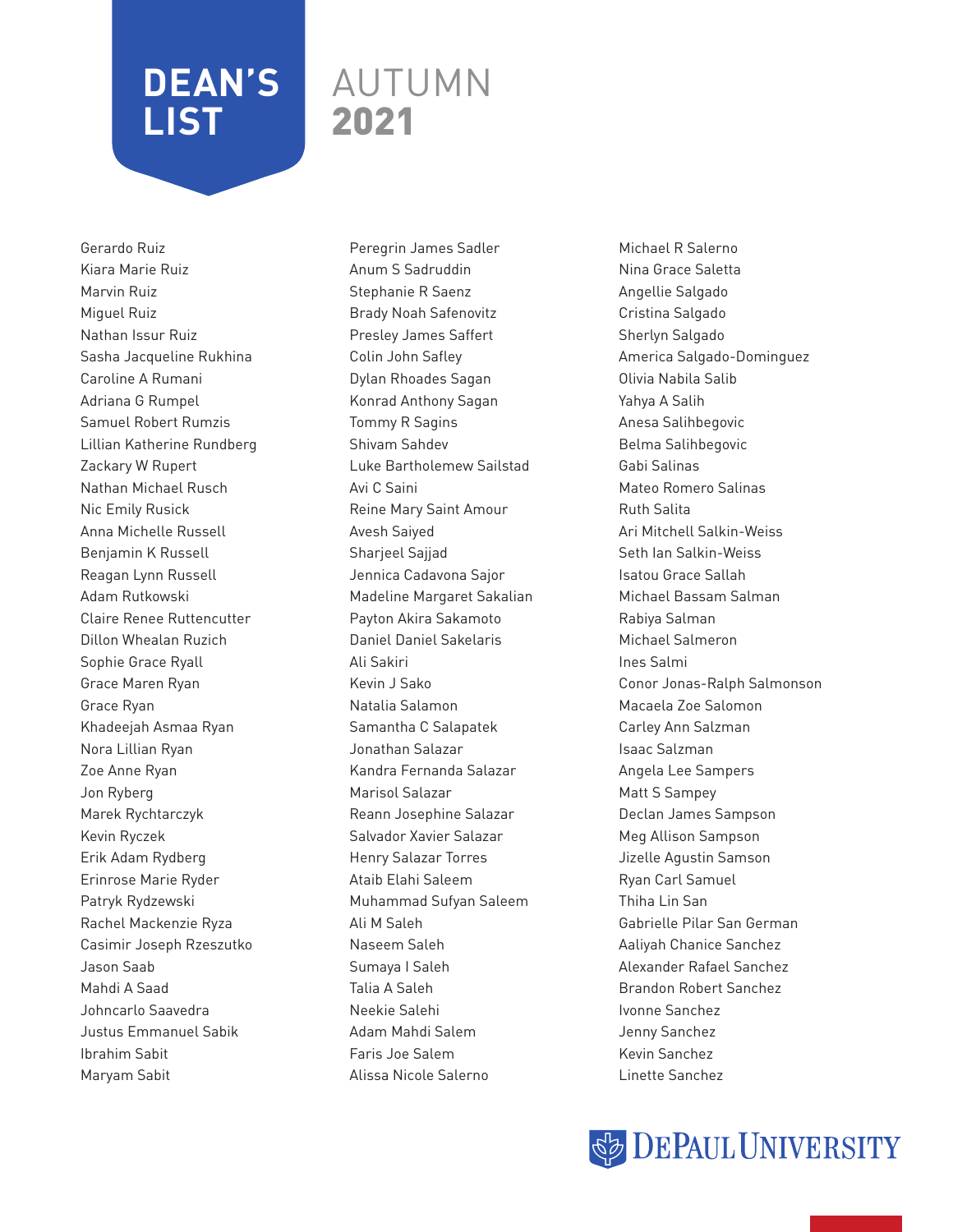### AUTUMN 2021

Madison Faith Sanchez Naomi Anais Sanchez Nathan Gabriel Sanchez Robert A Sanchez Elvis Sanchez Jr Priscila Danitza Sanchez Neyra Anthony Matthew Sanders Halle Catherine Sanders Nicole Ava Sanders Theodore Carl Sanders Brenda Sandoval Jessica Sandoval Madelynne Marie Sandoval Valentin Roberto Sandoval Shelby Sanfelippo Shannon J Sang Jujhar Sangha Mike Antonin Sanguinetti Juliana Marie Sannasardo Evan Krishan Sant Dahlia Ariel Santamaria Raymond Santamaria Francisco Cabigas Santiago Isaac J Santiago Karla Adair Santiago Nathan Milton Santiago Teodoro A Santiago Alvin J Santner Elle L Santonato Daleonn Joseph Santos Olivia M Santos Avnish Sanwalka Chiratidzo Rudado Sanyika Ember Skye Anne Sappington Sophia Sarda Kayanat Sarkar Tanya Sarkis Niko Demetrios Sarles Jack Sarlls

Lia Vinesse Gianan Sarmiento Noe Xavier Sarmieto Rob Sarwar Devin M Sasse Elena Grace Sasso Rebecca Sasso Rebecca Marie Satala Lily Marie Sather Camryn Sattler Ruben Saucedo Christian Louis Saulog Dioni Dionisia Savett Antonios Savidis Anthony Savino Cass Anne Sawyer Bibi Madinah Sayeq Georgia Ann Sayles Jason G Scafidi Giovanna C Scarabaggio Simone Scaratti Geniveve Campbell Scarbrough Madeline Rose Schaafsma Olivia Schadler Melanie Veronica Schaefer Cormac Jerrard Schaefer-Flynn Callie Gwyneth Schaffer Serena Suzanne Schalk Evan Richard Schallack Marisa Schartenberg Ethan Abraham Schatz Marilyn Tanos Schatzel Ethan J Schaub Amara Schauer Alexa Dolores Scheckel Daniel Jonathan Scheer Ashley Scheffler Adam Michael Scheg Alexander Connell Scheibel Steven L Schein

Anna Bin-Bin Schell Brett James Schelling Cameron D Schenkenberger Melissa Marie Schepers Trent Joseph Schermer Alex W Schertler Nicole Danielle Schiavo Ronald J Schiavone Marshall H Schiele Alex Schiene Samantha S Schierer Barbara Sydney Schiffer Lindsey Schiller Paige Schimmel Sophia Schinderle Jo Faith Schindler Garrett Kai Schinzer Caleb Martin Schlesser Ava Rose Schlossman Joseph Thurston Schmeltzer Clara Delaney Schmidt Connor Brady Schmidt Corey N Schmidt Eric A Schmidt Joseph D Schmidt Anna Katrina Schmitt Elias Henry Schmitt Elisabeth Clara Schmitt Samuel Stone Schnee Chloe Grace Schneider Ella K Schneider Tony Michael Schneider William H Schneider Natalie Paige Schnelle Zachary Leo Schnitzer Kieran Schoaf Avery Lee Schoenhals Andrew Robert Scholes Maximillian Johannes Scholz

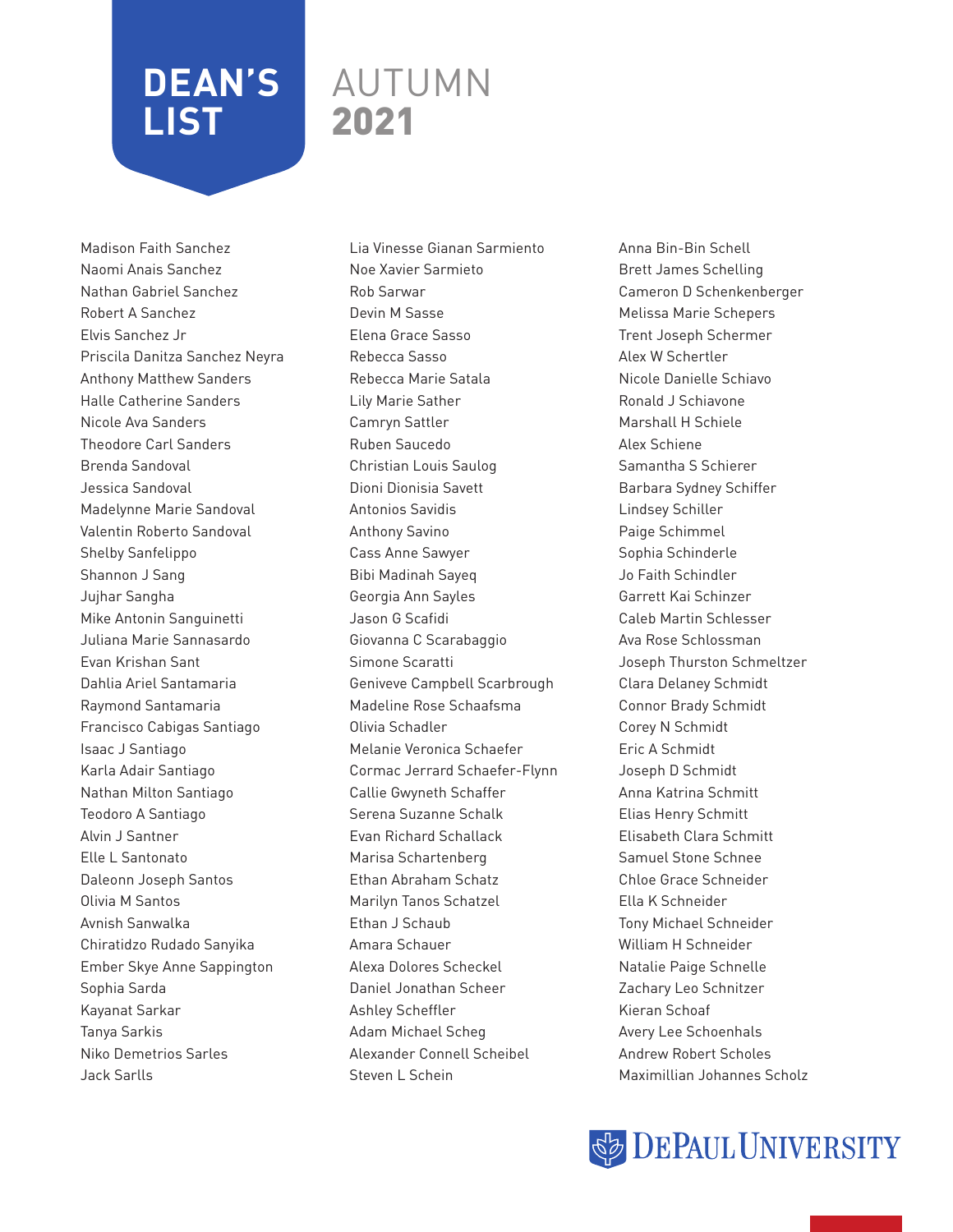### AUTUMN 2021

Jan Hendrik Schomerus David Schonberg Elena Grace Schopler Megan Schormann Fiona Claire Schotz Emma Schragel Ava Elise Schraml Jackson Schreiber Amelia Marie Schroeder Cassie Elizabeth Schroeder Emily A Schroeder Maria Christina Schroeder Julia Tatjana Schroeter Aspen Aspen Schucker Lake Christine Schulke Stephen James Schulte Alison Mckenzie Schultz Emme Schulze Sara Olivia Klas Schulze Julia Elaine Schuurman Benjamin Schwartz Katie Schwartz Maggie Elizabeth Schwartz Milo J Schwartz Kelly Christine Schweikert Jessica Sciarretta Emma Catherine Scofield Hanna Li Scofield Allison Carlstrom Scott Ethan Robert Scott James Edison Scott Jeremy Howard Scott Maura Scroggs Michael Thomas Scudieri Kyle Scully Justin Wick Sears Emily Jean Seay Ian Meyer Sebastian Savannah Kate Sebold

Sydney Katherine Secunda Amir Sedighzadeh Adnan Seferovic Hannah Claire Segell Katherine Segina Matt C Segovia Zoe Ann Seipp Iman Nalah Sellars Darrell Lamont Sellers Carly Nicole Sells Michael Tanner Sells Natalia Semaniuk Atticus Boon Semmerling Hannah O Senanayake Olga B Senchak Joshua John Sendra Parin Emily Sensenbrenner Antoniette Dorothy Senske Samuel Joeun Seon Shuyler Ann Serafin Kayla Rae Serafini Alexander Keith Sereleas Daniel M Sergent Jonas Serpa Souza Elijah Tenoch Serrano Angel Serrato Ericka Serrato Olivia Dee Serritella Molly Servin Savar Sethi Michael Robert Seybold Laith Manaf Shaban Jelani Arif Shadd Aryan Shah Esha Jaykrishna Shah Mahmood Imran Shah Namrata Shah Nishma Nirav Shah Sahaj Shah

Shivani Sagar Shah Sneh Shah Sila Shahab Vick Shaholli Ovais A Shaikh Alban Shameti Fatmir Shameti Iman Shams Katherine Beatrice Shannon Liam James Shannon Zainab Shareef Molly Anne Sharfstein Aiman Sharif Mathew Jahan Sharifi Anjali Sharma Srijan Sharma Stephen Shaul Meghan Caley Shaw Olivia Claire Shay Aneesah Zakirah Shealey Naomi Surica Shechter Allison M Sheehan Kathleen Elizabeth Sheehan Cade Samuel Sheeran Omar W Shehab El-Din Sanan M Sheikh Medina Fatima Sheikha Kaitlyn Elizabeth Shelley Elizabeth Kathleen Shelton Reena Louise Shenoy Lauren Barbara Sheperd Connor Benjamin Sher Thomas M Sheridan Iliya Sherif Declan Woo Sherk Neil Thomas Sherman Samuel Schoolcraft Sherman Amanda Shero Neki Shero

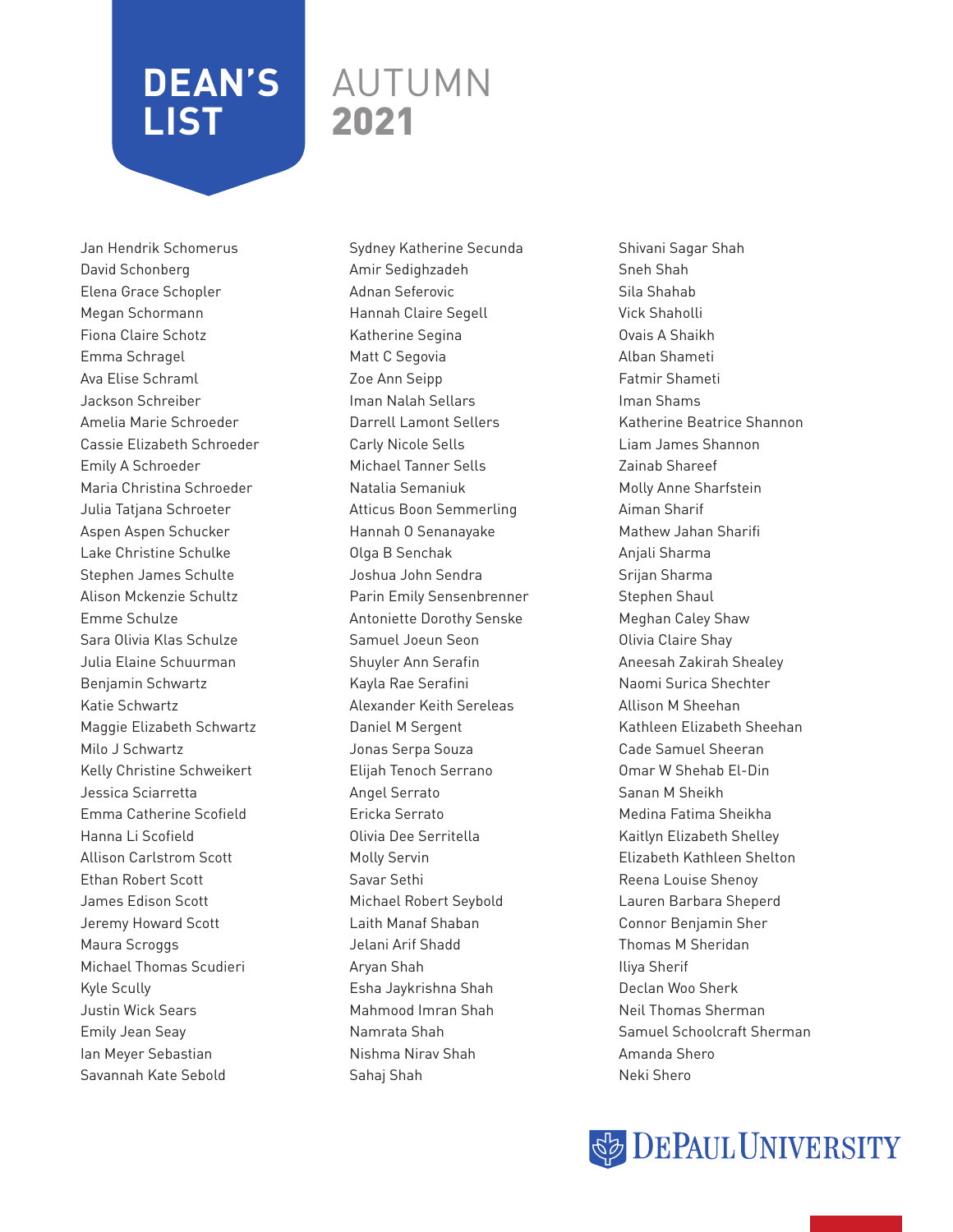### AUTUMN 2021

Paige Elyse Sheroke Kayley Madison Sherwood Disha Mitesh Sheth Farheen J Shethwala Maddy Moore Shetler Jordan Perez Shi Mary Monique Shilliday Maged Shilwa Camille E Shim Caleb Sup Shin Nolan Robert Shinske Samuel Edward Shishem Yulia A Shishkevich Samuel Shokodko Aisha Ajoke Shoneye Anne Dickson Shook Maddie Leigh Shooter Matthew S Short Isabel Marie Shorter Eli D Shoup Evan Patrick Showalter Jordyn Lynette Showers Madeleine Erika Shows Ava Bryce Shparago Logan James Shroyer Omar Shublaq Reilly Grace Shuff Harris Mendelson Shure Ellory Blu Shutan Danielle Michelle Shvartsman Natalie Ximena Sianez Emma Kathryn Siciliano Emily Ann Sicinski Arham Siddiqi Aamna Siddiqui Bilaal Siddiqui Rimsha Siddiqui Tahoor Siddiqui Ethan Daniel Siebel

Briana Siegal Jacob Lee Siepker Mauricio Sierra Simone Sierra Christina Nicole Sifri Maria Sigartau Ally Consuela Sighete Alexander Sikora Chris Brenden Sikorski Natalie Kate Silfvast Autumn Rae Silva Julianne Silva Zachary Lee Silveous Rachel Lin Silver Alexander J Simadis Vanesa Simic Lucian Daniel Simich Ashanti Iesha Simmons Kelly Simmons Shamari Antwonette Simmons Santiago Sire Simms Ava Marie Simning Annie E Simon Santo Simon Sam James Simone Safiyah Beatrice Simpkins Jaden G Simpson LeAna Nyree Simpson Robert Alexander Simpson Emina Sinanagic Collin Nicolas Sincaglia Yash Yogesh Singapori Emily Rebecca Singer Karamveer Singh Sahana Singh Smriti Singh Surajpal Singh Joey G Sinopoli Dionysi Siopsis

Phasu Sirinit Isabella Josephine Siska Tracey Lynn Sivak Nattaly Sivankham Jay Six Tatiana Sizova Bailey Skarbalus Christopher Skaria Anna Marie Skeie Avital B Skelton Harris Grace Elizabeth Skiba Veronica Skiba Mia Elizabeth Skibicki Anna N Skladany Karolina Skoczen Mackenzie Katherine Skogland Geo Anthony Skontos Peter George Skoubis Maya Rose Skowronski Bernadetta Anna Slaba George Paul Slad Nicole Angela Sladkov Kara Slagell Stephen Frank Slamar Miles Granger Slaten William John Slattery Max David Slavin James Matthew Slife Daniel Joseph Sliva Lauren Elizabeth Sloan Patrick Sloan-Turner Haley E Slusher Violet Mary Smale Jack Small Hayley J Smart Paulina Karolina Smich Aden Smith Alexander J Smith Alyssa Katherine Smith

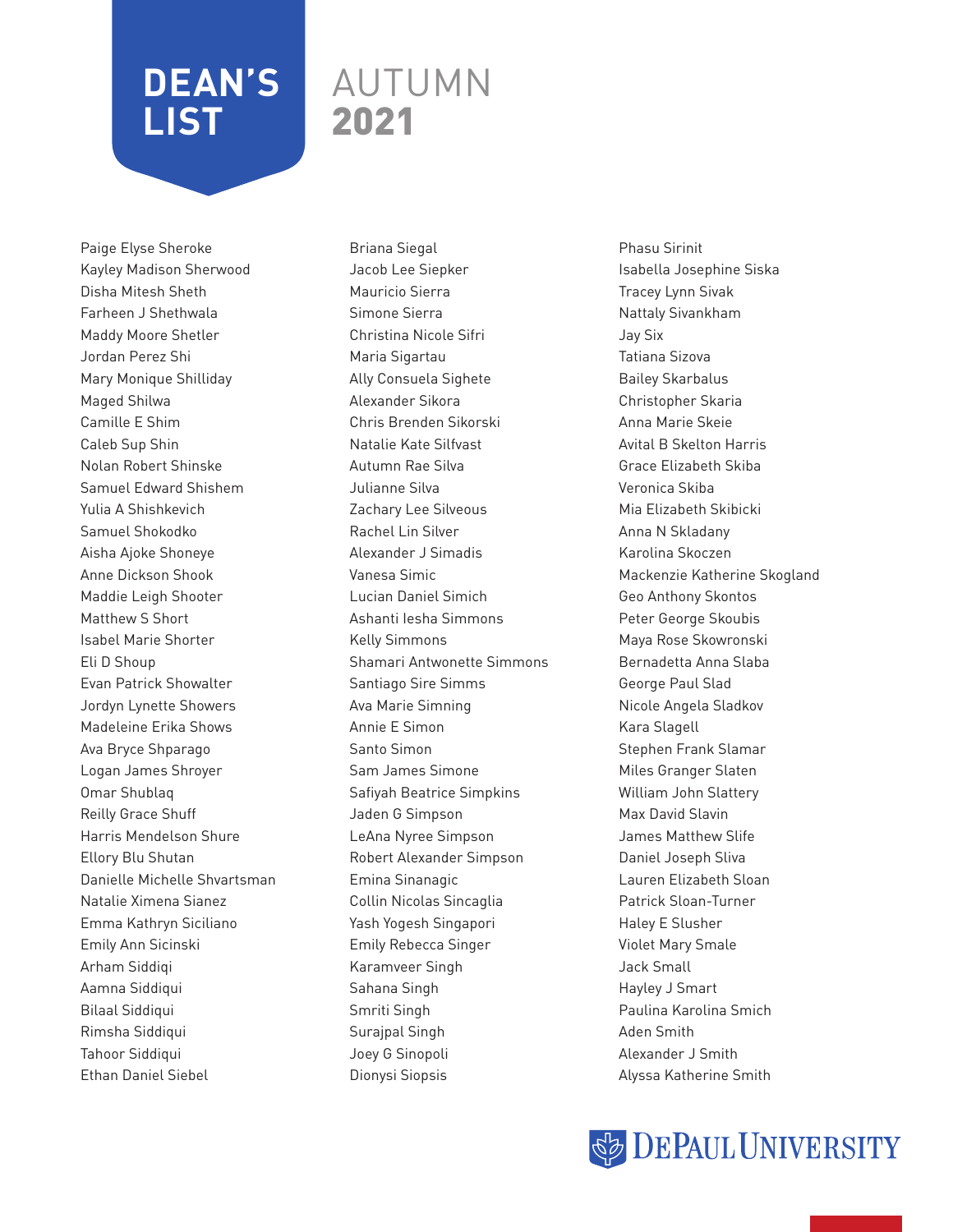### AUTUMN 2021

Amber Kaylynn Smith Andre Smith Brianna A Smith Drew Smith Elias Michael Christian Smith Haley R Smith Hannah Marie Smith Jacinda Maizoua Smith Jack Tyler Smith Kayla Lorraine Smith Madeline Elizabeth Smith Madeline Marie Smith Margaret C Smith Matthew Matthew Smith Maya Ruby Smith Meredith Morgan Smith Michael Jacob Smith Nandi Marie Smith Nathan Smith Rebecca E Smith Roselyn Marie Smith Samara Janiece Smith Sasha Fiona Smith Sigrid Smith Simon Smith Sophie June Smith Kassidy Rae Smith-Ross Meredith Marie Smola Victoria Elizabeth Smolen Matthew Joseph Smolzer Julia Danielle Smulson Beth Smyth Rivers Juliet Smyth Payton Fame Snell Casey Rebecca Snow Hallie Marie Snowday Isabelle Bermingham Snyder Lillian Claire Soane Joshua Alexander Soares

Kristina Alexandra Sobolevskaya Thomas A Soby Maxim Sochacki Luke Michael Socie Henry Lloyd Sodergren Susan E Soderstrom Justin Lance Soell Amanda M Sola Mark John Solak Louis Paul Solana Josiah Daniel Solano Ron Solaqa Melissa K Solares Patricia Solimene Natalie Solis Daniel Seabra Sollaccio Benjamin Solomon Lily Kate Somers Neharika Sanjiv Sonavane Rushita Sanjay Soni Zahra Aliasghar Soniwalla David M Sopczak Julianne Sorek Lance Ryan Sorenson Karl Sarsonas Soriano Gianfranco Ezequiel Sorrentino Riley Ashley Sosa Valeria Sosa Sofia Rose Sotarello Zoe Ariadne Soteres Ashley I Soto Emily Soto Emma Cecilia Soto Jessica A Soto Reyna Mariah Soto Samantha Marie Soto Vincent R Soto Diana Marcella Soukup Katherine Elisabeth Soupiset

Briana Jane Southwind Daniel Souza Ibrahima Sow Morgan G Spaeth Natalie Morgan Spang Jacquelyn Nicole Sparrow Kassy M Spears Jack Charles Speight Julia Danielle Spellman Avery Spellmeyer Devon Daisy Spence Tanner Goodman Sperl Stephanie Spike-Martin Patrick John Spillane Samantha Jennifer Spinner Daniella Ashley Spitelli Annamaria Rosaria Spizzirri Gaspare Spizzirri Giancarlo Spizzirri Anika Jo Splettstoeszer Brandon James Spolsky Trey John Spooner Julie Sprengell Emily Therese Springer Lucas P Sproat Thomas Brian Spukas Jamie M Spurgeon Michael D Squire Blake Srail Vikram Sriram Peyton Emerson St James Alexis Staab Ainslie Jewell Staats Maja M Stachnik Bridget Anne Stack Rokas Stadalninkas Alex Staffaroni Harry Larson Stagaman Emily Nicole Stahl

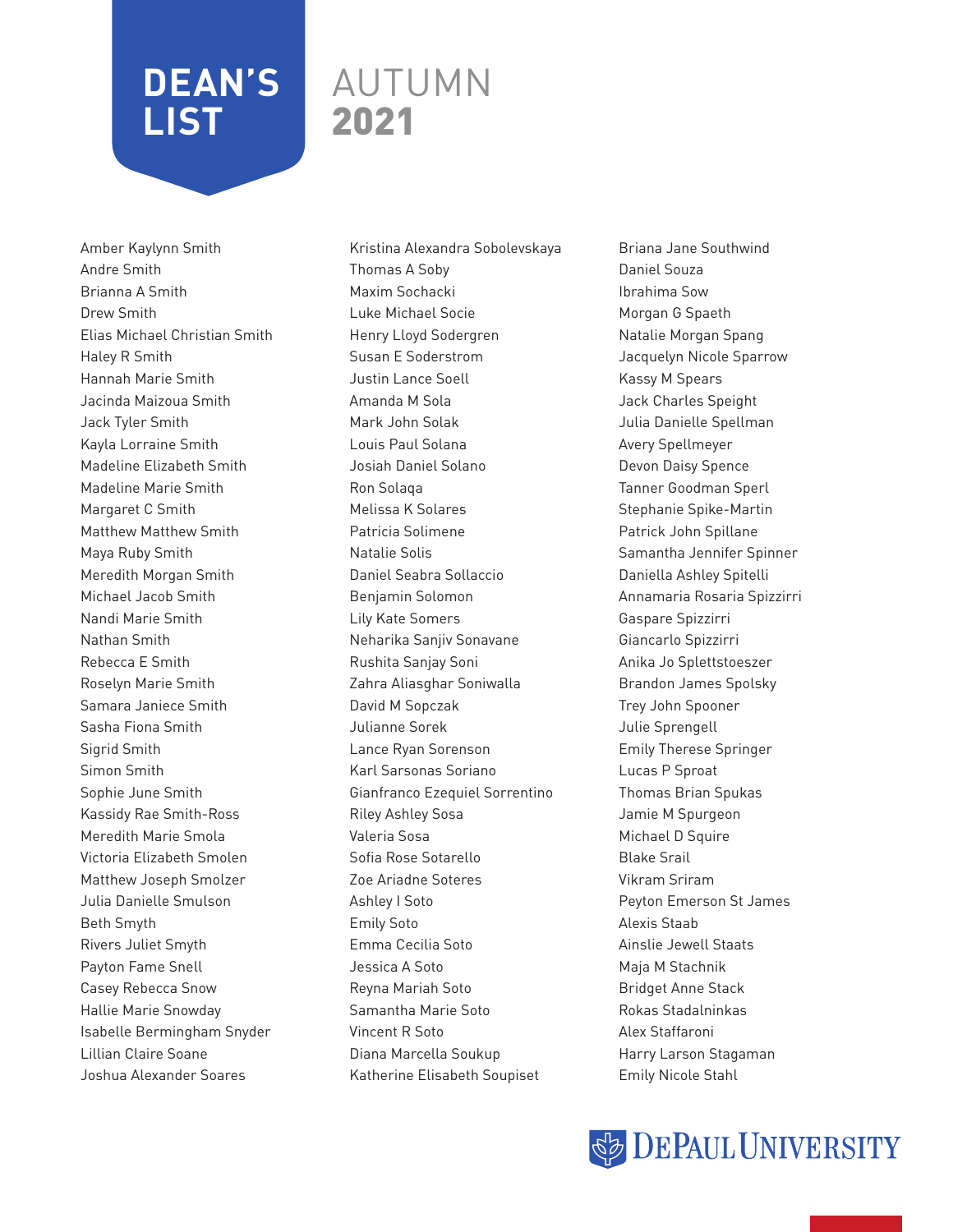### AUTUMN 2021

Jack Stalter Georgios A Stamatis Alec H Stamm Kylee Stammer Luke Stamos Clara Mai Standefer Janelle Catherine Standinger Dalaney Isabella Stanford Julia Stankiewicz Adelia Jane Stanley Rachel Elizabeth Stansberry Dakota Chad Stariha Jewel Deslauriers Starkey Sebastian Jamison Starks Anna Elizabeth Starobinets Casey Starostka Ruben Leo Stasevsky Stephen W Staszak Oskar Staszewski Corey James Staub Kris Catherine Staub Madelein Mairead Staveley-O'Carroll Michael Anthony Stavolone Aleksandar Stavreski Aleksandra Stawarz Lesya Stayura Maggie Stechschulte Colin R Steele Cole Palmer Steeves Viktoriia Stefaniv Ben Steger Julia Alex Stein Matthew Steinbrecher Samuel Philip Steiner Shane Jordan Steinman Camille Jacklyn Steinmetz Matthew Thomas Steliga Nicolas R Stelli-Esparolini Robert Leonard Stempien

Jordan Michael Stenger Gabrielle Jensen Stephani Ann Stephens Olivia Katherine Stephens Elliott Kathleen Stephenson Raphaela Angelica Stepul Peter Stephan Stergios Oliver Elise Sterling-Angus Jaden Elijah Stern Regan Lovell Stesiak Caleb Ross Stevens Claire Danielle Stevens Elijah StJulian Stevens Ella Bush Stevens Madeline Ann Stevens Josiah David Stewart Victoria Stewart Kyla Stinson Maranda Neomi Stinson Mariana Isabel Stinson John Scott Stivers Lily Maureen Stocker Stella Rose Stoetzel Brianna T Stokes Matthew Henry Stollman Alex Lauren Stone Reily Stone Riley Dennis Stone Kellie Marie Stonebrook Mateusz Jan Stopka Caroline Grace Storey Jenna Ann Storiz Casey Jean Stowe Taylor Strachota Hannah Ashleigh Strahl Quinton Edward Strain Steven A Strand Madelyn Eula Strasma Josephine Breen Stratman

Rachel Deneen Strauss Lorelei Marie Streb Emily Grace Street Emma Angeline Stribley Lauren Donovan Stribley Lydia Genevieve Strieker Cooper Michael Strnad Andrew Joseph Stroble Larissa Marie Strouse Kade M Strunk Sarah M Strus Nicole Janina Struzik Michael Adrian Strycharz Christopher Dean Stuart Lillyan Grace Stuart Nick Alexander Stuckenborg Ella Kristina Stucky Bridget Ann Stump Ben Kelly Stumpe Kristina Stuopis Diana Stupak Ben Donald Sturr Julia Gabrielle Suacillo Cass Maria Suarez Gabriella Rose Suarez Mauricio Abel Suarez Rodriguez Daniel Suarez Velez Jorge Luis Suazo Rivas Taylor M Sudduth Kyungjun Suh Falak Almas Sulaiman Shedda Suleiman Gabriela Monika Sulek Tommy Dillon Sulentic Rasha Jadallah Sulieman Brynne Michelle Sullivan Carrie Lee Sullivan Chloe Alexandra Sullivan Connor James Sullivan

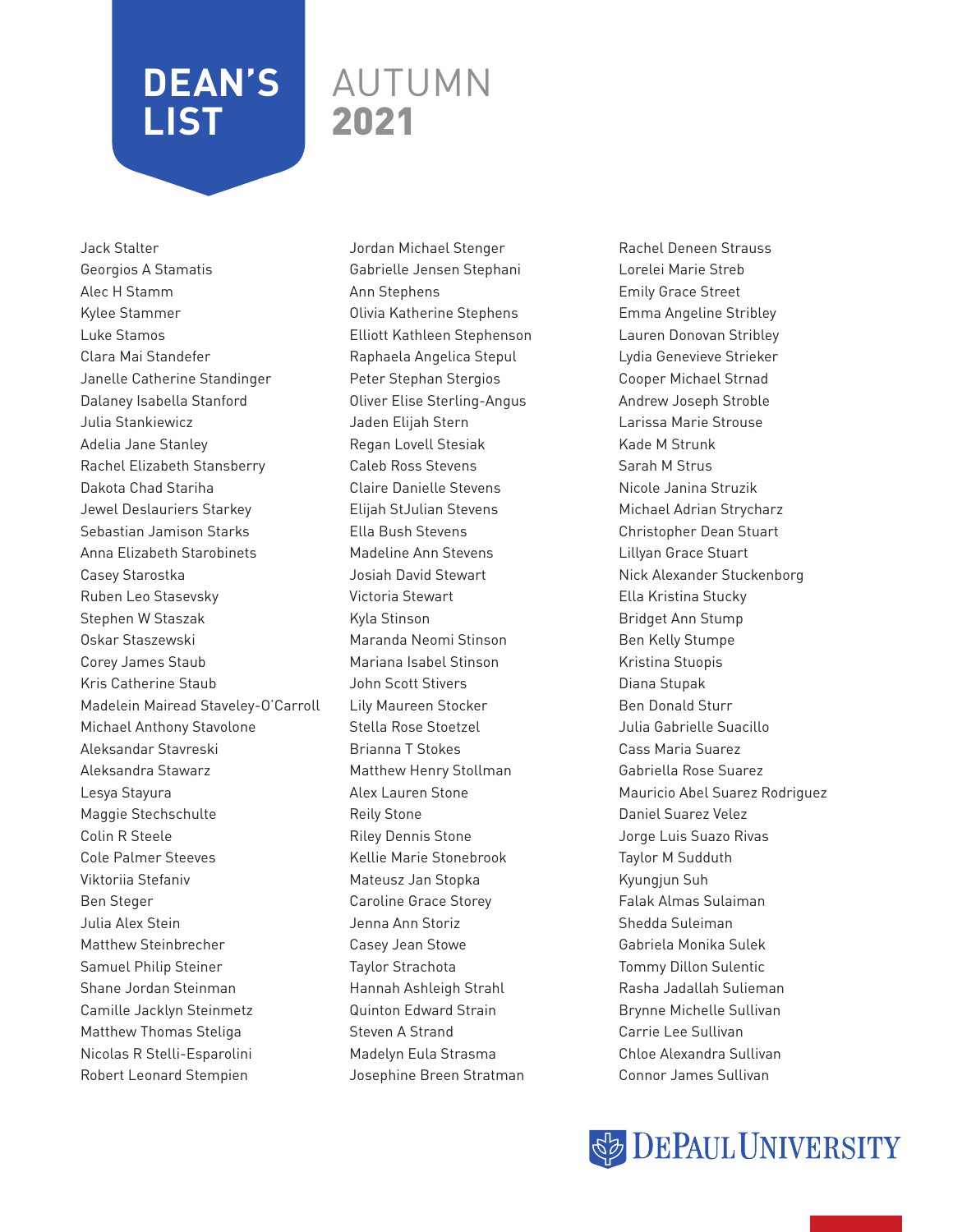### AUTUMN 2021

Connor Sullivan Elizabeth Sullivan Fiona Raine Sullivan Gianna Carmelina Sullivan Jack Ryan Sullivan James Lynch Sullivan Joseph Patrick Sullivan Joshua Charles Sullivan Kiernan John Sullivan Louise Elyse Sullivan Luke Patrick Sullivan Megan Elizabeth Sullivan Michael John Sullivan Nicole Mae Sullivan Olivia Sinclair Sullivan Sean Sullivan Jade Elizabeth Sully Jad Sultan Craig Joseph Summers Kelsey Elizabeth Sumser Jingmin Sun Austin Michael Sundberg Katie Sunderland Natalie Anne Surdy Savannah Marie Surtees David Sutas Joe Andrew Sutton Genevieve Nicole Swanson Kevin Richard Swanson Scott Robert Swanson Leo Swearingen Ally Sweeney Jude Sweilem Alexander Zeyad Sweis Justin John Sweis Alicia Lynn Swinson Alan Francis Sydel Cotey Bowersox Sydow Aaqib Quadri Syed

Amaan Syed Ayaz A Syed Billal Zaheeruddin Syed Dilawar Syed Lina F Syed Maaz A Syed Owais Mohammed Syed Ammaar Syed Abdul Mujeeb Fatima M Syeda Tanner Duncan Sykes Sandon Kulekana Sylva Frances Rose Sylvester Grace Sylvester Megan Mary Symon Maya Rose Symonanis Megan Elisabeth Szabelski Paul Szczepanski Lincoln P Szczypka Zacharia Joseph Szeszol Trenton Junyun Szeto Emma E Sznewajs William Theodore Szromba Samuel Washburn Szwartz Isabelle Gary Szymczak Tam T Ta Aileen Estefania Tabango Andrew Marshall Tabb Matthew Tabb Alec Taffin Valerie Tafoya Samuel A Tagle Stephanie Lynn Taiberg Piper Jayne Taich Shiwani Pragnesh Tailor Elham Tairi Jessica A Tait Nuveria Syeda Tajammul Camden Elise Talbert Madelyn Talbert

Addison Joyce Talbot Claire Elizabeth Talluto Brandon Torres Tam Vincent Tam Koko Hikari Tamai Juan Jesus Tamayo Sydney Jeanne Tamborski Giacomo Joseph Tamburello Aaron Jun Hoong Tan Cheyenne Claire Tan Jay J Tan Matthew Tan Phillip Tan Joshua Tang Justin Tang Dina Margaret Tantillo Felipe Tapia Sasot Gavin Tappenden Mudabbir Ahmed Tariq Grayson Todd Leland Tarpey Delaney Tase Julianna Venezia Tassi Matilda Tassinari Madisen L Tate Taylor Renee Tate Alexandra Elizabeth Tattas Emelia Rose Taul David B Taullahu Hapipa M Tawfik Carter Carter Taylor Dylan Wei-Fong Taylor Elizabeth Taylor Isabel Grace Taylor Karim C Taylor Lauren Nicole Taylor Mason Edward Taylor Ryan Emmett Taylor John Alexander Tazbazian Tatiana Nikolaeva Tchobanova

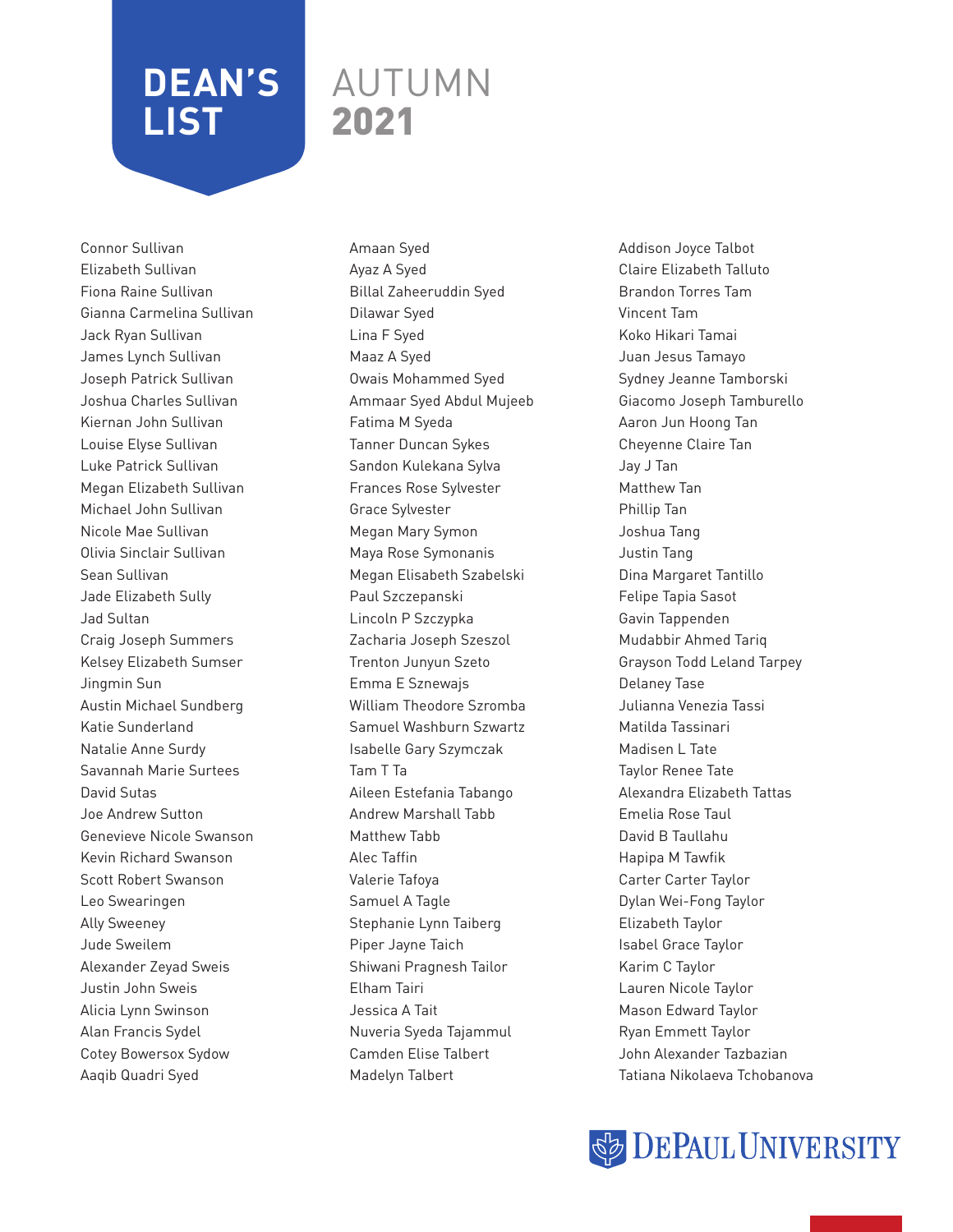### AUTUMN 2021

Dakota Young Teafatiller Asher John Earl Teal Dayna Nicole Teemer Brendan Tegethoff Liam Harel Teitelbaum Sara Teixeira Vianna Kathia Alejandra Tejada Brandon Edward Tejeras Nicholas William Tell Ana Stephanie Tellez Eden Marie TenCate Julia Tenebruso Beatrice Mary Tenlen Autumn Lynn Tennis Laila Marie Teran Mecca Medinah Terrell Jalen Terry Jarel Alexander Terry Kiara Aljha'e Terry Maya Tersigni Ella Grace Terwelp Gabe J Tesar Tinsae Million Tessema Mia Lam Testa Hui W Tey Sheen Wan Tey Nghi Doanh Thai Jayshil Thakkar Vacha Thakkar Vraj Thakkar Sarah Elizabeth Thaman Casey Catherine Tharrington Elizabeth LiMei Theis Gwendolyn Terrianne Theis Misha W Thelen Allyson Kathleen Thenhaus Maria Alexandra Theodorescu Max Theodosakis Efstathios Georgios Theoharis

Jackson R Theriault Nicholas L Thiede Brigit M Thomas Catherine Elizabeth Thomas Hugh A Thomas Jackson M Thomas Jaden Jose Thomas Jobin J Thomas Laura Lindsey Thomas Mia Swade Thomas Zoe Ann Thomas Ann Thompson Anna Elizabeth Thoresen Thompson Devin Gary Thompson Emma Leigh Thompson Kathryn Marie Thompson Kevin Jean Thompson Zarea Thompson Sophie Ava Thongvanh-Schultz Brooke Elizabeth Thornton Justin Thornton Sage Azul Thornton-Taylor Justin Allen Thums Juliet Alexandra Thurman Karina Thut Chloe Tian Jiaxin Tian Joann Tian Emma Elizabeth Tiffany Edward Eugene Timm Simone Astrid Timol Daniel Joseph Tinaglia Molly Margaret Tinkey Grant C Tinsey Joshua Tinucci Tess Pamela Tippetts Claire Davis Tippey Anita E Tkacz Daisy Tlatenchi

Kaylee Wui To Caroline Abigail Tobin Rebekah Agetha Tobin Sari Elizabeth Tockerman Melania Marta Toczko Jackson Todd Taraz Shamam Tofighi Miona Tofilovski James Alexander Tolford Adam Tollios Mariana Tollko Alenta Tom Anton Tomacic Paxton Tomczak Balbina Tomczyk Leigh Tomek Noah Tomko-Jones Kyle Robert Tomlin Vito Tonejc Austin Daniel Tong David Lawrence Tonkel Katherine E Tonkel Laura Katherine Taglauer Tooley Tenzin Thomas Toon Samuel Allen Topa Olivia Nicole Toppel Victoria D Toppel Emma Elizabeth Torbik Hamparsoum Torian Nayelli Andrea Toro Alexander Torres Amarylis Torres Eliya Celeste Torres Emily Marilynn Torres Hector Raul Torres Joanna Lizbeth Torres Kayla Elizabeth Torres Leslie Torres Luis A Torres

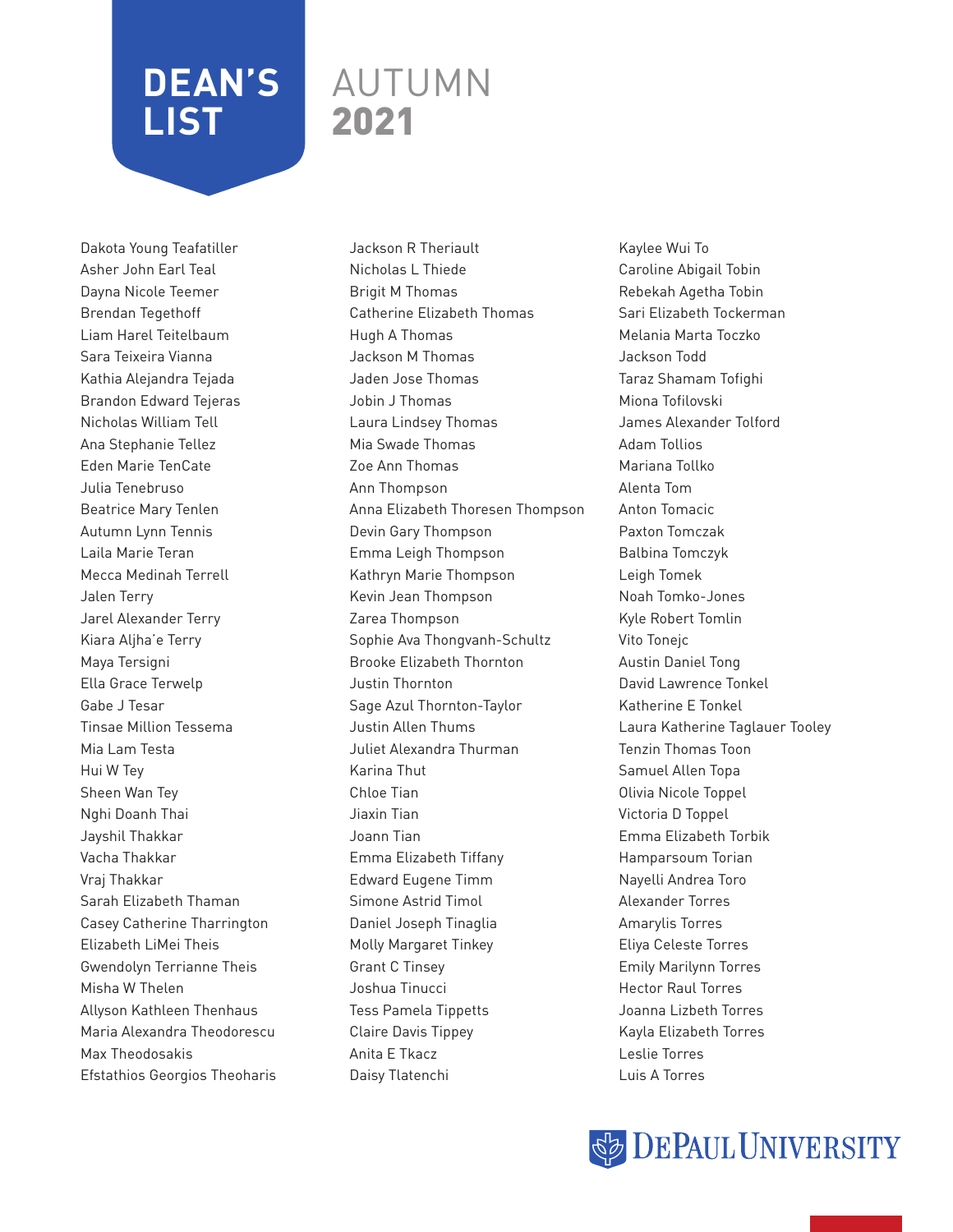### AUTUMN 2021

Miriam Neomi Torres Rafael Torres Sara Luz Torres Genevieve Elizabeth Torrey Colleen Nicole Tortorello Justin Nicholas Torzala Lou Toth Faissal A Tounisi Dan Anthony Tourville Daniela Tovar Iliana Gabriela Cruz Tovar Anjolie Rose Towle Emily F Townley Eric G Towns Megan M Tracy Valentina Tragus Daniel Joseph Tramontana Alan N Tran Andrew Dzuong Tran Iquoc A Tran Jessica Tran John Long Tran Jonathan Tran Lily Kim Tran Pearleen Tran Thomas Bao Tran Timothy Quang Tran Vivian Tran Isabella Malena Trancoso Anna Marie Trapp Jo Elizabeth Trasowech John Chris Travlos Samuel Eric Traxler Ethan Nicholas Trejo Julian Trejo Bax Kira Trendler Aranza Trevino Gena Treyvus Dean George Triantafillou

Morgan S Triefenbach Kathyrine La Trieu Nena Trifunovic Monica Celeste Trigoso Natalie Therese Trimble Lam Ngoc Trinh Natalie Trinidad Alayne Anne Trinko Hannah Nicole Tronc Courtney Patricia Trowers Lam Nhat Tru Lainey Rose Trubiroha Gwenyth Elise True Lucas Austin Truesdale Ariana Trujillo Jonathan Young Trujillo Juanita Maria Trujillo Madeline Marie Truka Emmett Caron Trumbull Austin Quang Truong Natalie M Trytko Riley Katherine Trzeciak Leonard Leo Tsents Oshokemeh Princelia Tseumah Marta Tsiurka Eleni Xanthipi Tsokolas Danielle Maya Tsvilikhovskaya Haodong Tu Sarah Tucker Bernadette Claire Tudor Olemich Mariano Tugas Ekin Tugcu Fayroz Tuhul Avery Elizabeth Tunstill Bary Austin Turbow Luc Marc Turgeon Philippe Turgeon Braden John Turk Liam Avery Turman

Ezekiel Turner Tiondra Ercelle Turton Kellyn Norma Tuttle Samantha Marie Tuttle Victoria Onon Tuvaan Tamir Tuvden John Patrick Twining Daniel Michael Twomey Anthony N Ty Erica Tylecki Anonda J Tyler Kristin Nicole Tyler Ania Maria Tyrawa Jessica Shannon Tyree Steven Tzveyn Jenna Uckerman Erik Simon Uebelacker Juan Carlos Ugarte Patrick Thomas Ugolini Dion Ukaj Mohammed Emad Ullah Zoey Ullah Viktoriya Ulman Sharon Ulmer Julia A Umana Mohammed Umayr David John Underwood Alyssa P Unger Nicole Unger Daniella Untivero Phoebe Solange Unzueta Milan Anthony Urban Josephine Marie Urbaniak Audrey Mae Urbanowski Brian Urbanowski Emily S Urbina Elias Urena Amalia Michelle Uribe Nicole Uribe

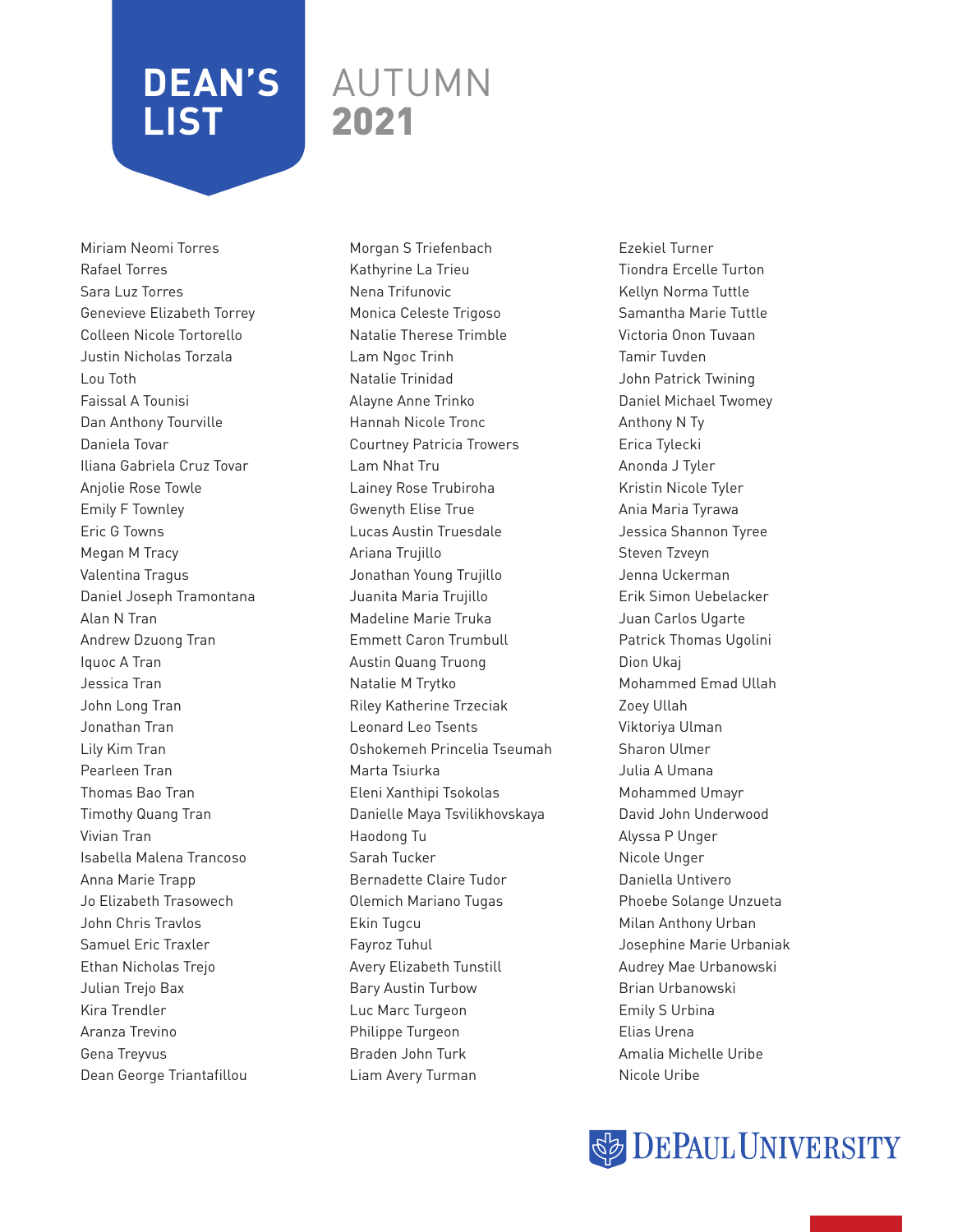### AUTUMN 2021

Melary Esther Uribe Vasquez Anna Urosev Nell Anne Mei Urso Lila Jane Usher Fatima Ahmed Usman Brittney Nicole Usoroh Daniel Ustyanich Carson Charles Utz Alexa Julianna Vacala Joseph P Vaccao Olivia Maria Vaccher Theo Vadevoulis Jacob Vadukumcherry Chad Koroush Vahhaji Fezan Vaid Almira Vajzovic Bryan Alexander Valadez Desiree Valdez Jade M Valdez Reina Marie Valdez Keyla Nandehui Valencia Oscar Valencia Nora Olivia Valenciano Brianna Jo Valenti Adriana M Valentin James D Valentin Alice Rosemary Valentine Claire Patrice Valenziano Marcel Valenzuela Violeta Luz Valenzuela Ana Jaqueline Valenzuela Rios Matthew Joseph Valerio Lucas Nash Valinoti Emily Elizabeth Vallejo Mia Isabel Vallejo Ruby Lynn Vallejo Fatima Valles Joseph Michael Valliquette John Adam Valmonte

Elijah Root Valter Huong M Van Adi Aaron Van Dyke Ava Adele Van Hofwegen Aden Van Hollander Emiko Lisa Van Horn Mira Kathleen Van Hunnik Luca Ann Van Oss Payton Dale Van Pelt Mairead Elizabeth Van Santen Christopher J Van Vuren Meridith Gabriella Vandall Aiden Jack Vandekerckhove Gino W Vandenbrook Samantha Marie Vandergriff Jarrod Cole Vandergrifft Grant Michael VanderKlipp Josephine Carole Vanderlei Vahan Ethan Vanderpoel Katherine Grace VanEekeren Clare E VanSpeybroeck Alondra Varela Alondra Varela Ana Sofia Vargas Gloria Stephanie Vargas Juan Alejandro Vargas Fernando Fernando Vargas-Soto Ekaterini Legeri Vaselopulos Spyros P Vaselopulos Monica Vasica Stefan Vasilevski Jaydi T Vasquez Kiley Kiley Vasquez Nashley Susana Vasquez Isabel Antonia Vassallo Nerina Irene Vassiliadis Anastasia A Vassiliev Katerina Vassos Tommaso Vato

Lilianna C Vaughan Grace Elisabeth Vaughn Aarefa Vawda Jackie Nicole Vazquez Kate Josefina Vazquez Kathleen Vazquez Martha V Vazquez Harry Vazquez Jr Christian J Vega Elizabeth Vega Keila Vega Lauren E Vega Leiny Maria Christina Vega Lilian M Vega Marisandra Vega Megan M Veit Jonathan Alexander Vekich Bryan Velasco Nina Velasco David Velazco Elizabeth Velazquez Leonardo Velazquez Miguel Angel Velazquez Robert Agustin Velazquez Uriel Velazquez Dayana Lucero Velazquez-Ramirez Rebecca A Velblum Samuel Michael Velblum Sebastian Ignacio Velez Geri Velinova Jazmin Vences Alexa Andrea Venereo Alexander Martin Ventura Erik Jose Ventura Ethan Xavier Venzon Abigail Denise Verbeke Evergreen Antonio Verbera Grace E Verbic Franco Sevan Vercillo

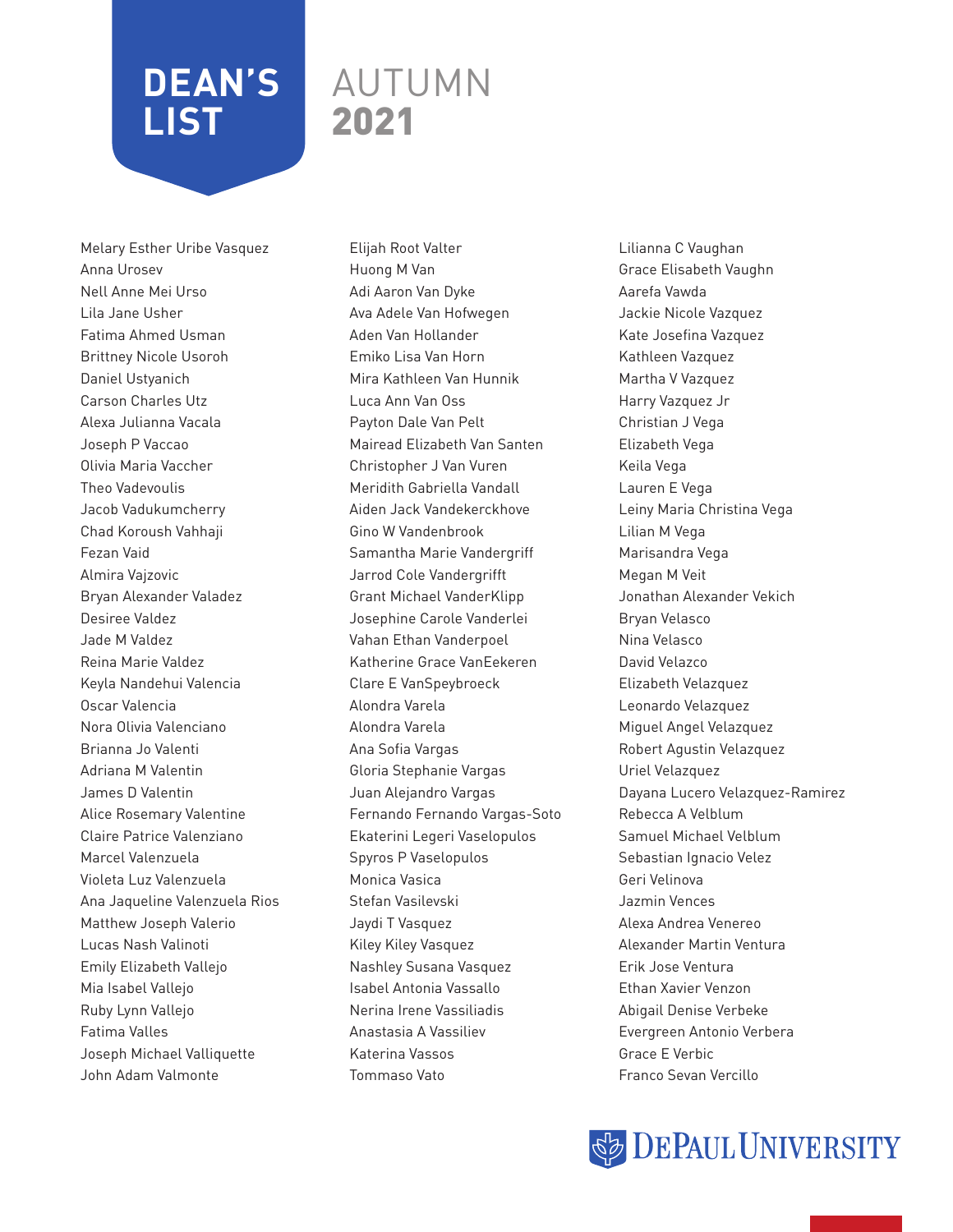### AUTUMN 2021

Gabriela S Verdin Jasmine Vergara Tyler J Vergin Wyatt Verlen Mason P Verne Paige Nicole Verner Laura Maria Vesco Deniell Veshi David Randall Vest Philip Alexander Veta Evan Riley Vetter Jordan Laketta Veurink Mohammad Talha Firoj Vhora Fish Houston Vickers Darko Vidacak Allison Elizabeth Vidales Jennifer C Videtich Kai D Viera Adi Vijayan Jordan Villa Vicky Villa Rosalinda Villagomez Laura Villagomez Rekash Samuel Ignacio Villagra-Stanton Christopher Angel Villalobos Isabella Villalobos Iveth A. Adriana Villalobos Erik Villalpando Rafaella Villamar Granda Hugo W Villasana Diego Villasenor Fabian Julian Villasenor Kate Vince Joe Zamboni Viola Annabel Caye Viravec Tommy William Virgl Marlo Abril Virina Christian C Visperas Amy Vitulli

Fernanda Nicole Vivas Ivan Vlasov Jillian Khiet Nhi Vo Trinh Duong Vo Maddie Rose Voelkel Nathan Vogelsang Oliver Anne Voirin Michelle Gavie Volchek Zachary Micah Volchenboum Maya Volkert Wren Wren Volkert Maxwell A Voltz Madison Grace Volz Mya Kimberly Von Behren Nicole M Von Drasek Ellery Catherine Von Holten David Ronald von Kampen Alyssa Vondrasek Akif Adilbhai Vora Gia Marie Vozella Jorrie A Vrba Hannah Majel Vrbancic Jacob Edward Vrbancic Jadyn Alyse Vrbancic Dorothy Vu Huy Quang Vu Mary Tran Vu Andrew James Vucsko-Cameron Julia Vukic Vasil Vulic Hikmet Vural Celia McCarthy Wacht Melanie J Wadlington Ethan Amin Wagh Alek Wagner Izzy Kellin Wagner Trevor R Wagnon Lauren Wagy Megan E Waite

Greta Ray Waits Patricia Walczuk Grace Waldmeir Jacob Lee Waldrop Nathaniel Alexander Waldschmidt Evelyn Garrison Walford Charles James Walker Dylan Adrian Walker Jade Nicole Walker Tommy Landry Wall Haley Lynn Wallace Kia Nicole Wallace Meredith Noble Wallace Tyler Reardon Wallach Carter Jordan Wallenius Eli Amani Wallow Joseph G Walsdorf Brendan R Walsh Elizabeth Teresa Walsh Eva Rui Walsh Fiona Louise Walsh Calton Kylee Noelle Walters Sarah Yasmine Walton Christopher Joseph Walus Kamila Anna Walus Katherine Ann Walus Daiva Angelina Walz Colby Dustin Walzer Minyao Wang To Wang Wenjing Wang Zining Wang Zishuo Wang Ziyang Wang Alana P Wangler Gabrielle R Wankovsky Katie Jean Wantiez Fabeha Waqar Matthew Christopher Warakomski

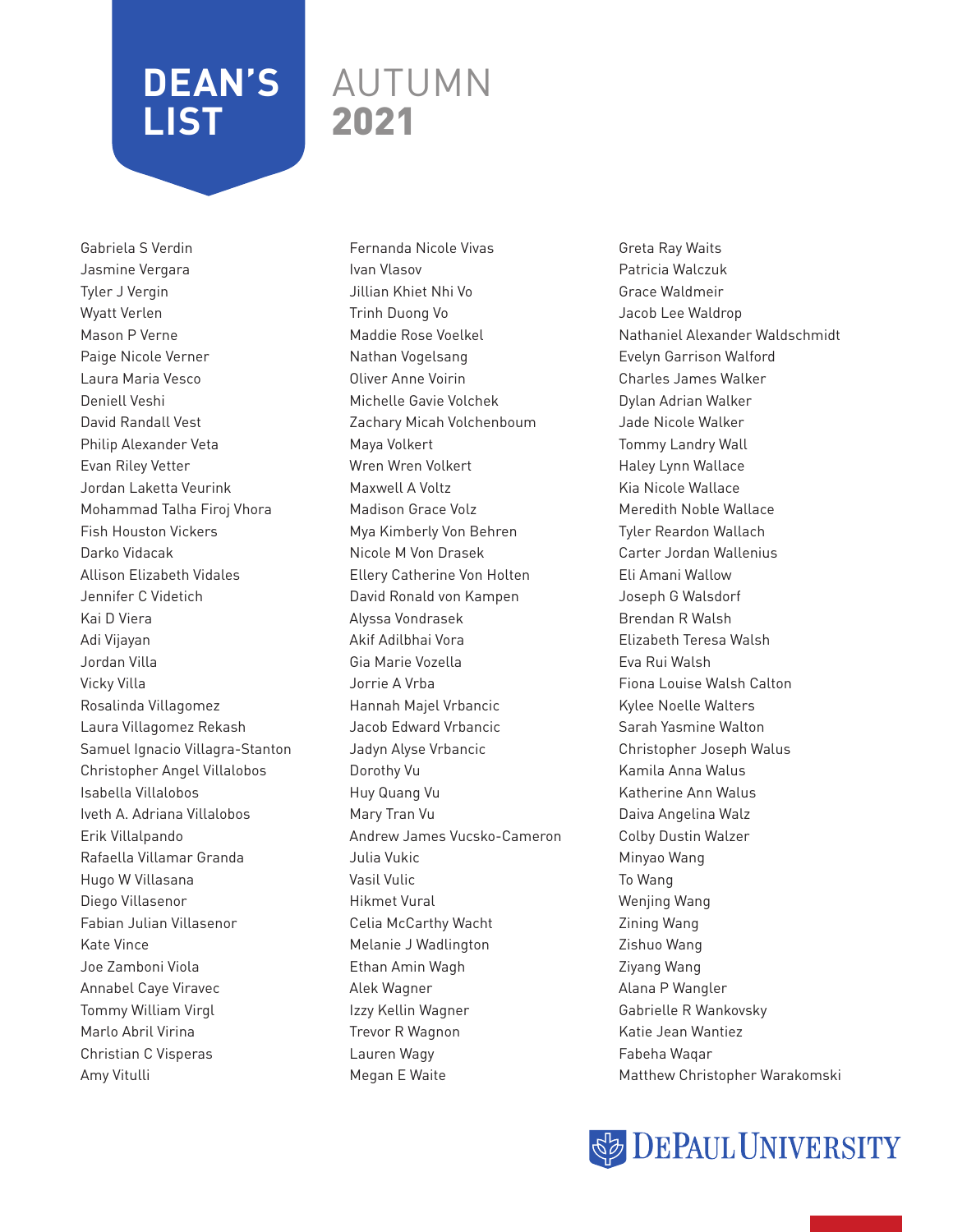### AUTUMN 2021

Fiona Rae Warburton Blaine S Ward Carter Davis Ward Madysen Dorothy Ward Peter Warda Sidory Warda Isabelle C Warga Helen Kristen Wargo Arden B Warner Katelyn Grace Warner Mitch Joseph Warner Fiona Rose Warren Mya Elizabeth Warren Roxanne L Warren Alexandra Elena Washer Micheal Washington Jake Martin Wasilewicz Kennedy Rae Waterman Madeline Waterman Vlada Shannon Waters Holden James Watkins Julie S Watkins Mason Jacob Watkins Timothy John Watkins Anthony M Watrach Kye Phillip Watson Lauren V Watson Halli Leigh Watts-Rich Alex Thomas Waugh Nathan John Weagraff Jennifer Lynn Weaver Eleanor Ainsley Webb Andria Alexander Webber Kelvin B Webb-Lewis Amanda Noelle Weber Audrey Audrey Weber Jonah W Weber Tyler J Weddington Rachel Katherine Wegner

Margaret Caroline Wehby William D Wehrwein Lucy Nicole Weiher Adin Zachary Weiner Abby Maria Weingartz Jeremy Benjamin Weinstock Gus Weise Sean Anthony Weiser Ryan J Weiss Vyolet Weissman Natalie Kay Welborn Hayden Christopher Welch Sarah Grace Welch Gabby R Weld Kathryn C Weldon De'Asia LaVette Wells Jeremy A Wells Jessica Lynne Wells Melinda Juviane Welltan Nate Wendelburg Chloe Werner Benjamin RobertAddison Wesley Abby West Lily Jordan West Zachary A West Oskar Cy Westbridge Jacoby Rajsean Weston Alice Artemis Sun Moon And Stars Westover Maddie R Wetzel Ellie Wharton Jonah Wheeland Kaitlyn Rose Whelan Casey R Whisler Elizabeth Whitcomb Collin Jeffrey White Duncan MinSuk White Gavin Tyler White Marc White

Sheldon T White Sarah Grace Whitelaw Bridget Whiteside Tyler T Whitney Noah Solomon Whittiker Cary G Wicker Carter G Wideman Quinn Shaub Widener Sebastian Andrew Widlak Johanna R Wieden Emilia Victoria Wielgus Krystian Roman Wielgus Lauren Wiggins Emma Nicole Wightkin Casey J Wiginton Elio Adriano Wijaya Megan Wilbert Robert Jorin Wilbur Jackson Russell Wilburn Brandon Michael Wilczenski Peter Anthony Wild Crea Charonese Wilder Jack N Wiley Kamila D Wilhelm Magda Maria Wilhelm Nathaniel Wilhelm Catherine Elizabeth Wilhite Konrad Piotr Wilk Mateusz Wilk Claudia A Wilkie Emma Elizabeth Wilkie Margaret Campbell Wilkinson Alexis N Willard Aspen Jessica William Aidan Ward Williams Alaina G Williams Austen Ryan Williams Cheyenne Jessica Williams Colin Donald Williams

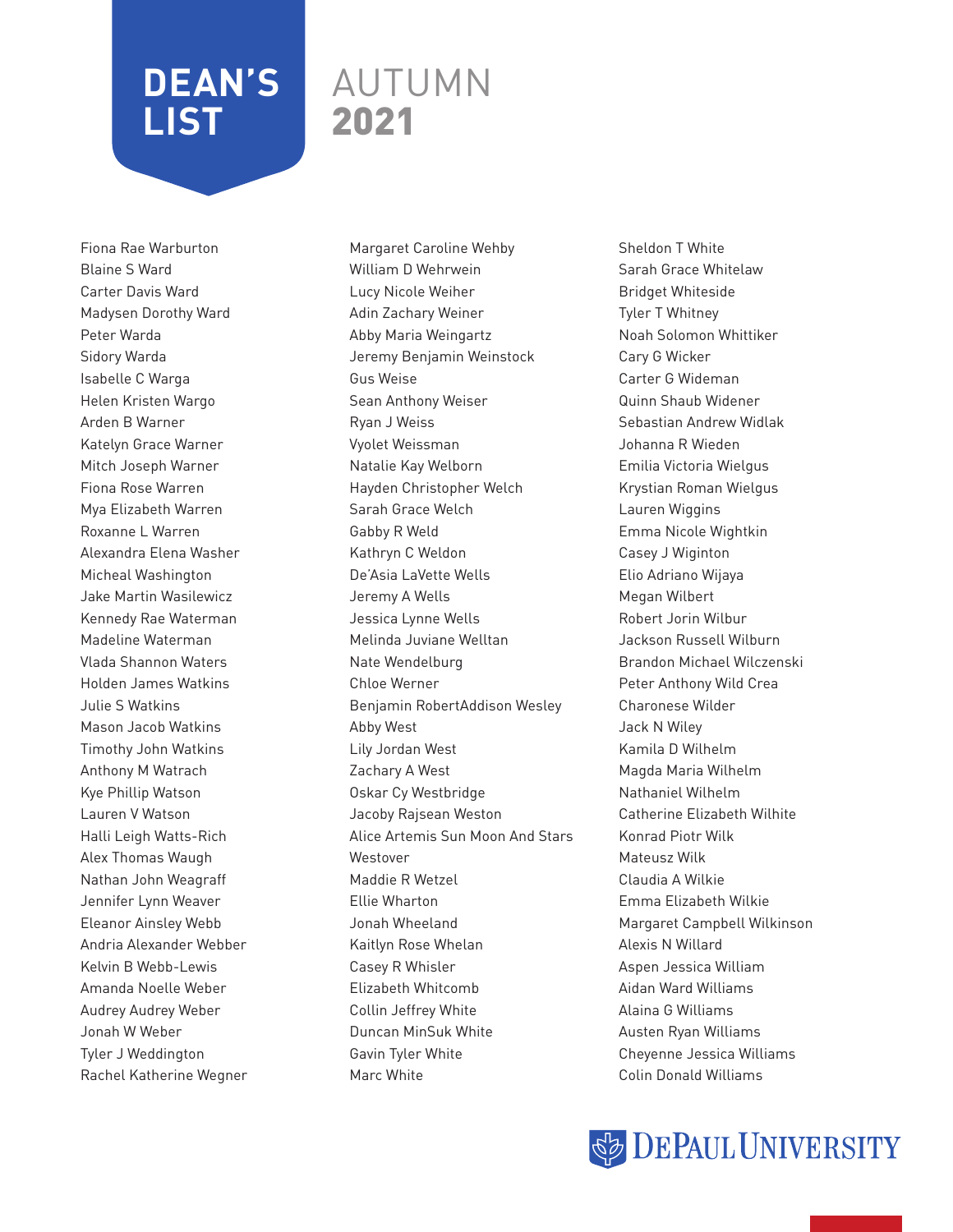#### AUTUMN 2021

Dara Lauren Williams Jules Williams Julia Grace Williams Maddy Joy Williams Maici Ellyce Williams Max Siriyanfah Williams Maya Sophia Williams Nicholas Cole Williams Niles Ethan Williams Quinn Stuart Williams Ryan Edward Williams Shea Victoria Williams Sofia Zimpopoulou Williams Taylor Nicole Williams Tryumph Jaye Williams Halsey Frances Bousquet Williamson Leslie Marie Williamson Parker Scott Williamson Caleb Jefferson Willingham Rowen B Willingham-Nowlan Maddie Elizabeth Willis Lilliana Christina Wills Ilona T Willsey Alaina Grace Wilson Dane James Wilson Jadeajah Wilson Michaela Grace Wilson Nicholas John Paul Wilson Patrick Jude Wilson Sabrina Wilson Sarah Grace Tian Wilson Stella Magnolia Wilson Meredith Amelia Winchell Cassidy Edward David Winston Jay Creighton Jay Wirth Anna Olivia Wise Benjamin Wise Emory McLean Wise Jackie E Wiser

Patrick Wiszowaty Melissa M Witczak Michelle Alexandra Witczak Tom Wally Witek Mishka Mixon Witkin Casey Benjamin Witkowski Timothy Daniel Witkowski Austin Lane Witte Collin Michael Jae Wittlich Claudia Witwicki Nel Irena Wloch Alexis Nicole Wofford Anna Kay Wohlers Jakub Wojdyla Alex Andrew Wojtowicz Lulia Fitsum Woldemicael Harrison Kevin Wolf Brooke Wolfe Jacob David Wolfe Benny Wong Jeremy C Wong Georgia Rae Wood Nicole Rachel Wood Nicole Wood Gavin Paul Woodgerd Kate Frances Woodhouse Samuel Garrett Woodka Colin Matthew Woods Clarissa Janel Worcester Shemar Javon Worthy Alyssa Nicole Worts Brian Keith Wright Daniel Michael Wright Devin Alice Wright Ilyssa Marie Wright Jordan Avery Wright Lacy Mae Wright Samantha Victoria Wrobel Katherine Wu

Wesley Wu Zhouhao Wu Kyler Wurf Hannah Marie Wyatt Elizabeth Audrey Xanthopoulos Yujie Xi Renee Wen Xiang Duo Xu Kirsty Xu Leanne Xu Zhijie Xu Yuting Xue Kirsten Yabuku Alexander Yacoub Kyra Mary Yakubesan Artemiy Yalovenko Jaime Noe Yanes ChunXian Yang Justine E Yang Sarah B Yang Tian Yang Alyssa Rose Yankee Myles Dylan Yarman Kamryn Casey Yates Jacob Colby Yau Conor John Yawney John Ye Brandon Maxwell Yechout Nicholas A Yepez Maddie Nicole Yergler Peter Yerkovich Emily Yewell Arlo James Yi Daniel Yin Connor W Yokley Taiki Yokoyama Denis Gabriel Yonin Castin J York Elizabeth Florence Youman

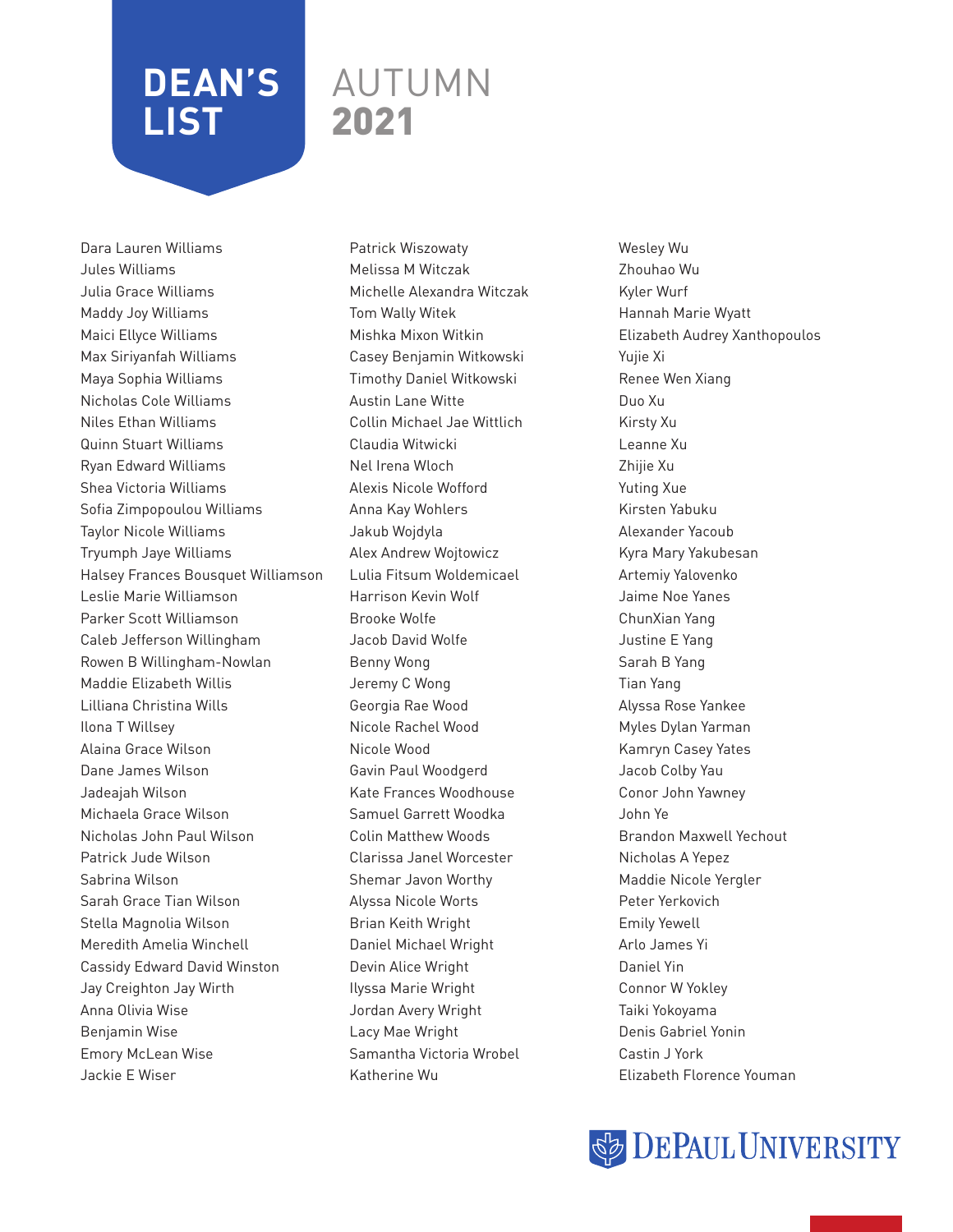### AUTUMN 2021

Zaid Younan Ali Desiree Young Kaitlyn Young Requel R Young Sophie Fraser Young Taylor J Young Taylor Young Savannah Reese Youngblood Mellissa Youngkrantz Brandi Youngs Jessica Elaine Youngs Yashal Yousaf Jawad Yousuf Mohammed Yousuf Chen Yu Yesha Yu Andrew Vincent Tan Yu Chang Alexander Ryan Yuan Svyatoslav Yuriychuk Sahar Omer Yusaf Maya Mahmoud Yusuf Daniel Zablotskiy Anna Rosalie Zaborowski Brigitte Zacarias Muhammad Zaher Anoosheh Aziz Zaidi Fatima Z Zaidi Shabihe Sukaina Zaidi Agnes Maya Zajac Julia Mary Zajaczkowski Lucy Ming Zajonc Judy Zakieh Teresa Zaldivar Vanessa Zalewski Asma Zaman Luke Thomas Zamarron Julia Zamiska Lilia Carol Zamkin Erik Gilbert Zamora

Ines Zamora Kaitlynne P Zamora Naomi E Zamora Alexis Isabel Zamudio Michael A Zamudio Daniel A Zannoni Juliana Sofia Zanubi Alicia M Zapart Sofia Zapien Guerra Pablo Zarate Jakub Zareba Susan Elizabeth Zarebczan Magda Zarebski Paulina Anna Zarnowski Lucia Victoria Zarra Katarzyna Zarzecki Piotr Zator Gabriel Zavala Morales Madeline Ann Zawada Emily Claire Zayed Eyad Maher Zayed Watfae Maher Zayed George Zaytchev Raven LaGrippe Zbikowski Adriana Lucia Zdonczyk Ben Zebrowski-Rocheleau Caroline Reynolds Zeeman Nicholas James Zehner Annie Rae Zei Zachary Oleg Zelenyi Hayden Daniel Zeller Nicole Zembski Sara Zeng Jackson Peter Zenti Alondra M Zepeda Genta Zeqiri Kelly Zgjani Teodora Zhan Zhaklinova Chun Kit Jason Zhang

Irene Zhang Kenneth Zhang Manyang Zhang Ming Zhang Tian Zhang Xue Zhang Frank Zhao Guiyuan Zhao Philip Wu Zhao Skylar Zhao Le Yi Zhen Eliza Zheng Yujue Zheng Vadim Alex Zhirovetskiy Renee Zhou Xiaojing Zhu Yu Zhi Zhu Kismat Zia Sarah Grace Zidell Joshua Michael Ziemianin Nicholas J Zilge Benjamin Dennis Zimmerman Olivia F Zimmerman Alexandra Maria Zipse Ronnie A Ziyadeh Maxx E Zomick Samantha Mae Zonner Jericho Peter Zornes Alexandra Zoubareva Omar Zoubeidi Julia Zubchonak Patricia Anna Zubek Aleena A Zuberi Josh Zullo Stanley Thomas Zurawski Marina Zurita Jacqueline Eliana Zurow Julia Anna Zuzinski Sophia L Zygowski